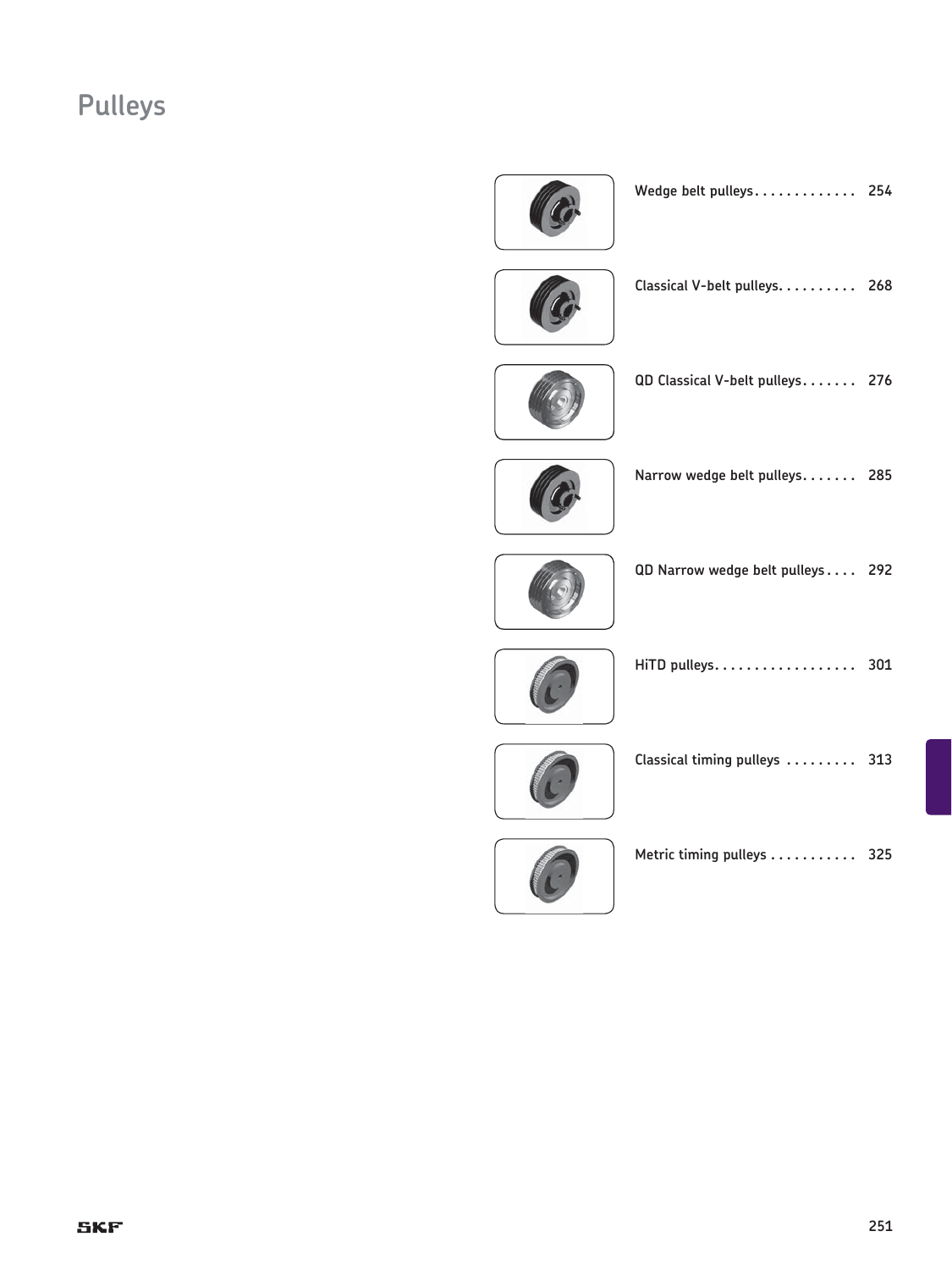# **SKF Pulleys**

SKF pulley range nomenclature has a defined prefix of PHP. All pulleys are made to be applied to standardized belts. SKF pulleys conform to conventional basic belt part number format – ISO, BS, or DIN.

# **Pulleys – V-belts**

The pulley range designation from SKF has the following is an example to indicate set up.

| <b>SKF Designation prefix</b>                                                                                                                                                                                                                                                                                                                            | <b>PHP</b> | <b>SPB 800</b><br>5040<br>ΤВ |
|----------------------------------------------------------------------------------------------------------------------------------------------------------------------------------------------------------------------------------------------------------------------------------------------------------------------------------------------------------|------------|------------------------------|
| Groove number -<br>The number of grooves on the pulley                                                                                                                                                                                                                                                                                                   |            |                              |
| Belt type<br>Belt section being applied to the pulley<br>Conforms with standards for dimensions for groove profile                                                                                                                                                                                                                                       |            |                              |
| Pulley diameter —————————————————<br>Pitch circle pulley dimension<br>Wedge belt pulley - millimetres (mm)<br>Classical and Narrow wedge $-1/10$ inch                                                                                                                                                                                                    |            |                              |
| Taper bushing - TB standard catalogue taper bush applied<br>$QD$ – designation of bushing series e.g. M<br>Rough stock bore - RSB                                                                                                                                                                                                                        |            |                              |
| Supplementary <b>expression of the contract of the contract of the contract of the contract of the contract of the contract of the contract of the contract of the contract of the contract of the contract of the contract of t</b><br>Possible other options and special requirements<br>Non standard bushing size - e.g 5040<br>Bore to size - X125MM |            |                              |

# **Pulleys (PHP Product Group)**

Classical and trapezoidal inch pitch timing pulleys (MXL, XL, L, H, XH, XXH) are manufactured according to ISO 5294.

Metric pitch series timing pulleys (T/AT) are manufactured according to DIN 7721.

All SKF V-belt pulleys are manufactured to the standards ISO 4183, DIN 2211, ANSI Narrow V-belt pulley IP-22 and the ANSI Classical V-belt pulley IP-20. They are interchangeable with type SPA, SPB, SPC and SPZ. The pulleys are made from cast iron G3000 (GG ) to American standard "SAEJ431AVG96".

Following are the requirements of G3000:

- Tensile strength = 207Mpa
- Hardness = HB 187-241
- Chemical composition C 3,1-3,4 %, Si 1,9-2,3 %, Mn 0,6-0,9 %,  $S = 0,15$  %,  $P = 0,15$ %

After being machined, pulleys are phosphated and treated with a rustproof oil.

All pulleys are statically balanced to G6.3 according to ISO 1940. After balanced the pulleys are suitable for the linear speed of not more than 35 m/s. Two Plane (Dynamic) balancing can be provided on request. SKF can issue a certificate stating that all pulleys are dynamically balanced in case of any special customer request.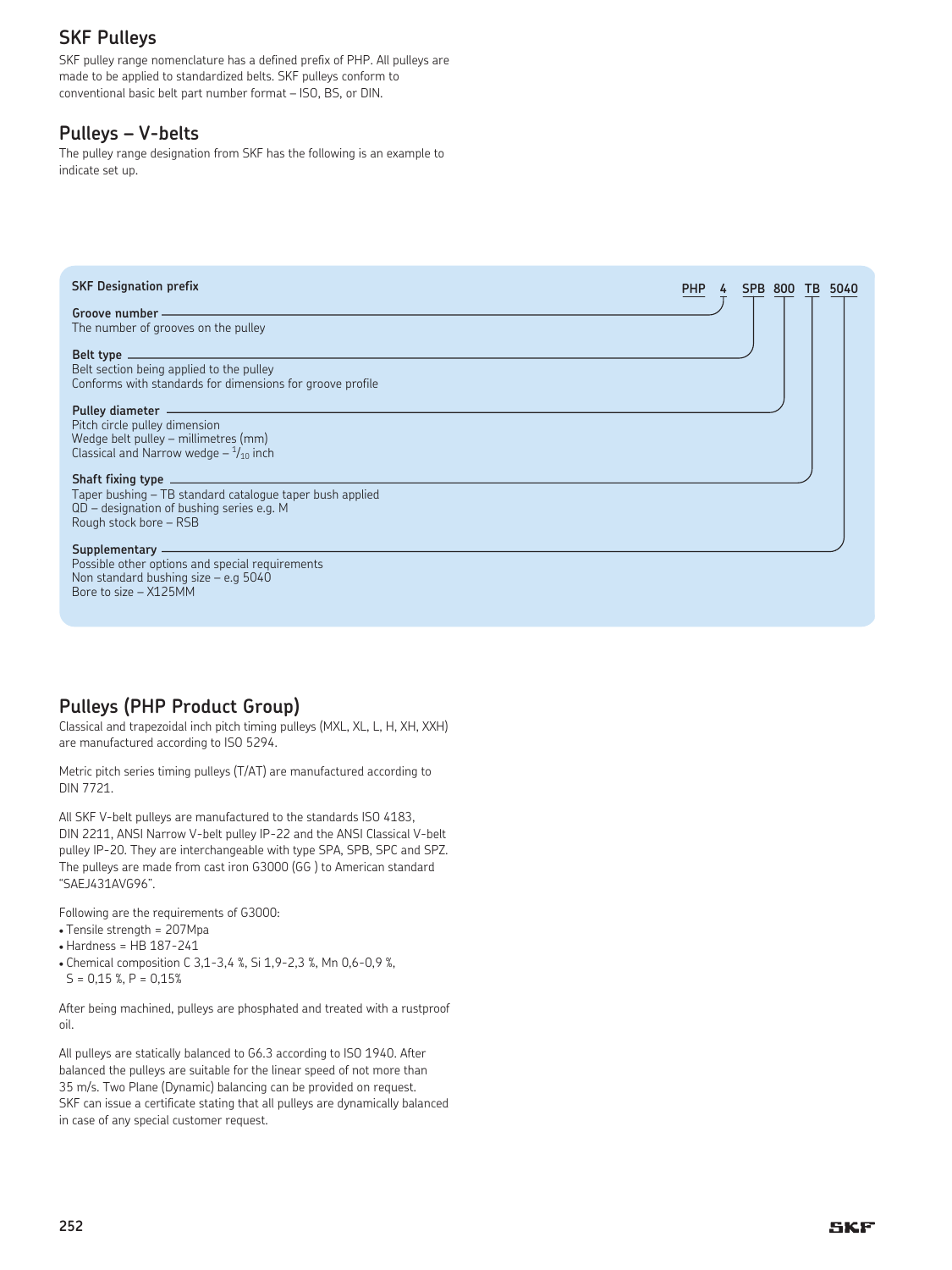#### **Standard pulley groove dimensions DIN2211/1 and BS3970**

Classical V-belt pulleys | Narrow Wedge V-belt pulleys (DIN / BS / ISO) | Narrow wedge belt pulleys (RMA)

#### **Nomenclature:**

- $\alpha$  Pulley groove included angle ( $\circ$ )
- OD Outside diameter
- PD Effective (pitch) diameter
- $b_d$  Effective width at pitch line
- $b_1$  Groove top width
- c Distance from pitch to outside diameter (= OD PD/2)
- e Transverse pitch of grooves (to centers)
- f Minimum recommended distance from edge of pulley to center of first groove
- t Total groove depth



#### **Classical V-belt pulleys**

| <b>Classical belt</b><br>series | Pitch diameter range                   | Groove angle             | <b>Dimensions</b>       |                         |                         |                      |                         |
|---------------------------------|----------------------------------------|--------------------------|-------------------------|-------------------------|-------------------------|----------------------|-------------------------|
|                                 |                                        | α                        | $b_1$                   | $b_d$                   |                         |                      | e                       |
| -                               | mm                                     | $\circ$                  | mm                      |                         |                         |                      |                         |
| $13/A-17/B$                     | $85 - 170$<br>Over 170                 | 34<br>38                 | 15,55                   | 15,88<br>15,88          | 19,05<br>19,05          | 4,45<br>4,45         | 12,70<br>12,70          |
| 22/C                            | $178 - 203$<br>$203 - 305$<br>Over 305 | 34<br>36                 | 22,33<br>22,53<br>22,73 | 19,81<br>19,81<br>19,81 | 25,40<br>25,40<br>25,40 | 5,08<br>5,08<br>5,08 | 17,48<br>17,48<br>17,48 |
| 32/D                            | $305 - 330$<br>$330 - 432$<br>Over 432 | $38$<br>$34$<br>36<br>38 | 31,98<br>32,28<br>32,59 | 26,67<br>26,67<br>26,67 | 36,53<br>36,53<br>36,53 | 7,62<br>7,62<br>7,62 | 22,23<br>22,23<br>22,23 |
| 40/E                            | $457 - 610$<br>Over 610                | 36<br>38                 | 38,79<br>39,17          | 33,02<br>33,02          | 44,45<br>44,45          | 10,16<br>10,16       | 31,24<br>31,24          |

#### **Narrow Wedge V-belt pulleys (DIN / BS / ISO)**

**Classical belt Pitch diameter range Groove angle Dimensions series**

|            |                   | α  | b1   | $D_d$ | $+(+0.6/-0.0)$ |      |                |      |
|------------|-------------------|----|------|-------|----------------|------|----------------|------|
|            | mm                |    | mm   |       |                |      |                |      |
| <b>SPZ</b> | Up to & incl. 80  | 34 | 9.7  | 8,5   | 11,00          | 2,00 | $12.0 \pm 0.3$ | 8,0  |
|            | Over 80           | 38 | ο.   | 8,5   | 11,00          | 2,00 | $12.0 \pm 0.3$ | 8,0  |
| <b>SPA</b> | Up to & incl. 118 | 34 | 12,7 | 11,0  | 14,00          | 2,80 | $15.0 \pm 0.3$ | 10,0 |
|            | Over 118          | 38 | 12,7 | 11,0  | 14,00          | 2,80 | $15.0 \pm 0.3$ | 10,0 |
| <b>SPB</b> | Up to & incl. 190 | 34 | 16,2 | 14,4  | 18,00          | 3,50 | $19.0 \pm 0.4$ | 12,5 |
|            | Over 190          | 38 | 16,2 | 14,4  | 18,00          | 3,50 | $19.0 \pm 0.4$ | 12,5 |
| <b>SPC</b> | Up to & incl. 315 | 34 | 22.0 | 19,0  | 24,00          | 4,80 | $25.5 \pm 0.5$ | 17,0 |
|            | Over 315          | 38 | 22,0 | 19,0  | 24,00          | 4,80 | $25.5 \pm 0.5$ | 17,0 |

#### **Narrow wedge belt pulleys (RMA)**

| <b>RMA Belt</b><br>series | Pitch diameter range                                           | Groove angle         | <b>Dimensions</b>            |                              |                              |                              |                                                                      |                              |  |
|---------------------------|----------------------------------------------------------------|----------------------|------------------------------|------------------------------|------------------------------|------------------------------|----------------------------------------------------------------------|------------------------------|--|
|                           |                                                                | α                    | $b_1$                        | $b_d$                        |                              |                              | е                                                                    |                              |  |
|                           | mm                                                             | $\circ$              | mm                           |                              |                              |                              |                                                                      |                              |  |
| 3V, 3VX                   | Up to & incl. 90<br>Over 90 - 150<br>Over150 - 305<br>Over 305 | 36<br>38<br>40<br>42 | 8,89<br>8,89<br>8,89<br>8,89 | 8,89<br>8,89<br>8,89<br>8,89 | 8,64<br>8,64<br>8,64<br>8,64 | 0,64<br>0,64<br>0,64<br>0,64 | $10.3 \pm 0.4$<br>$10.3 \pm 0.4$<br>$10.3 \pm 0.4$<br>$10.3 \pm 0.4$ | 8,74<br>8,74<br>8,74<br>8,74 |  |
| 5V, 5VX                   | Over 140 - 255<br>Over 255 - 405<br>Over 405                   | 38<br>40<br>42       | 15,24<br>15,24<br>15,24      | 12,70<br>12,70<br>12,70      | 14,98<br>14,98<br>14,98      | 1,27<br>1,27<br>1,27         | $17.5 \pm 0.4$<br>$17.5 \pm 0.4$<br>$17.5 \pm 0.4$                   | 3,20<br>3,20<br>3,20         |  |
| 8V, 8VX                   | Over 315 - 405<br>Over 405 - 570<br>Over 570                   | 38<br>40<br>42       | 25,40<br>25,40<br>25,40      | 25,40<br>25,40<br>25,40      | 25,15<br>25,15<br>25,15      | 2,54<br>2,54<br>2,54         | $28,6 \pm 0,4$<br>$28,6 \pm 0,4$<br>$28,6 \pm 0,4$                   | 6,40<br>6,40<br>6,40         |  |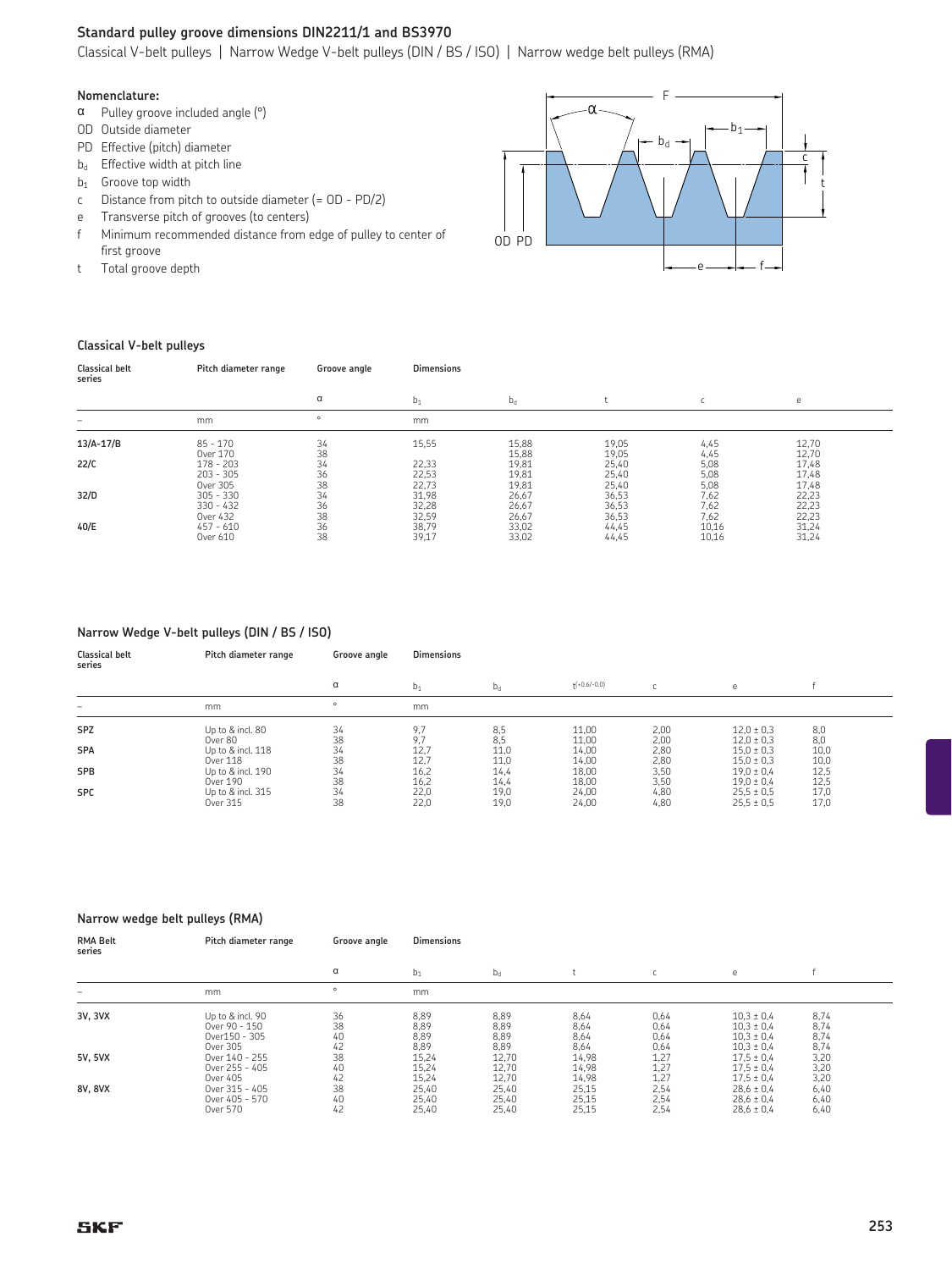SPZ taper bushed



| Section    | Number of Pitch<br>grooves | diameter                        | Pulley<br>type                                                               | <b>Bushing</b><br>number             | <b>Dimensions</b><br>Outer                |                            |                            |                            |                                                   |                                                    |                                   |                                   |                                                                             | Mass <sup>1</sup>               | Designation                                                                       |
|------------|----------------------------|---------------------------------|------------------------------------------------------------------------------|--------------------------------------|-------------------------------------------|----------------------------|----------------------------|----------------------------|---------------------------------------------------|----------------------------------------------------|-----------------------------------|-----------------------------------|-----------------------------------------------------------------------------|---------------------------------|-----------------------------------------------------------------------------------|
|            |                            | PD                              |                                                                              |                                      | diameter<br>OD                            | B<br>Min.                  | Max.                       | F                          | G                                                 | Κ                                                  | L                                 | M                                 | H                                                                           |                                 |                                                                                   |
|            | ÷,                         | mm                              | $\overline{\phantom{0}}$                                                     | L,                                   | mm                                        |                            |                            |                            |                                                   |                                                    |                                   |                                   |                                                                             | kg                              | ÷,                                                                                |
| <b>SPZ</b> | 1                          | 50<br>56<br>60<br>63<br>67      | 9<br>9<br>1<br>1<br>1                                                        | 1008<br>1008<br>1008<br>1108<br>1108 | 54.0<br>60.0<br>64,0<br>67,0<br>71,0      | 9<br>9<br>9<br>9<br>9      | 25<br>25<br>25<br>28<br>28 | 37<br>37<br>22<br>16<br>16 | 28<br>23<br>$\overline{\phantom{a}}$<br>L,<br>L.  | 12.0<br>12.0                                       | $\frac{22}{22}$<br>22<br>22<br>22 | Ĭ.<br>6,0<br>6,0                  | $\overline{\phantom{0}}$<br>$\equiv$<br>62<br>62                            | 0.3<br>0,5<br>0,3<br>0,3<br>0,3 | PHP 1SPZ50TB<br>PHP 1SPZ56TB<br>PHP 1SPZ60TB<br>PHP 1SPZ63TB<br>PHP 1SPZ67TB      |
|            |                            | 71<br>75<br>80<br>85<br>90      | 1<br>$\mathbf{1}$<br>$\mathbf 1$<br>$\mathbf{1}$<br>$\mathbf{1}$             | 1108<br>1108<br>1210<br>1210<br>1210 | 75,0<br>79,0<br>84,0<br>89,0<br>94,0      | 9<br>9<br>11<br>11<br>11   | 28<br>28<br>32<br>32<br>32 | 16<br>16<br>16<br>16<br>16 | L.<br>$\equiv$<br>L,<br>$\equiv$<br>۳             | ۰<br>۳                                             | 22<br>22<br>25<br>25<br>25        | 6,0<br>6,0<br>9,0<br>9,0<br>9,0   | 62<br>62<br>75<br>75<br>75                                                  | 0,4<br>0,4<br>0,5<br>0,7<br>0,7 | PHP 1SPZ71TB<br>PHP 1SPZ75TB<br>PHP 1SPZ80TB<br>PHP 1SPZ85TB<br>PHP 1SPZ90TB      |
|            |                            | 95<br>100<br>106<br>112<br>118  | 1<br>$\mathbf{1}$<br>$\mathbf{1}$<br>$\mathbf{1}$<br>$\mathbf{1}$            | 1210<br>1210<br>1610<br>1610<br>1610 | 99,0<br>104,0<br>110,0<br>116,0<br>122,0  | 11<br>11<br>14<br>14<br>14 | 32<br>32<br>42<br>42<br>42 | 16<br>16<br>16<br>16<br>16 | $\equiv$<br>$\equiv$<br>L.                        | ۰<br>۳                                             | 25<br>25<br>25<br>25<br>25        | 9,0<br>9,0<br>9.0<br>9.0<br>9,0   | 75<br>75<br>80<br>80<br>80                                                  | 0,8<br>0,9<br>1,0<br>1,1<br>1,2 | PHP 1SPZ95TB<br>PHP 1SPZ100TB<br>PHP 1SPZ106TB<br>PHP 1SPZ112TB<br>PHP 1SPZ118TB  |
|            |                            | 125<br>132<br>140<br>150<br>160 | $\mathbf{1}$<br>$\mathbf{1}$<br>$\mathbf{1}$<br>$\mathbf{1}$<br>$\mathbf{1}$ | 1610<br>1610<br>1610<br>1610<br>1610 | 129,0<br>136,0<br>144,0<br>154,0<br>164,0 | 14<br>14<br>14<br>14<br>14 | 42<br>42<br>42<br>42<br>42 | 16<br>16<br>16<br>16<br>16 | L.<br>L.<br>÷                                     | ۳                                                  | 25<br>25<br>25<br>25<br>25        | 9,0<br>9,0<br>9,0<br>9,0<br>9,0   | 80<br>80<br>80<br>80<br>80                                                  | 1,3<br>1,5<br>1,7<br>2,0<br>2,2 | PHP 1SPZ125TB<br>PHP 1SPZ132TB<br>PHP 1SPZ140TB<br>PHP 1SPZ150TB<br>PHP 1SPZ160TB |
|            |                            | 170<br>180<br>190<br>200<br>224 | $\mathbf{1}$<br>4<br>4<br>4<br>4                                             | 1610<br>1610<br>1610<br>2012<br>2012 | 174,0<br>184,0<br>194,0<br>204,0<br>228,0 | 14<br>14<br>14<br>14<br>14 | 42<br>42<br>42<br>50<br>50 | 16<br>16<br>16<br>16<br>16 | 152<br>161<br>172<br>196                          | ۳<br>÷                                             | 25<br>25<br>25<br>32<br>32        | 9,0<br>9.0<br>9.0<br>16,0<br>16,0 | 80<br>92<br>92<br>100<br>100                                                | 2,2<br>2,1<br>2,7<br>3,4<br>3,6 | PHP 1SPZ170TB<br>PHP 1SPZ180TB<br>PHP 1SPZ190TB<br>PHP 1SPZ200TB<br>PHP 1SPZ224TB |
|            |                            | 250<br>280<br>315<br>355<br>400 | 4<br>4<br>4<br>4<br>4                                                        | 2012<br>2012<br>2012<br>2012<br>2012 | 254,0<br>284,0<br>319,0<br>359,0<br>404,0 | 14<br>14<br>14<br>14<br>14 | 50<br>50<br>50<br>50<br>50 | 16<br>16<br>16<br>16<br>16 | 222<br>252<br>287<br>326<br>371                   | 8.0<br>8,0<br>8,0<br>8,0<br>8,0                    | 32<br>32<br>32<br>32<br>32        | 8,0<br>8,0<br>8,0<br>8,0<br>8,0   | 100<br>100<br>100<br>112<br>112                                             | 4,6<br>5,5<br>6,7<br>6,8<br>6,9 | PHP 1SPZ250TB<br>PHP 1SPZ280TB<br>PHP 1SPZ315TB<br>PHP 1SPZ355TB<br>PHP 1SPZ400TB |
|            |                            | 450                             | 4                                                                            | 2517                                 | 454,0                                     | 16                         | 60                         | 16                         | 421                                               | 14,5                                               | 45                                | 14,5                              | 120                                                                         | 7,2                             | PHP 1SPZ450TB                                                                     |
| <b>SPZ</b> | 2                          | 50<br>56<br>60<br>63<br>67      | 9<br>9<br>9<br>6<br>6                                                        | 1008<br>1008<br>1108<br>1108<br>1108 | 54,0<br>60,0<br>64,0<br>67,0<br>71,0      | 9<br>9<br>9<br>9<br>9      | 25<br>25<br>25<br>28<br>28 | 49<br>49<br>49<br>28<br>28 | 28<br>35<br>36<br>40<br>42                        | 25,0<br>27,0<br>27,0<br>6,0<br>6,0                 | 22<br>22<br>22<br>22<br>22        | ۳<br>L,<br>Ĭ.<br>÷                | $\equiv$<br>$\equiv$<br>$\equiv$                                            | 0,4<br>0,5<br>0,7<br>0,3<br>0,4 | PHP 2SPZ50TB<br>PHP 2SPZ56TB<br>PHP 2SPZ60TB<br>PHP 2SPZ63TB<br>PHP 2SPZ67TB      |
|            |                            | 71<br>75<br>80<br>85<br>90      | 6<br>6<br>6<br>6<br>6                                                        | 1108<br>1210<br>1210<br>1610<br>1610 | 75,0<br>79,0<br>84,0<br>89,0<br>94,0      | 9<br>11<br>11<br>14<br>14  | 28<br>32<br>32<br>42<br>42 | 28<br>28<br>28<br>28<br>28 | 42<br>51<br>51<br>60<br>61                        | 6,0<br>3,0<br>3,0<br>3,0<br>3,0                    | 22<br>25<br>25<br>25<br>25        | ۳<br>L,<br>L,<br>۳                | ٠<br>$\overline{\phantom{a}}$<br>$\overline{\phantom{0}}$<br>$\equiv$<br>÷, | 0,5<br>0,5<br>0,6<br>0,6<br>0,7 | PHP 2SPZ71TB<br>PHP 2SPZ75TB<br>PHP 2SPZ80TB<br>PHP 2SPZ85TB<br>PHP 2SPZ90TB      |
|            |                            | 95<br>100<br>106<br>112<br>118  | 6<br>6<br>6<br>6<br>6                                                        | 1610<br>1610<br>1610<br>1610<br>1610 | 99,0<br>104,0<br>110.0<br>116,0<br>122,0  | 14<br>14<br>14<br>14<br>14 | 42<br>42<br>42<br>42<br>42 | 28<br>28<br>28<br>28<br>28 | 66<br>71<br>76<br>84<br>90                        | 3,0<br>3,0<br>3.0<br>3.0<br>3,0                    | 25<br>25<br>25<br>25<br>25        | Ĭ.<br>Ĭ.<br>L,                    | L,<br>$\overline{\phantom{0}}$<br>$\overline{\phantom{0}}$                  | 0,8<br>0,9<br>1,1<br>1,3<br>1,5 | PHP 2SPZ95TB<br>PHP 2SPZ100TB<br>PHP 2SPZ106TB<br>PHP 2SPZ112TB<br>PHP 2SPZ118TB  |
|            |                            | 125<br>132<br>140<br>150<br>160 | 6<br>6<br>6<br>1<br>$\mathbf{1}$                                             | 1610<br>1610<br>1610<br>2012<br>2012 | 129,0<br>136,0<br>144,0<br>154,0<br>164,0 | 14<br>14<br>14<br>14<br>14 | 42<br>42<br>42<br>50<br>50 | 28<br>28<br>28<br>28<br>28 | 97<br>104<br>112<br>$\overline{\phantom{0}}$<br>۳ | 3,0<br>3,0<br>3,0<br>$\overline{\phantom{0}}$<br>۳ | 25<br>25<br>25<br>32<br>32        | ۰<br>÷,<br>۳<br>4,0<br>4,0        | $\overline{\phantom{0}}$<br>$\overline{\phantom{0}}$<br>100<br>100          | 1,7<br>2,0<br>2,4<br>2,6<br>3,1 | PHP 2SPZ125TB<br>PHP 2SPZ132TB<br>PHP 2SPZ140TB<br>PHP 2SPZ150TB<br>PHP 2SPZ160TB |
|            |                            | 170<br>180                      | 1<br>8                                                                       | 2012<br>2012                         | 174,0<br>184,0                            | 14<br>14                   | 50<br>50                   | 28<br>28                   | 152                                               |                                                    | 32<br>32                          | 4,0<br>4.0                        | 100<br>100                                                                  | 2,8<br>2.9                      | PHP 2SPZ170TB<br>PHP 2SPZ180TB                                                    |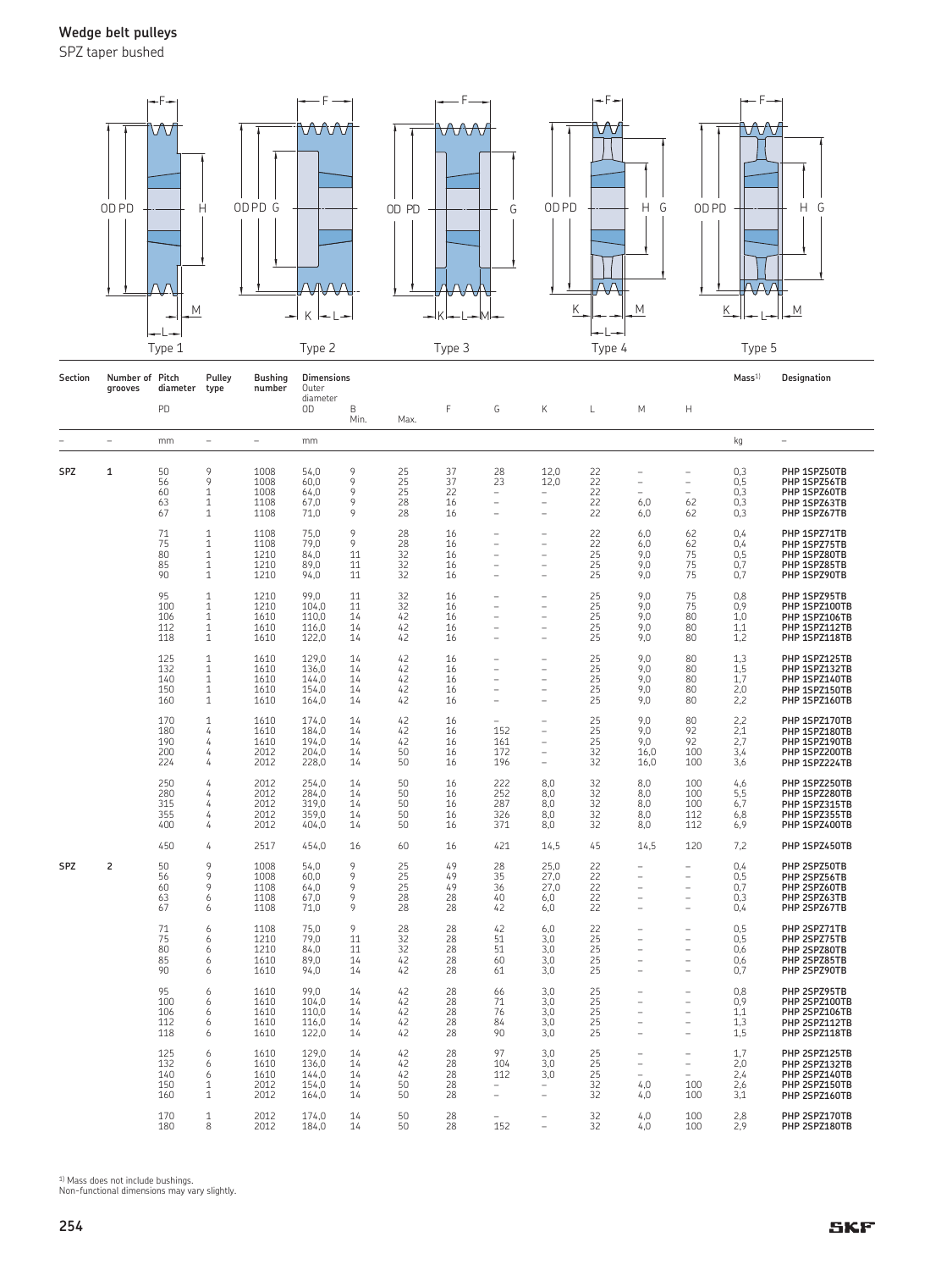SPZ taper bushed



| Section | Number of Pitch<br>grooves | diameter                        | Pulley<br>type                                               | <b>Bushing</b><br>number             | <b>Dimensions</b><br>Outer                |                            |                            |                            |                                 |                                             |                            |                                                                                            |                                                                                              | Mass <sup>1</sup>                    | Designation                                                                       |
|---------|----------------------------|---------------------------------|--------------------------------------------------------------|--------------------------------------|-------------------------------------------|----------------------------|----------------------------|----------------------------|---------------------------------|---------------------------------------------|----------------------------|--------------------------------------------------------------------------------------------|----------------------------------------------------------------------------------------------|--------------------------------------|-----------------------------------------------------------------------------------|
|         |                            | PD                              |                                                              |                                      | diameter<br>OD                            | B<br>Min.                  | Max.                       | F                          | G                               | Κ                                           | L                          | M                                                                                          | Н                                                                                            |                                      |                                                                                   |
|         | $\overline{a}$             | mm                              | $\overline{\phantom{a}}$                                     | $\overline{\phantom{0}}$             | mm                                        |                            |                            |                            |                                 |                                             |                            |                                                                                            |                                                                                              | kg                                   | $\overline{\phantom{0}}$                                                          |
| SPZ     | 2                          | 190<br>200<br>224<br>250<br>280 | 8<br>4<br>4<br>4<br>4                                        | 2012<br>2012<br>2012<br>2012<br>2012 | 194,0<br>204,0<br>228,0<br>254,0<br>284,0 | 14<br>14<br>14<br>14<br>14 | 50<br>50<br>50<br>50<br>50 | 28<br>28<br>28<br>28<br>28 | 161<br>171<br>196<br>222<br>252 | $\overline{\phantom{0}}$<br>2,0<br>2,0      | 32<br>32<br>32<br>32<br>32 | 4,0<br>4,0<br>4,0<br>2,0<br>2,0                                                            | 100<br>100<br>100<br>100<br>100                                                              | 3,1<br>3,4<br>4,5<br>5,4<br>6,2      | PHP 2SPZ190TB<br>PHP 2SPZ200TB<br>PHP 2SPZ224TB<br>PHP 2SPZ250TB<br>PHP 2SPZ280TB |
|         |                            | 315<br>355<br>400<br>450        | 4<br>4<br>4<br>4                                             | 2012<br>2012<br>2517<br>2517         | 319,0<br>359,0<br>404,0<br>454,0          | 14<br>14<br>16<br>16       | 50<br>50<br>60<br>60       | 28<br>28<br>28<br>28       | 286<br>326<br>371<br>421        | 2,0<br>2,0<br>8.5<br>8.5                    | 32<br>32<br>45<br>45       | 2,0<br>2,0<br>8.5<br>8.5                                                                   | 100<br>112<br>120<br>120                                                                     | 7,2<br>8,6<br>9.9<br>11.2            | PHP 2SPZ315TB<br>PHP 2SPZ355TB<br>PHP 2SPZ400TB<br>PHP 2SPZ450TB                  |
| SPZ     | 3                          | 63<br>67<br>71<br>75<br>80      | 6<br>6<br>6<br>6<br>6                                        | 1108<br>1108<br>1108<br>1210<br>1210 | 67,0<br>71,0<br>75,0<br>79,0<br>84,0      | 9<br>9<br>9<br>11<br>11    | 28<br>28<br>28<br>32<br>32 | 40<br>40<br>40<br>40<br>40 | 40<br>42<br>42<br>48<br>51      | 18.0<br>18.0<br>18.0<br>15.0<br>15,0        | 22<br>22<br>22<br>25<br>25 | $\overline{\phantom{0}}$<br>L,<br>L,<br>÷                                                  | $\overline{\phantom{0}}$<br>$\overline{a}$<br>$\overline{a}$<br>$\overline{\phantom{0}}$     | 0,4<br>0,5<br>0,6<br>0,7<br>0,7      | PHP 3SPZ63TB<br>PHP 3SPZ67TB<br>PHP 3SPZ71TB<br>PHP 3SPZ75TB<br>PHP 3SPZ80TB      |
|         |                            | 85<br>90<br>95<br>100<br>106    | 6<br>6<br>6<br>6<br>6                                        | 1610<br>1610<br>1610<br>1610<br>1610 | 89,0<br>94,0<br>99,0<br>104,0<br>110,0    | 14<br>14<br>14<br>14<br>14 | 42<br>42<br>42<br>42<br>42 | 40<br>40<br>40<br>40<br>40 | 60<br>61<br>66<br>71<br>78      | 15,0<br>15,0<br>15,0<br>15,0<br>15,0        | 25<br>25<br>25<br>25<br>25 | $\overline{\phantom{a}}$<br>÷<br>$\overline{\phantom{a}}$<br>$\overline{\phantom{a}}$<br>÷ | $\overline{\phantom{0}}$<br>$\overline{\phantom{0}}$<br>L,<br>$\overline{\phantom{0}}$<br>L, | 0,8<br>0,9<br>1,0<br>1,1<br>1,4      | PHP 3SPZ85TB<br>PHP 3SPZ90TB<br>PHP 3SPZ95TB<br>PHP 3SPZ100TB<br>PHP 3SPZ106TB    |
|         |                            | 112<br>118<br>125<br>132<br>140 | 6<br>6<br>$\overline{c}$<br>$\overline{c}$<br>$\overline{c}$ | 2012<br>2012<br>2012<br>2012<br>2012 | 116,0<br>122,0<br>129,0<br>136,0<br>144,0 | 14<br>14<br>14<br>14<br>14 | 50<br>50<br>50<br>50<br>50 | 40<br>40<br>40<br>40<br>40 | 84<br>92<br>97<br>104<br>112    | 8,0<br>8,0<br>$\overline{\phantom{0}}$<br>۳ | 32<br>32<br>32<br>32<br>32 | ÷<br>$\equiv$<br>8,0<br>8,0<br>8,0                                                         | L,<br>$\equiv$<br>$\overline{\phantom{0}}$<br>$\overline{\phantom{0}}$<br>÷                  | 1,4<br>1,7<br>2,0<br>2,3<br>2,7      | PHP 3SPZ112TB<br>PHP 3SPZ118TB<br>PHP 3SPZ125TB<br>PHP 3SPZ132TB<br>PHP 3SPZ140TB |
|         |                            | 150<br>160<br>170<br>180<br>190 | $\overline{c}$<br>3<br>$\overline{7}$<br>$\overline{7}$      | 2012<br>2012<br>2012<br>2012<br>2012 | 154,0<br>164,0<br>174,0<br>184,0<br>194,0 | 14<br>14<br>14<br>14<br>14 | 50<br>50<br>50<br>50<br>50 | 40<br>40<br>40<br>40<br>40 | 122<br>132<br>141<br>152<br>161 | $\qquad \qquad -$<br>۰<br>4,0<br>4,0        | 32<br>32<br>32<br>32<br>32 | 8,0<br>8,0<br>4,0<br>8,0<br>4,0                                                            | L,<br>$\equiv$<br>100<br>100                                                                 | 3,3<br>3,9<br>3,2<br>3,4<br>3,4      | PHP 3SPZ150TB<br>PHP 3SPZ160TB<br>PHP 3SPZ170TB<br>PHP 3SPZ180TB<br>PHP 3SPZ190TB |
|         |                            | 200<br>224<br>250<br>280<br>315 | 5<br>5<br>5<br>4<br>4                                        | 2012<br>2012<br>2012<br>2517<br>2517 | 204,0<br>228,0<br>254,0<br>284.0<br>319,0 | 14<br>14<br>14<br>16<br>16 | 50<br>50<br>50<br>60<br>60 | 40<br>40<br>40<br>40<br>40 | 172<br>196<br>222<br>252<br>287 | 4,0<br>4,0<br>4,0<br>2,5<br>2,5             | 32<br>32<br>32<br>45<br>45 | 4,0<br>4,0<br>4,0<br>2,5<br>2,5                                                            | 100<br>100<br>100<br>120<br>120                                                              | 3,9<br>5,4<br>6,4<br>8,3<br>10.1     | PHP 3SPZ200TB<br>PHP 3SPZ224TB<br>PHP 3SPZ250TB<br>PHP 3SPZ280TB<br>PHP 3SPZ315TB |
|         |                            | 355<br>400<br>450<br>500<br>630 | 4<br>4<br>4<br>4<br>4                                        | 2517<br>2517<br>2517<br>2517<br>3020 | 359,0<br>404,0<br>454,0<br>504,0<br>634,0 | 16<br>16<br>16<br>16<br>25 | 60<br>60<br>60<br>60<br>75 | 40<br>40<br>40<br>40<br>40 | 326<br>371<br>421<br>471<br>601 | $^{2,5}_{2,5}$<br>2,5<br>2,5<br>5,5         | 45<br>45<br>45<br>45<br>45 | 2,5<br>2,5<br>2,5<br>2,5<br>2,5                                                            | 120<br>120<br>120<br>120<br>120                                                              | 11,7<br>13,3<br>14,6<br>15,8<br>17,0 | PHP 3SPZ355TB<br>PHP 3SPZ400TB<br>PHP 3SPZ450TB<br>PHP 3SPZ500TB<br>PHP 3SPZ630TB |
|         |                            | 800                             | 4                                                            | 3020                                 | 804,0                                     | 25                         | 75                         | 40                         | 771                             | 5,5                                         | 51                         | 2,5                                                                                        | 150                                                                                          | 33,0                                 | PHP 3SPZ800TB                                                                     |
| SPZ     | 4                          | 63<br>67<br>71<br>75<br>80      | 6<br>6<br>6<br>6<br>6                                        | 1108<br>1108<br>1108<br>1210<br>1210 | 67,0<br>71,0<br>75,0<br>79,0<br>84,0      | 9<br>9<br>9<br>11<br>11    | 28<br>28<br>28<br>32<br>32 | 52<br>52<br>52<br>52<br>52 | 38<br>41<br>45<br>46<br>51      | 30,0<br>30.0<br>30,0<br>27,0<br>27,0        | 22<br>22<br>22<br>25<br>25 | $\overline{\phantom{a}}$<br>$\equiv$<br>$\equiv$<br>÷<br>÷                                 | -<br>L.<br>L.<br>L.<br>÷                                                                     | 0,5<br>0,6<br>0,7<br>0,8<br>0,9      | PHP 4SPZ63TB<br>PHP 4SPZ67TB<br>PHP 4SPZ71TB<br>PHP 4SPZ75TB<br>PHP 4SPZ80TB      |
|         |                            | 85<br>90<br>95<br>100<br>106    | 6<br>6<br>6<br>6<br>6                                        | 1610<br>1610<br>1610<br>1610<br>1610 | 89.0<br>94,0<br>99,0<br>104,0<br>110,0    | 14<br>14<br>14<br>14<br>14 | 42<br>42<br>42<br>42<br>42 | 52<br>52<br>52<br>52<br>52 | 60<br>61<br>66<br>72<br>80      | 27,0<br>27,0<br>27,0<br>27,0<br>27,0        | 25<br>25<br>25<br>25<br>25 | ÷<br>٠<br>٠<br>÷                                                                           | L.<br>÷<br>L,<br>$\overline{a}$<br>÷                                                         | 1,0<br>1,1<br>1,3<br>1,4<br>1,6      | PHP 4SPZ85TB<br>PHP 4SPZ90TB<br>PHP 4SPZ95TB<br>PHP 4SPZ100TB<br>PHP 4SPZ106TB    |
|         |                            | 112<br>118<br>125               | 6<br>6<br>2                                                  | 2012<br>2012<br>2012                 | 116,0<br>122,0<br>129,0                   | 14<br>14<br>14             | 50<br>50<br>50             | 52<br>52<br>52             | 86<br>92<br>99                  | 20,0<br>20,0                                | 32<br>32<br>32             | 20.0                                                                                       | $\overline{a}$                                                                               | 1,7<br>2,0<br>2,3                    | PHP 4SPZ112TB<br>PHP 4SPZ118TB<br>PHP 4SPZ125TB                                   |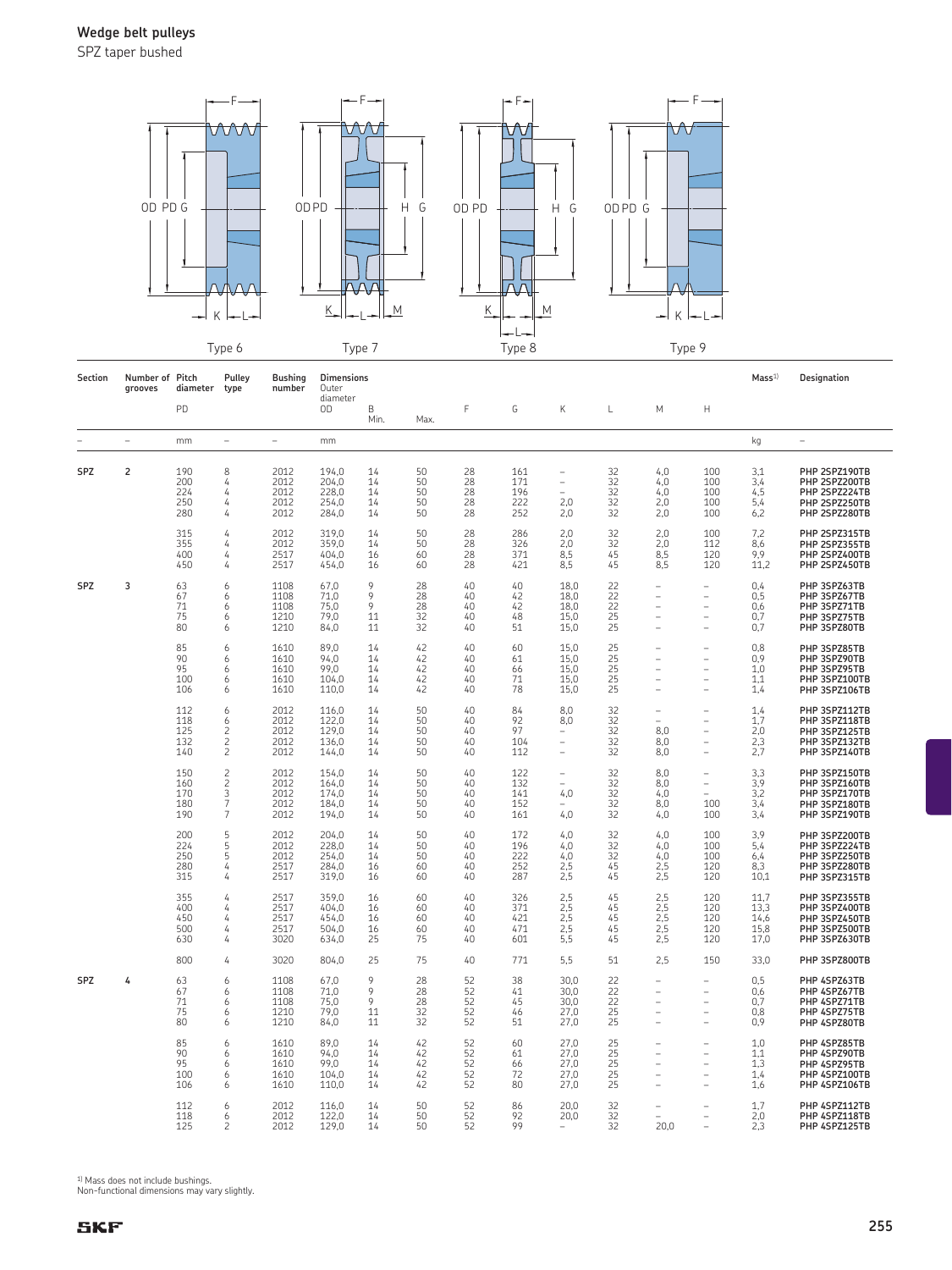SPZ taper bushed



| Section    | Number of Pitch<br>grooves | diameter                        | Pulley<br>type                                                                   | <b>Bushing</b><br>number             | <b>Dimensions</b><br>Outer                |                            |                            |                            |                                 |                                                                                                             |                            |                                     |                                                                                        | Mass <sup>1</sup>                    | Designation                                                                       |
|------------|----------------------------|---------------------------------|----------------------------------------------------------------------------------|--------------------------------------|-------------------------------------------|----------------------------|----------------------------|----------------------------|---------------------------------|-------------------------------------------------------------------------------------------------------------|----------------------------|-------------------------------------|----------------------------------------------------------------------------------------|--------------------------------------|-----------------------------------------------------------------------------------|
|            |                            | PD                              |                                                                                  |                                      | diameter<br>0D                            | B<br>Min.                  | Max.                       | F                          | G                               | Κ                                                                                                           | L                          | M                                   | Н                                                                                      |                                      |                                                                                   |
|            | $\overline{\phantom{0}}$   | mm                              | $\overline{\phantom{a}}$                                                         | $\overline{\phantom{0}}$             | mm                                        |                            |                            |                            |                                 |                                                                                                             |                            |                                     |                                                                                        | kg                                   | $\qquad \qquad -$                                                                 |
| SPZ        | 4                          | 132<br>140<br>150<br>160<br>170 | $\overline{c}$<br>$\overline{c}$<br>$\begin{array}{c}\n2 \\ 2 \\ 2\n\end{array}$ | 2012<br>2012<br>2517<br>2517<br>2517 | 136,0<br>144,0<br>154,0<br>164,0<br>174,0 | 14<br>14<br>16<br>16<br>16 | 50<br>50<br>60<br>60<br>65 | 52<br>52<br>52<br>52<br>52 | 104<br>112<br>122<br>132<br>141 | $\overline{\phantom{a}}$<br>$\overline{\phantom{0}}$<br>÷,<br>$\overline{\phantom{0}}$<br>$\qquad \qquad -$ | 32<br>32<br>45<br>45<br>45 | 20,0<br>20,0<br>7,0<br>7,0<br>7,0   | $\overline{\phantom{0}}$<br>$\overline{\phantom{0}}$<br>L,<br>L,<br>L,                 | 2,6<br>3,1<br>3,8<br>4,6<br>5,5      | PHP 4SPZ132TB<br>PHP 4SPZ140TB<br>PHP 4SPZ150TB<br>PHP 4SPZ160TB<br>PHP 4SPZ170TB |
|            |                            | 180<br>190<br>200<br>224<br>250 | $\frac{2}{3}$<br>$\overline{7}$<br>5<br>5                                        | 2517<br>2517<br>2517<br>2517<br>2517 | 184,0<br>194,0<br>204,0<br>228,0<br>254,0 | 16<br>16<br>16<br>16<br>16 | 60<br>65<br>60<br>60<br>60 | 52<br>52<br>52<br>52<br>52 | 152<br>161<br>172<br>196<br>222 | 3.5<br>3,5<br>3,5<br>3,5                                                                                    | 45<br>45<br>45<br>45<br>45 | 7,0<br>3,5<br>3,5<br>3,5<br>3,5     | $\qquad \qquad -$<br>$\equiv$<br>120<br>120<br>120                                     | 6,3<br>5.3<br>5,4<br>7,0<br>8,0      | PHP 4SPZ180TB<br>PHP 4SPZ190TB<br>PHP 4SPZ200TB<br>PHP 4SPZ224TB<br>PHP 4SPZ250TB |
|            |                            | 280<br>315<br>355<br>400<br>450 | 5<br>5<br>5<br>5<br>5                                                            | 2517<br>2517<br>2517<br>2517<br>3020 | 284,0<br>319,0<br>359,0<br>404,0<br>454,0 | 16<br>16<br>16<br>16<br>25 | 60<br>60<br>60<br>60<br>75 | 52<br>52<br>52<br>52<br>52 | 252<br>287<br>326<br>371<br>421 | 3,5<br>3,5<br>3,5<br>3,5<br>0,5                                                                             | 45<br>45<br>45<br>45<br>51 | 3,5<br>3,5<br>3,5<br>3,5<br>0,5     | 120<br>120<br>120<br>120<br>150                                                        | 9,5<br>12,1<br>12,8<br>13,6<br>14,5  | PHP 4SPZ280TB<br>PHP 4SPZ315TB<br>PHP 4SPZ355TB<br>PHP 4SPZ400TB<br>PHP 4SPZ450TB |
|            |                            | 500<br>630<br>800               | 5<br>4<br>4                                                                      | 3020<br>3030<br>3030                 | 504,0<br>634.0<br>804,0                   | 25<br>35<br>35             | 75<br>75<br>75             | 52<br>52<br>52             | 471<br>601<br>771               | 0,5<br>12.0<br>12,0                                                                                         | 51<br>76<br>76             | 0,5<br>12.0<br>12.0                 | 150<br>150<br>150                                                                      | 17,3<br>23.0<br>36,0                 | PHP 4SPZ500TB<br>PHP 4SPZ630TB<br>PHP 4SPZ800TB                                   |
| <b>SPZ</b> | 5                          | 85<br>90<br>95<br>100<br>106    | 6<br>6<br>6<br>6<br>6                                                            | 1610<br>1610<br>1610<br>2012<br>2012 | 89.0<br>94,0<br>99,0<br>104,0<br>110,0    | 14<br>14<br>14<br>14<br>14 | 42<br>42<br>42<br>50<br>50 | 64<br>64<br>64<br>64<br>64 | 60<br>61<br>66<br>72<br>78      | 39.0<br>39.0<br>39,0<br>32,0<br>32,0                                                                        | 25<br>25<br>25<br>32<br>32 | ÷<br>÷<br>۳<br>۰                    | L.<br>L.<br>L.<br>۳                                                                    | 1.3<br>1,3<br>1,5<br>1,6<br>1,8      | PHP 5SPZ85TB<br>PHP 5SPZ90TB<br>PHP 5SPZ95TB<br>PHP 5SPZ100TB<br>PHP 5SPZ106TB    |
|            |                            | 112<br>118<br>125<br>132<br>140 | 6<br>6<br>6<br>6<br>$\overline{c}$                                               | 2012<br>2012<br>2012<br>2517<br>2517 | 116,0<br>122,0<br>129,0<br>136,0<br>144,0 | 14<br>14<br>14<br>16<br>16 | 50<br>50<br>50<br>60<br>60 | 64<br>64<br>64<br>64<br>64 | 84<br>90<br>97<br>104<br>112    | 32,0<br>32,0<br>32,0<br>19,0                                                                                | 32<br>32<br>32<br>45<br>45 | ÷,<br>۳<br>÷,<br>19,0               | $\overline{\phantom{0}}$<br>$\overline{\phantom{0}}$<br>L,<br>L,                       | 2,0<br>2,3<br>2,7<br>2,8<br>3,4      | PHP 5SPZ112TB<br>PHP 5SPZ118TB<br>PHP 5SPZ125TB<br>PHP 5SPZ132TB<br>PHP 5SPZ140TB |
|            |                            | 150<br>160<br>170<br>180<br>190 | $\begin{array}{c}\n2 \\ 2 \\ 2\n\end{array}$<br>$\frac{2}{3}$                    | 2517<br>2517<br>2517<br>2517<br>2517 | 154,0<br>164,0<br>174,0<br>184,0<br>194,0 | 16<br>16<br>16<br>16<br>16 | 60<br>60<br>60<br>60<br>60 | 64<br>64<br>64<br>64<br>64 | 122<br>132<br>141<br>152<br>161 | $\overline{\phantom{0}}$<br>$\overline{\phantom{a}}$<br>$\overline{\phantom{a}}$<br>9,5                     | 45<br>45<br>45<br>45<br>45 | 19.0<br>19.0<br>19.0<br>19,0<br>9,5 | ۰<br>$\overline{\phantom{0}}$<br>$\equiv$<br>$\equiv$                                  | 4,3<br>5,1<br>5.7<br>6,8<br>7,8      | PHP 5SPZ150TB<br>PHP 5SPZ160TB<br>PHP 5SPZ170TB<br>PHP 5SPZ180TB<br>PHP 5SPZ190TB |
|            |                            | 200<br>224<br>250<br>280<br>315 | 5<br>5<br>5<br>5<br>5                                                            | 2517<br>2517<br>2517<br>2517<br>2517 | 204,0<br>228,0<br>254,0<br>284,0<br>319,0 | 16<br>16<br>16<br>16<br>16 | 60<br>60<br>60<br>60<br>60 | 64<br>64<br>64<br>64<br>64 | 172<br>196<br>222<br>252<br>287 | 9,5<br>9,5<br>9,5<br>9,5<br>9,5                                                                             | 45<br>45<br>45<br>45<br>45 | 9,5<br>9,5<br>9,5<br>9,5<br>9,5     | 120<br>120<br>120<br>120                                                               | 8,8<br>8,8<br>9,0<br>11,0<br>13,3    | PHP 5SPZ200TB<br>PHP 5SPZ224TB<br>PHP 5SPZ250TB<br>PHP 5SPZ280TB<br>PHP 5SPZ315TB |
|            |                            | 355<br>400<br>450<br>500<br>630 | 5<br>5<br>5<br>4<br>4                                                            | 2517<br>3020<br>3020<br>3030<br>3030 | 359,0<br>404,0<br>454,0<br>504.0<br>634,0 | 16<br>25<br>25<br>35<br>35 | 60<br>75<br>75<br>75<br>75 | 64<br>64<br>64<br>64<br>64 | 326<br>371<br>421<br>471<br>601 | 9,5<br>6,5<br>6,5<br>6.0<br>6.0                                                                             | 45<br>51<br>51<br>51<br>51 | 9,5<br>6,5<br>6,5<br>6.0<br>6,0     | 120<br>150<br>150<br>150<br>150                                                        | 13,0<br>15,6<br>19,0<br>22.6<br>29.0 | PHP 5SPZ355TB<br>PHP 5SPZ400TB<br>PHP 5SPZ450TB<br>PHP 5SPZ500TB<br>PHP 5SPZ630TB |
|            |                            | 800                             | 4                                                                                | 3535                                 | 804,0                                     | 35                         | 90                         | 64                         | 771                             | 12,5                                                                                                        | 89                         | 12,5                                | 170                                                                                    | 44,1                                 | PHP 5SPZ800TB                                                                     |
| SPZ        | 6                          | 85<br>90<br>95<br>100<br>106    | 6<br>6<br>6<br>6<br>6                                                            | 1610<br>1610<br>1610<br>2012<br>2012 | 89,0<br>94,0<br>99,0<br>104,0<br>110,0    | 14<br>14<br>14<br>14<br>14 | 42<br>42<br>42<br>50<br>50 | 76<br>76<br>76<br>76<br>76 | 61<br>61<br>66<br>72<br>78      | 51,0<br>51,0<br>51,0<br>44,0<br>44,0                                                                        | 25<br>25<br>25<br>32<br>32 | ÷,<br>۳<br>۳<br>÷                   | $\overline{\phantom{0}}$<br>$\overline{\phantom{0}}$<br>$\overline{\phantom{0}}$<br>L. | 1,3<br>1,5<br>1,7<br>1,9<br>2,0      | PHP 6SPZ85TB<br>PHP 6SPZ90TB<br>PHP 6SPZ95TB<br>PHP 6SPZ100TB<br>PHP 6SPZ106TB    |
|            |                            | 112<br>118<br>125<br>132        | 6<br>6<br>6<br>6                                                                 | 2012<br>2517<br>2517<br>2517         | 116,0<br>122,0<br>129,0<br>136,0          | 14<br>16<br>16<br>16       | 50<br>60<br>60<br>60       | 76<br>76<br>76<br>76       | 84<br>90<br>97<br>104           | 44,0<br>31,0<br>31.0<br>31.0                                                                                | 32<br>45<br>45<br>45       | ۳<br>÷,                             | $\overline{\phantom{0}}$<br>$\overline{\phantom{0}}$                                   | 2,3<br>2,3<br>2,7<br>3,2             | PHP 6SPZ112TB<br>PHP 6SPZ118TB<br>PHP 6SPZ125TB<br>PHP 6SPZ132TB                  |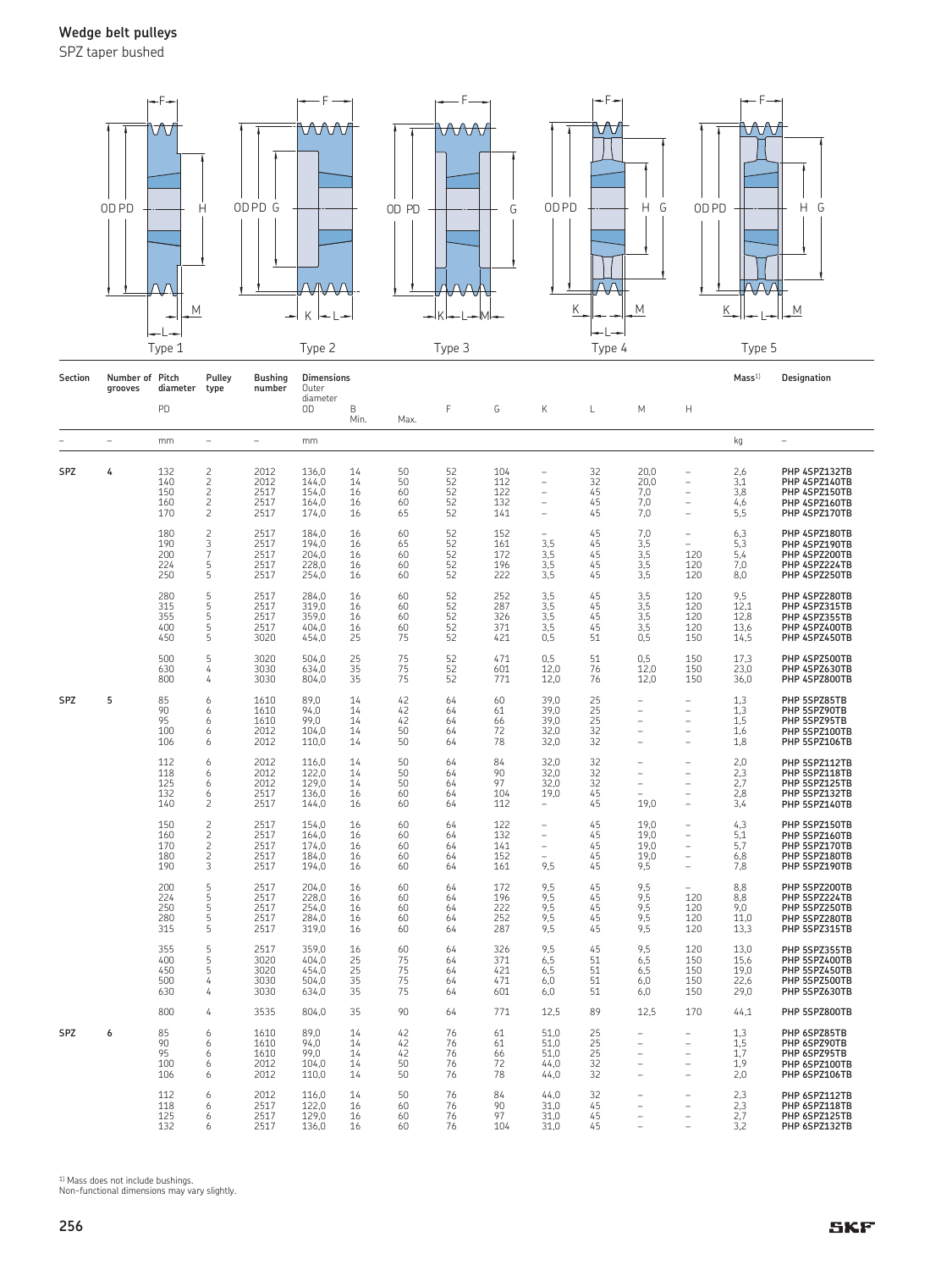SPZ taper bushed | SPA taper bushed



Type 6 Type 7

|            |                            |                                 | ノド                                                                           |                                      | J <sub>1</sub>                            |                                   |                            |                                 |                                                                                 |                                                                          |                                                                   |                                                      |                                                                                                            |                                      |                                                                                   |
|------------|----------------------------|---------------------------------|------------------------------------------------------------------------------|--------------------------------------|-------------------------------------------|-----------------------------------|----------------------------|---------------------------------|---------------------------------------------------------------------------------|--------------------------------------------------------------------------|-------------------------------------------------------------------|------------------------------------------------------|------------------------------------------------------------------------------------------------------------|--------------------------------------|-----------------------------------------------------------------------------------|
| Section    | Number of Pitch<br>grooves | diameter                        | Pulley<br>type                                                               | <b>Bushing</b><br>number             | <b>Dimensions</b><br>Outer<br>diameter    |                                   |                            |                                 |                                                                                 |                                                                          |                                                                   |                                                      |                                                                                                            | Mass <sup>1</sup>                    | Designation                                                                       |
|            |                            | PD                              |                                                                              |                                      | OD                                        | B<br>Min.                         | Max.                       | F                               | G                                                                               | Κ                                                                        | L                                                                 | М                                                    | H                                                                                                          |                                      |                                                                                   |
|            | $\overline{\phantom{m}}$   | mm                              | $\qquad \qquad -$                                                            | $\equiv$                             | mm                                        |                                   |                            |                                 |                                                                                 |                                                                          |                                                                   |                                                      |                                                                                                            | kg                                   | $\overline{\phantom{a}}$                                                          |
| SPZ        | 6                          | 140<br>150<br>160<br>170<br>180 | $\frac{2}{2}$<br>$\frac{2}{2}$<br>3                                          | 2517<br>2517<br>2517<br>2517<br>2517 | 144,0<br>154,0<br>164,0<br>174,0<br>184,0 | 16<br>16<br>16<br>16<br>16        | 60<br>60<br>60<br>65<br>60 | 76<br>76<br>76<br>76<br>76      | 112<br>122<br>132<br>141<br>152                                                 | $\overline{\phantom{0}}$<br>$\overline{\phantom{0}}$<br>$\equiv$<br>15,5 | 45<br>45<br>45<br>45<br>45                                        | 31,0<br>31.0<br>31.0<br>31,0<br>15,5                 | $\overline{\phantom{0}}$<br>$\overline{\phantom{0}}$<br>÷<br>$\qquad \qquad -$<br>$\overline{\phantom{a}}$ | 3,8<br>4,6<br>5,5<br>6,5<br>7,3      | PHP 6SPZ140TB<br>PHP 6SPZ150TB<br>PHP 6SPZ160TB<br>PHP 6SPZ170TB<br>PHP 6SPZ180TB |
|            |                            | 190<br>200<br>224<br>250<br>280 | 3<br>$\overline{3}$<br>5<br>5<br>5                                           | 2517<br>2517<br>2517<br>2517<br>2517 | 194,0<br>204.0<br>228,0<br>254.0<br>284,0 | 16<br>16<br>16<br>16<br>16        | 65<br>60<br>60<br>60<br>60 | 76<br>76<br>76<br>76<br>76      | 161<br>172<br>196<br>222<br>252                                                 | 15,5<br>15,5<br>15,5<br>15,5<br>15.5                                     | 45<br>45<br>45<br>45<br>45                                        | 15,5<br>15,5<br>15,5<br>15,5<br>15,5                 | 120<br>120<br>120<br>120<br>120                                                                            | 8,4<br>9.4<br>9.7<br>11.8<br>12,8    | PHP 6SPZ190TB<br>PHP 6SPZ200TB<br>PHP 6SPZ224TB<br>PHP 6SPZ250TB<br>PHP 6SPZ280TB |
|            |                            | 315<br>355<br>400<br>450<br>500 | 5<br>5<br>5<br>5<br>5                                                        | 2517<br>2517<br>3020<br>3020<br>3020 | 319.0<br>359.0<br>404,0<br>454.0<br>504,0 | 16<br>16<br>25<br>25<br>25        | 60<br>60<br>75<br>75<br>75 | 76<br>76<br>76<br>76<br>76      | 287<br>326<br>371<br>421<br>471                                                 | 15,5<br>15.5<br>$\qquad \qquad -$<br>$\qquad \qquad -$<br>÷              | 45<br>45<br>76<br>76<br>76                                        | 15,5<br>15.5<br>$\overline{\phantom{m}}$<br>÷,<br>÷, | 120<br>125<br>150<br>150<br>150                                                                            | 13,8<br>15.0<br>18,3<br>21,5<br>24,6 | PHP 6SPZ315TB<br>PHP 6SPZ355TB<br>PHP 6SPZ400TB<br>PHP 6SPZ450TB<br>PHP 6SPZ500TB |
|            |                            | 630<br>800                      | 4<br>4                                                                       | 3535<br>3535                         | 634.0<br>804,0                            | 35<br>35                          | 90<br>90                   | 76<br>76                        | 601<br>771                                                                      | 6,5<br>6,5                                                               | 89<br>89                                                          | 6,5<br>6,5                                           | 170<br>170                                                                                                 | 35.0<br>57,9                         | PHP 6SPZ630TB<br>PHP 6SPZ800TB                                                    |
| <b>SPZ</b> | 8                          | 140<br>150<br>160<br>180<br>200 | 3<br>3<br>3<br>3<br>3                                                        | 2517<br>2517<br>2517<br>2517<br>3020 | 144,0<br>154,0<br>164,0<br>184.0<br>204,0 | 16<br>16<br>16<br>16<br>25        | 60<br>60<br>60<br>60<br>75 | 100<br>100<br>100<br>100<br>100 | 112<br>122<br>132<br>152<br>171                                                 | 27.5<br>27,5<br>27,5<br>27.5<br>24,5                                     | 45<br>45<br>45<br>45<br>51                                        | 27,5<br>27,5<br>27,5<br>27,5<br>24,5                 | $\qquad \qquad -$<br>÷<br>$\qquad \qquad -$<br>$\overline{\phantom{0}}$<br>$\equiv$                        | 4,0<br>5,1<br>5,6<br>7.1<br>9,3      | PHP 8SPZ140TB<br>PHP 8SPZ150TB<br>PHP 8SPZ160TB<br>PHP 8SPZ180TB<br>PHP 8SPZ200TB |
|            |                            | 224<br>250<br>280<br>355<br>400 | 3<br>5<br>5<br>5<br>5                                                        | 3020<br>3020<br>3020<br>3030<br>3030 | 228,0<br>254,0<br>284.0<br>359.0<br>404,0 | 25<br>$\frac{25}{25}$<br>35<br>35 | 75<br>75<br>75<br>75<br>75 | 100<br>100<br>100<br>100<br>100 | 195<br>221<br>252<br>326<br>371                                                 | 24,5<br>24,5<br>24,5<br>12.0<br>12,0                                     | 51<br>51<br>51<br>76<br>76                                        | 24,5<br>24,5<br>24,5<br>12,0<br>12,0                 | $\overline{\phantom{a}}$<br>150<br>150<br>150<br>150                                                       | 11.8<br>10,5<br>10.8<br>16.0<br>18,2 | PHP 8SPZ224TB<br>PHP 8SPZ250TB<br>PHP 8SPZ280TB<br>PHP 8SPZ355TB<br>PHP 8SPZ400TB |
|            |                            | 450                             | 5                                                                            | 3535                                 | 454,0                                     | 35                                | 90                         | 100                             | 421                                                                             | 5,5                                                                      | 89                                                                | 5,5                                                  | 170                                                                                                        | 24,0                                 | PHP 8SPZ450TB                                                                     |
| <b>SPA</b> | $\mathbf{1}$               | 63<br>67<br>71<br>75<br>80      | $\mathbf{1}$<br>$\mathbf{1}$<br>$\mathbf{1}$<br>$\mathbf{1}$<br>$\mathbf{1}$ | 1008<br>1108<br>1108<br>1108<br>1210 | 68.5<br>72,5<br>76.5<br>80.5<br>85,5      | 9<br>9<br>9<br>9<br>11            | 25<br>28<br>28<br>28<br>32 | 20<br>20<br>20<br>22<br>20      | $\overline{\phantom{0}}$<br>÷,<br>$\qquad \qquad -$<br>$\overline{\phantom{0}}$ | $\qquad \qquad -$<br>L.<br>$\qquad \qquad -$<br>$\qquad \qquad -$        | 22<br>$\overline{22}$<br>22<br>$\frac{22}{25}$                    | 2,0<br>2,0<br>2,0<br>2.0<br>5,0                      | 62<br>62<br>62<br>62<br>75                                                                                 | 0.8<br>0,5<br>0.5<br>0.4<br>0, 5     | PHP 1SPA63TB<br>PHP 1SPA67TB<br>PHP 1SPA71TB<br>PHP 1SPA75TB<br>PHP 1SPA80TB      |
|            |                            | 85<br>90<br>95<br>100<br>106    | $\mathbf{1}$<br>$\mathbf{1}$<br>$\mathbf{1}$<br>$\mathbf{1}$<br>$\mathbf{1}$ | 1210<br>1210<br>1210<br>1610<br>1610 | 90.5<br>95,5<br>100.5<br>105.5<br>111,5   | 11<br>11<br>11<br>14<br>14        | 32<br>32<br>32<br>42<br>42 | 20<br>20<br>20<br>20<br>20      | ۰<br>Ĭ.<br>Ĭ.<br>$\hspace{1.0cm} - \hspace{1.0cm}$                              | $\overline{\phantom{0}}$<br>÷,<br>$\overline{\phantom{0}}$               | 25<br>$\overline{25}$<br>25<br>$\overline{25}$<br>$\overline{25}$ | 5.0<br>5,0<br>5.0<br>5.0<br>5,0                      | 75<br>75<br>75<br>80<br>80                                                                                 | 0.6<br>0,7<br>0.9<br>0.8<br>0,9      | PHP 1SPA85TB<br>PHP 1SPA90TB<br>PHP 1SPA95TB<br>PHP 1SPA100TB<br>PHP 1SPA106TB    |
|            |                            | 112<br>118<br>125<br>132<br>140 | $1\,$<br>$\mathbf{1}$<br>$\mathbf{1}$<br>$\mathbf{1}$<br>$\mathbf{1}$        | 1610<br>1610<br>1610<br>1610<br>1610 | 117,5<br>123,5<br>130,5<br>137,5<br>145,5 | 14<br>14<br>14<br>14<br>14        | 42<br>42<br>42<br>42<br>42 | 20<br>20<br>20<br>20<br>20      | $\overline{\phantom{a}}$<br>Ĭ.<br>$\overline{\phantom{0}}$<br>÷,<br>L,          | $\overline{\phantom{0}}$<br>÷,<br>$\overline{\phantom{0}}$               | 25<br>25<br>25<br>$\overline{25}$<br>25                           | 5,0<br>5,0<br>5.0<br>5,0<br>5,0                      | 80<br>80<br>80<br>80<br>80                                                                                 | 1,1<br>1,2<br>1.4<br>1,6<br>1,8      | PHP 1SPA112TB<br>PHP 1SPA118TB<br>PHP 1SPA125TB<br>PHP 1SPA132TB<br>PHP 1SPA140TB |
|            |                            | 150<br>160<br>170<br>180<br>190 | $\mathbf{1}$<br>$\mathbf{1}$<br>$\mathbf{1}$<br>4<br>4                       | 1610<br>1610<br>1610<br>1610<br>1610 | 155,5<br>165,5<br>175,5<br>185,5<br>195,5 | 14<br>14<br>14<br>14<br>14        | 42<br>42<br>42<br>42<br>42 | 20<br>20<br>20<br>20<br>20      | ÷,<br>$\overline{\phantom{0}}$<br>145<br>156                                    | $\overline{\phantom{0}}$<br>$\overline{a}$<br>÷,                         | 25<br>25<br>25<br>$\overline{25}$<br>25                           | 5,0<br>5,0<br>5.0<br>5,0<br>5,0                      | 80<br>80<br>80<br>92<br>92                                                                                 | 2,1<br>2,4<br>1.1<br>2,3<br>2,7      | PHP 1SPA150TB<br>PHP 1SPA160TB<br>PHP 1SPA170TB<br>PHP 1SPA180TB<br>PHP 1SPA190TB |
|            |                            | 200<br>212<br>224<br>250<br>280 | 4<br>4<br>4<br>4<br>4                                                        | 2012<br>2012<br>2012<br>2012<br>2012 | 205,5<br>217,5<br>229,5<br>255,5<br>285,5 | 14<br>14<br>14<br>14<br>14        | 50<br>50<br>50<br>50<br>50 | 20<br>20<br>20<br>20<br>20      | 165<br>177<br>189<br>215<br>245                                                 | 6,0                                                                      | 32<br>32<br>32<br>32<br>32                                        | 12,0<br>12,0<br>12,0<br>6,0<br>12,0                  | 108<br>110<br>112<br>112<br>112                                                                            | 2,3<br>3,5<br>4,0<br>4,8<br>6,3      | PHP 1SPA200TB<br>PHP 1SPA212TB<br>PHP 1SPA224TB<br>PHP 1SPA250TB<br>PHP 1SPA280TB |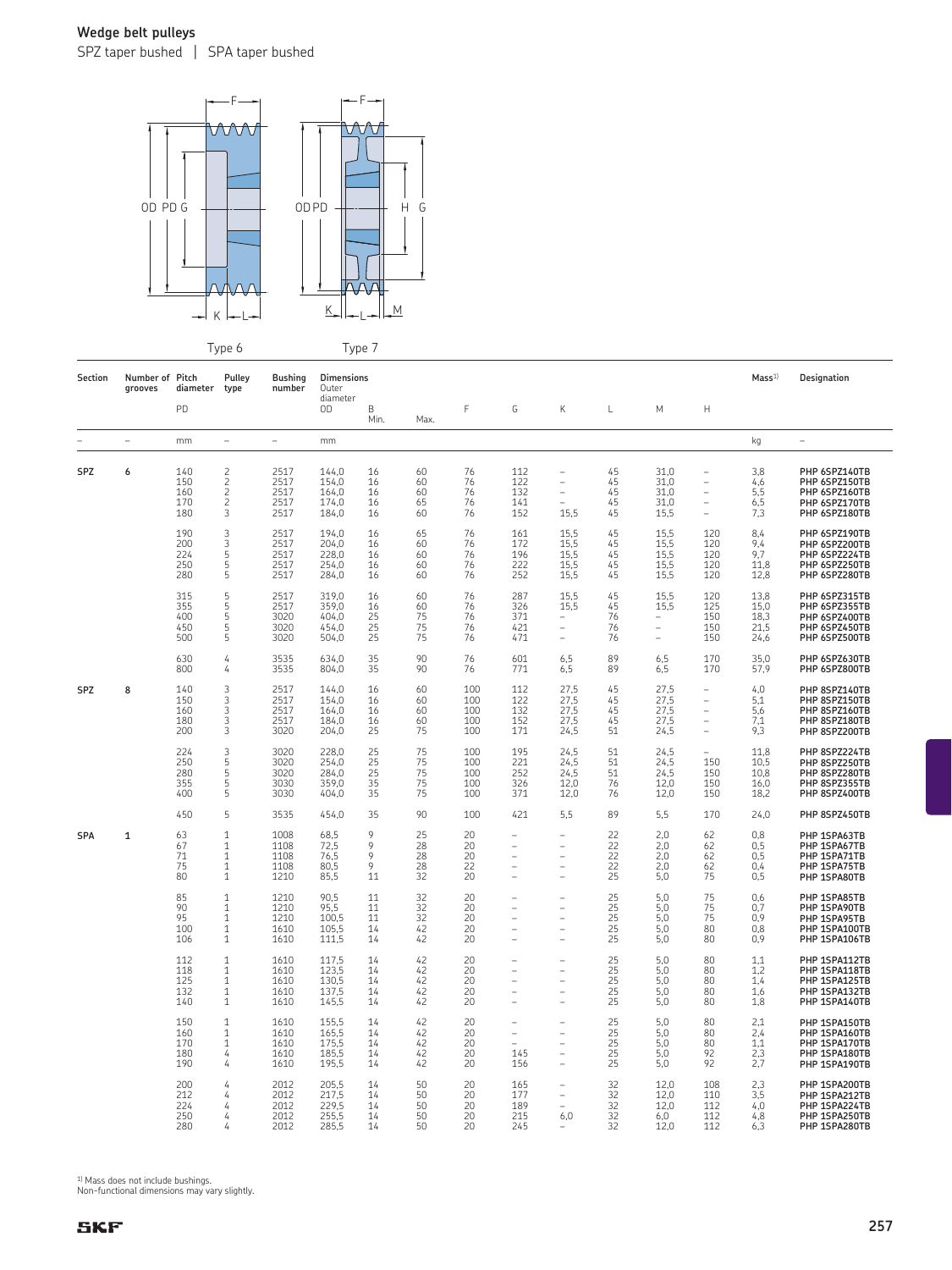SPA taper bushed



| Section    | Number of Pitch<br>grooves | diameter                        | Pulley<br>type                                                    | <b>Bushing</b><br>number             | <b>Dimensions</b><br>Outer                |                            |                            |                            |                                 |                                                                     |                                                           |                                                                 |                                                                                        | Mass <sup>1</sup>                    | Designation                                                                       |
|------------|----------------------------|---------------------------------|-------------------------------------------------------------------|--------------------------------------|-------------------------------------------|----------------------------|----------------------------|----------------------------|---------------------------------|---------------------------------------------------------------------|-----------------------------------------------------------|-----------------------------------------------------------------|----------------------------------------------------------------------------------------|--------------------------------------|-----------------------------------------------------------------------------------|
|            |                            | PD                              |                                                                   |                                      | diameter<br>OD                            | B<br>Min.                  | Max.                       | F                          | G                               | Κ                                                                   | L                                                         | М                                                               | $\mathsf{H}$                                                                           |                                      |                                                                                   |
|            | $\overline{\phantom{a}}$   | mm                              | $\equiv$                                                          | $\overline{\phantom{0}}$             | mm                                        |                            |                            |                            |                                 |                                                                     |                                                           |                                                                 |                                                                                        | kg                                   | $\overline{\phantom{0}}$                                                          |
| SPA        | 1                          | 315<br>355<br>400<br>450<br>500 | 4<br>4<br>4<br>4<br>4                                             | 2012<br>2012<br>2012<br>2012<br>2517 | 320,5<br>360,5<br>405,5<br>455,5<br>505,5 | 14<br>14<br>14<br>16<br>16 | 50<br>50<br>50<br>60<br>60 | 20<br>20<br>20<br>20<br>20 | 280<br>320<br>365<br>415<br>465 | $\overline{\phantom{a}}$<br>÷<br>÷<br>$\overline{\phantom{a}}$<br>÷ | 32<br>32<br>32<br>32<br>45                                | 12,0<br>12,0<br>12,0<br>12,0<br>12,0                            | 112<br>112<br>112<br>112<br>112                                                        | 7,2<br>7,6<br>7,9<br>8,4<br>9,4      | PHP 1SPA315TB<br>PHP 1SPA355TB<br>PHP 1SPA400TB<br>PHP 1SPA450TB<br>PHP 1SPA500TB |
|            |                            | 630                             | 4                                                                 | 2517                                 | 635,5                                     | 16                         | 60                         | 20                         | 595                             | ÷,                                                                  | 45                                                        | 12,0                                                            | 112                                                                                    | 13,1                                 | PHP 1SPA630TB                                                                     |
| <b>SPA</b> | 2                          | 63<br>67<br>71<br>75<br>80      | 6<br>6<br>6<br>6<br>6                                             | 1008<br>1108<br>1108<br>1108<br>1210 | 68,5<br>72,5<br>76,5<br>80,5<br>85,5      | 9<br>9<br>9<br>9<br>11     | 28<br>28<br>28<br>28<br>32 | 35<br>35<br>35<br>35<br>35 | 33<br>37<br>40<br>44<br>47      | 13,0<br>13,0<br>13,0<br>13,0<br>10,0                                | 22<br>22<br>22<br>25<br>25                                | ۰<br>i.<br>÷<br>÷<br>÷                                          | ۰<br>$\equiv$<br>÷<br>$\equiv$                                                         | 0,6<br>0,4<br>0, 5<br>0,7<br>0,6     | PHP 2SPA63TB<br>PHP 2SPA67TB<br>PHP 2SPA71TB<br>PHP 2SPA75TB<br>PHP 2SPA80TB      |
|            |                            | 85<br>90<br>95<br>100<br>106    | 6<br>6<br>6<br>6<br>6                                             | 1210<br>1610<br>1610<br>1610<br>1610 | 90,5<br>95,5<br>100,5<br>105,5<br>111,5   | 11<br>14<br>14<br>14<br>14 | 32<br>42<br>42<br>42<br>42 | 35<br>35<br>35<br>35<br>35 | 50<br>60<br>64<br>70<br>76      | 10,0<br>10,0<br>10.0<br>10.0<br>10.0                                | 25<br>25<br>25<br>25<br>25                                | ÷<br>L.                                                         | L,<br>L,<br>÷<br>÷<br>L.                                                               | 0,7<br>0,7<br>0,9<br>1,1<br>1,2      | PHP 2SPA85TB<br>PHP 2SPA90TB<br>PHP 2SPA95TB<br>PHP 2SPA100TB<br>PHP 2SPA106TB    |
|            |                            | 112<br>118<br>125<br>132<br>140 | 6<br>6<br>6<br>6<br>6                                             | 1610<br>1610<br>1610<br>2012<br>2012 | 117,5<br>123,5<br>130,5<br>137,5<br>145,5 | 14<br>14<br>14<br>14<br>14 | 42<br>42<br>42<br>50<br>50 | 35<br>35<br>35<br>35<br>35 | 80<br>86<br>90<br>98<br>106     | 10,0<br>10,0<br>10.0<br>3,0<br>3,0                                  | 25<br>25<br>25<br>32<br>32                                | ÷<br>÷<br>Ĭ.<br>÷,<br>L.                                        | $\equiv$<br>÷<br>$\overline{\phantom{0}}$<br>L,                                        | 1,4<br>1,6<br>1,9<br>2,1<br>2,6      | PHP 2SPA112TB<br>PHP 2SPA118TB<br>PHP 2SPA125TB<br>PHP 2SPA132TB<br>PHP 2SPA140TB |
|            |                            | 150<br>160<br>170<br>180<br>190 | 6<br>6<br>6<br>7<br>7                                             | 2012<br>2012<br>2012<br>2012<br>2012 | 155,5<br>165,5<br>175,5<br>185,5<br>195,5 | 14<br>14<br>14<br>14<br>14 | 50<br>50<br>50<br>50<br>50 | 35<br>35<br>35<br>35<br>35 | 116<br>125<br>135<br>148<br>158 | 3,0<br>3.0<br>3,0<br>2,0<br>2,0                                     | 32<br>32<br>32<br>32<br>32                                | $\qquad \qquad$<br>÷,<br>$\overline{\phantom{a}}$<br>2,0<br>2,0 | $\overline{\phantom{0}}$<br>$\overline{\phantom{0}}$<br>100<br>100                     | 3,2<br>3,8<br>4,5<br>5,2<br>4,4      | PHP 2SPA150TB<br>PHP 2SPA160TB<br>PHP 2SPA170TB<br>PHP 2SPA180TB<br>PHP 2SPA190TB |
|            |                            | 200<br>212<br>224<br>250<br>280 | 8<br>4<br>4<br>4<br>4                                             | 2517<br>2517<br>2517<br>2517<br>2517 | 205,5<br>217,5<br>229,5<br>255,5<br>285,5 | 16<br>16<br>16<br>16<br>16 | 60<br>65<br>60<br>60<br>60 | 35<br>35<br>35<br>35<br>35 | 165<br>177<br>189<br>215<br>245 | 5.0<br>5,0<br>5,0<br>$\qquad \qquad -$                              | 45<br>45<br>45<br>45<br>45                                | 5.0<br>5.0<br>10.0<br>5.0<br>10.0                               | 120<br>120<br>120<br>120<br>120                                                        | 4,9<br>5,8<br>6,6<br>6,8<br>8,3      | PHP 2SPA200TB<br>PHP 2SPA212TB<br>PHP 2SPA224TB<br>PHP 2SPA250TB<br>PHP 2SPA280TB |
|            |                            | 315<br>355<br>400<br>450<br>500 | 4<br>4<br>4<br>4<br>4                                             | 2517<br>2517<br>2517<br>2517<br>2517 | 320,5<br>360,5<br>405,5<br>455,5<br>505,5 | 16<br>16<br>16<br>16<br>16 | 60<br>60<br>60<br>60<br>60 | 35<br>35<br>35<br>35<br>35 | 280<br>320<br>365<br>465<br>525 | $\equiv$<br>i.<br>$\equiv$<br>$\equiv$<br>÷,                        | 45<br>45<br>45<br>45<br>51                                | 10.0<br>10,0<br>10,0<br>10,0<br>16,0                            | 120<br>120<br>120<br>120<br>150                                                        | 10,2<br>10,5<br>11,3<br>15,0<br>18,7 | PHP 2SPA315TB<br>PHP 2SPA355TB<br>PHP 2SPA400TB<br>PHP 2SPA450TB<br>PHP 2SPA500TB |
|            |                            | 630                             | 4                                                                 | 3020                                 | 635,5                                     | 25                         | 75                         | 35                         | 595                             | 8,0                                                                 | 51                                                        | 8,0                                                             | 150                                                                                    | 22,0                                 | PHP 2SPA630TB                                                                     |
| <b>SPA</b> | 3                          | 71<br>75<br>80<br>85<br>90      | 6<br>6<br>6<br>6<br>6                                             | 1108<br>1108<br>1210<br>1210<br>1610 | 76,5<br>80,5<br>85.5<br>90,5<br>95,5      | 9<br>9<br>11<br>11<br>14   | 28<br>28<br>32<br>32<br>42 | 50<br>50<br>50<br>50<br>50 | 40<br>44<br>47<br>50<br>60      | 28,0<br>28.0<br>25,0<br>25,0<br>25,0                                | $\begin{array}{c} 22 \\ 25 \end{array}$<br>25<br>25<br>25 | ÷<br>i.<br>۰<br>۰                                               | $\overline{\phantom{0}}$<br>L.<br>$\equiv$<br>$\equiv$                                 | 0.7<br>0,8<br>0,9<br>1,0<br>1,0      | PHP 3SPA71TB<br>PHP 3SPA75TB<br>PHP 3SPA80TB<br>PHP 3SPA85TB<br>PHP 3SPA90TB      |
|            |                            | 95<br>100<br>106<br>112<br>118  | 6<br>$\frac{2}{2}$<br>6<br>$\overline{c}$                         | 1610<br>1610<br>1610<br>2012<br>2012 | 100,5<br>105,5<br>111,5<br>117,5<br>123,5 | 14<br>14<br>14<br>14<br>14 | 42<br>42<br>42<br>50<br>50 | 50<br>50<br>50<br>50<br>50 | 64<br>70<br>76<br>83<br>86      | 25,0<br>÷<br>18,0                                                   | 25<br>25<br>25<br>32<br>32                                | 25,0<br>25,0<br>18,0                                            | $\overline{\phantom{0}}$<br>L,<br>$\overline{\phantom{0}}$<br>$\overline{\phantom{0}}$ | 1,2<br>1,3<br>1,6<br>1,6<br>1,9      | PHP 3SPA95TB<br>PHP 3SPA100TB<br>PHP 3SPA106TB<br>PHP 3SPA112TB<br>PHP 3SPA118TB  |
|            |                            | 125<br>132<br>140<br>150<br>160 | $\overline{\mathbf{c}}$<br>$\overline{\mathbf{c}}$<br>6<br>6<br>6 | 2012<br>2012<br>2517<br>2517<br>2517 | 130,5<br>137,5<br>145,5<br>155.5<br>165,5 | 14<br>14<br>16<br>16<br>16 | 50<br>50<br>60<br>60<br>60 | 50<br>50<br>50<br>50<br>50 | 92<br>98<br>106<br>116<br>126   | ۰<br>5,0<br>5.0<br>5.0                                              | 32<br>32<br>45<br>45<br>45                                | 18,0<br>18,0<br>÷,                                              | $\overline{\phantom{0}}$<br>÷<br>۳<br>L                                                | 2,3<br>2,6<br>2,9<br>3,7<br>4.5      | PHP 3SPA125TB<br>PHP 3SPA132TB<br>PHP 3SPA140TB<br>PHP 3SPA150TB<br>PHP 3SPA160TB |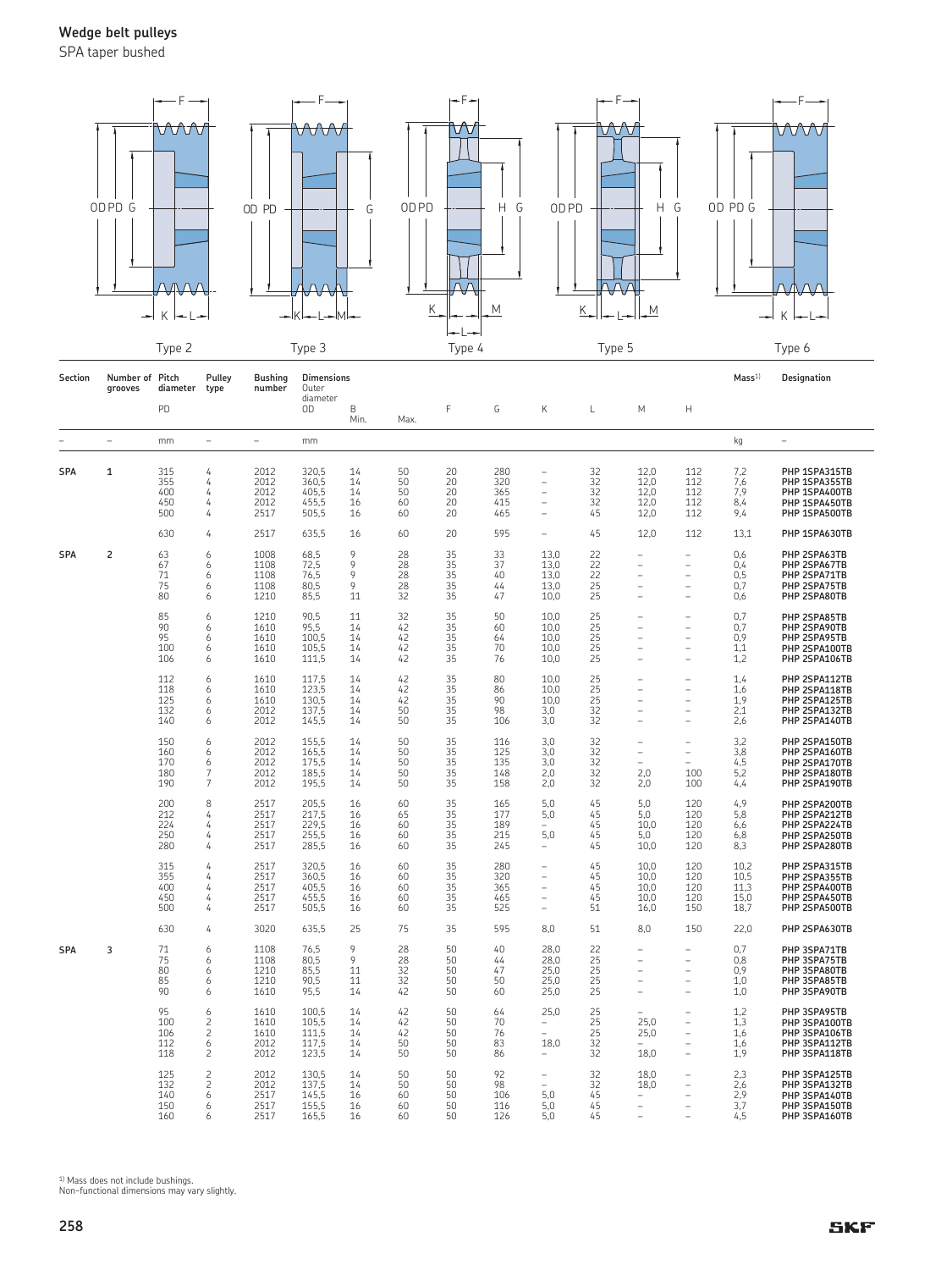SPA taper bushed



| Section    | Number of Pitch<br>grooves | diameter                        | Pulley<br>type                                                                         | <b>Bushing</b><br>number             | <b>Dimensions</b><br>Outer                |                            |                            |                            |                                 |                                                                                                                                   |                            |                                                              |                                                                                               | Mass <sup>1</sup>                    | Designation                                                                       |
|------------|----------------------------|---------------------------------|----------------------------------------------------------------------------------------|--------------------------------------|-------------------------------------------|----------------------------|----------------------------|----------------------------|---------------------------------|-----------------------------------------------------------------------------------------------------------------------------------|----------------------------|--------------------------------------------------------------|-----------------------------------------------------------------------------------------------|--------------------------------------|-----------------------------------------------------------------------------------|
|            |                            | PD                              |                                                                                        |                                      | diameter<br>0D                            | B<br>Min.                  | Max.                       | F                          | G                               | К                                                                                                                                 | L                          | М                                                            | Н                                                                                             |                                      |                                                                                   |
|            | $\overline{\phantom{a}}$   | mm                              | $\overline{\phantom{m}}$                                                               | $\overline{\phantom{a}}$             | mm                                        |                            |                            |                            |                                 |                                                                                                                                   |                            |                                                              |                                                                                               | kg                                   | $\overline{\phantom{0}}$                                                          |
| <b>SPA</b> | 3                          | 170<br>180<br>190<br>200<br>212 | 6<br>6<br>6<br>5                                                                       | 2517<br>2517<br>2517<br>2517<br>2517 | 175,5<br>185,5<br>195,5<br>205,5<br>217,5 | 16<br>16<br>16<br>16<br>16 | 60<br>60<br>60<br>60<br>60 | 50<br>50<br>50<br>50<br>50 | 138<br>146<br>158<br>165<br>177 | 5,0<br>5,0<br>5,0<br>2,5<br>2,5                                                                                                   | 45<br>45<br>45<br>45<br>45 | $\overline{\phantom{0}}$<br>$\overline{a}$<br>$2,5$<br>$2,5$ | $\overline{\phantom{0}}$<br>$\qquad \qquad -$<br>120<br>120                                   | 5,0<br>6,2<br>7,0<br>5,6<br>6,6      | PHP 3SPA170TB<br>PHP 3SPA180TB<br>PHP 3SPA190TB<br>PHP 3SPA200TB<br>PHP 3SPA212TB |
|            |                            | 224<br>250<br>280<br>315<br>355 | 5<br>5<br>5<br>4<br>4                                                                  | 2517<br>2517<br>2517<br>3020<br>3020 | 229.5<br>255.5<br>285,5<br>320,5<br>360,5 | 16<br>16<br>16<br>25<br>25 | 60<br>60<br>60<br>75<br>75 | 50<br>50<br>50<br>50<br>50 | 189<br>215<br>245<br>280<br>320 | 2,5<br>2.5<br>2,5<br>0,5<br>0,5                                                                                                   | 45<br>45<br>45<br>51<br>51 | 2,5<br>2,5<br>2,5<br>0, 5<br>0, 5                            | 120<br>120<br>120<br>160<br>150                                                               | 7,5<br>8,6<br>10,0<br>12,8<br>13,4   | PHP 3SPA224TB<br>PHP 3SPA250TB<br>PHP 3SPA280TB<br>PHP 3SPA315TB<br>PHP 3SPA355TB |
|            |                            | 400<br>450<br>500<br>560<br>630 | 4<br>4<br>4<br>4<br>4                                                                  | 3020<br>3020<br>3020<br>3020<br>3020 | 405,5<br>455,5<br>505,5<br>565,5<br>635,5 | 25<br>25<br>25<br>25<br>25 | 75<br>75<br>75<br>75<br>75 | 50<br>50<br>50<br>50<br>50 | 365<br>415<br>465<br>525<br>595 | ÷,<br>÷,<br>$\overline{\phantom{0}}$<br>$\overline{\phantom{0}}$<br>÷,                                                            | 51<br>51<br>51<br>51<br>51 | 1,0<br>1,0<br>1,0<br>1,0<br>1,0                              | 150<br>150<br>150<br>150<br>150                                                               | 15,9<br>19,3<br>22,6<br>23,5<br>27,5 | PHP 3SPA400TB<br>PHP 3SPA450TB<br>PHP 3SPA500TB<br>PHP 3SPA560TB<br>PHP 3SPA630TB |
|            |                            | 800<br>1 0 0 0                  | 4<br>4                                                                                 | 3535<br>3535                         | 805,5<br>1 0 0 5, 5                       | 35<br>35                   | 90<br>90                   | 50<br>50                   | 765<br>965                      | 19.5<br>19,5                                                                                                                      | 89<br>89                   | 19.5<br>19,5                                                 | 170<br>178                                                                                    | 40,8<br>50,0                         | PHP 3SPA800TB<br>PHP 3SPA1000TB                                                   |
| <b>SPA</b> | 4                          | 90<br>95<br>100<br>106<br>112   | 6<br>6<br>2<br>6<br>6                                                                  | 1615<br>1615<br>1615<br>2012<br>2012 | 95.5<br>100,5<br>105,5<br>111.5<br>117,5  | 14<br>14<br>14<br>14<br>14 | 42<br>42<br>42<br>50<br>50 | 65<br>65<br>65<br>65<br>65 | 64<br>64<br>70<br>76<br>80      | 27.0<br>27,0<br>33,0<br>33,0                                                                                                      | 38<br>38<br>38<br>32<br>32 | L,<br>27,0<br>۳                                              | $\equiv$<br>÷,<br>$\overline{\phantom{a}}$<br>÷                                               | 1,2<br>1,4<br>1,6<br>1,7<br>2,0      | PHP 4SPA90TB<br>PHP 4SPA95TB<br>PHP 4SPA100TB<br>PHP 4SPA106TB<br>PHP 4SPA112TB   |
|            |                            | 118<br>125<br>132<br>140<br>150 | $\overline{c}$<br>$\overline{c}$<br>$\overline{c}$<br>$\overline{c}$<br>$\overline{c}$ | 2012<br>2012<br>2517<br>2517<br>2517 | 123,5<br>130,5<br>137,5<br>145,5<br>155,5 | 14<br>14<br>16<br>16<br>16 | 50<br>50<br>60<br>60<br>60 | 65<br>65<br>65<br>65<br>65 | 86<br>92<br>98<br>106<br>116    | $\qquad \qquad -$<br>$\overline{\phantom{0}}$<br>$\overline{\phantom{0}}$<br>$\overline{\phantom{0}}$                             | 32<br>32<br>45<br>45<br>45 | 33,0<br>33,0<br>20,0<br>20,0<br>20,0                         | $\overline{\phantom{a}}$<br>$\qquad \qquad -$<br>$\sim$<br>$\sim$<br>$\overline{\phantom{a}}$ | 2,3<br>2,7<br>2,9<br>3,5<br>4,2      | PHP 4SPA118TB<br>PHP 4SPA125TB<br>PHP 4SPA132TB<br>PHP 4SPA140TB<br>PHP 4SPA150TB |
|            |                            | 160<br>170<br>180<br>190<br>200 | $\overline{c}$<br>$\overline{c}$<br>$\overline{c}$<br>$\overline{c}$<br>$\overline{c}$ | 2517<br>2517<br>2517<br>2517<br>3020 | 165,5<br>175,5<br>185,5<br>195,5<br>205,5 | 16<br>16<br>16<br>25<br>25 | 60<br>60<br>60<br>60<br>75 | 65<br>65<br>65<br>65<br>65 | 126<br>138<br>146<br>158<br>165 | $\qquad \qquad -$<br>$\overline{\phantom{0}}$<br>$\overline{\phantom{0}}$<br>$\overline{\phantom{0}}$<br>$\overline{\phantom{0}}$ | 45<br>45<br>45<br>45<br>51 | 20,0<br>20,0<br>20,0<br>20,0<br>14,0                         | ÷,<br>$\qquad \qquad -$<br>$\qquad \qquad -$<br>$\qquad \qquad -$<br>÷,                       | 5,1<br>6,0<br>6,9<br>7,2<br>8,4      | PHP 4SPA160TB<br>PHP 4SPA170TB<br>PHP 4SPA180TB<br>PHP 4SPA190TB<br>PHP 4SPA200TB |
|            |                            | 212<br>224<br>250<br>280<br>315 | $\overline{c}$<br>$\overline{\mathbf{c}}$<br>5<br>5<br>5                               | 3020<br>3020<br>3020<br>3020<br>3020 | 217,5<br>229,5<br>255,5<br>285,5<br>320,5 | 25<br>25<br>25<br>25<br>25 | 75<br>75<br>75<br>75<br>75 | 65<br>65<br>65<br>65<br>65 | 177<br>189<br>215<br>245<br>280 | $\qquad \qquad -$<br>7,0<br>7,0<br>7,0                                                                                            | 51<br>51<br>51<br>51<br>51 | 14,0<br>14,0<br>7,0<br>7,0<br>7,0                            | $\equiv$<br>150<br>150<br>150                                                                 | 9.9<br>11.4<br>10,5<br>11,6<br>13,8  | PHP 4SPA212TB<br>PHP 4SPA224TB<br>PHP 4SPA250TB<br>PHP 4SPA280TB<br>PHP 4SPA315TB |
|            |                            | 355<br>400<br>450<br>500<br>560 | 5<br>5<br>5<br>5<br>4                                                                  | 3020<br>3020<br>3020<br>3020<br>3535 | 360,5<br>405,5<br>455,5<br>505,5<br>565,5 | 25<br>25<br>25<br>25<br>35 | 75<br>75<br>75<br>75<br>90 | 65<br>65<br>65<br>65<br>65 | 320<br>365<br>415<br>465<br>525 | 7,0<br>7,0<br>7,0<br>7,0<br>12,0                                                                                                  | 51<br>51<br>51<br>51<br>89 | 7,0<br>7,0<br>7,0<br>7,0<br>12,0                             | 150<br>150<br>150<br>150<br>170                                                               | 15,8<br>17,7<br>23,2<br>27,4<br>30,5 | PHP 4SPA355TB<br>PHP 4SPA400TB<br>PHP 4SPA450TB<br>PHP 4SPA500TB<br>PHP 4SPA560TB |
|            |                            | 630<br>800<br>1 0 0 0           | 4<br>4<br>4                                                                            | 4545<br>3535<br>4040                 | 635,5<br>805,5<br>1 0 0 5, 5              | 35<br>35<br>40             | 90<br>90<br>100            | 65<br>65<br>65             | 595<br>765<br>965               | 12,0<br>12,0<br>18,5                                                                                                              | 89<br>89<br>102            | 12,0<br>12,0<br>18,5                                         | 170<br>170<br>216                                                                             | 34,1<br>50,8<br>62,0                 | PHP 4SPA630TB<br>PHP 4SPA800TB<br>PHP 4SPA1000TB                                  |
| <b>SPA</b> | 5                          | 100<br>106<br>112<br>118<br>125 | $\overline{c}$<br>6<br>6<br>2<br>3                                                     | 1615<br>2012<br>2012<br>2012<br>2012 | 105.5<br>111.5<br>117.5<br>123,5<br>130,5 | 14<br>14<br>14<br>14<br>14 | 42<br>50<br>50<br>50<br>50 | 80<br>80<br>80<br>80<br>80 | 70<br>76<br>80<br>86<br>92      | 48.0<br>48.0<br>24,0                                                                                                              | 38<br>32<br>32<br>32<br>32 | 42,0<br>$\equiv$<br>48,0<br>24,0                             | ÷,<br>÷                                                                                       | 1.9<br>2,1<br>2.4<br>2,7<br>3,1      | PHP 5SPA100TB<br>PHP 5SPA106TB<br>PHP 5SPA112TB<br>PHP 5SPA118TB<br>PHP 5SPA125TB |
|            |                            | 132<br>140<br>150               | 3<br>3<br>ς                                                                            | 2517<br>2517<br>2517                 | 137,5<br>145,5<br>155.5                   | 16<br>16<br>16             | 60<br>60<br>60             | 80<br>80<br>80             | 98<br>106<br>116                | 17.5<br>17.5<br>17.5                                                                                                              | 45<br>45<br>45             | 17,5<br>17,5<br>17.5                                         | $\overline{\phantom{0}}$<br>$\overline{\phantom{0}}$                                          | 3,2<br>3,9<br>4,7                    | PHP 5SPA132TB<br>PHP 5SPA140TB<br>PHP 5SPA150TB                                   |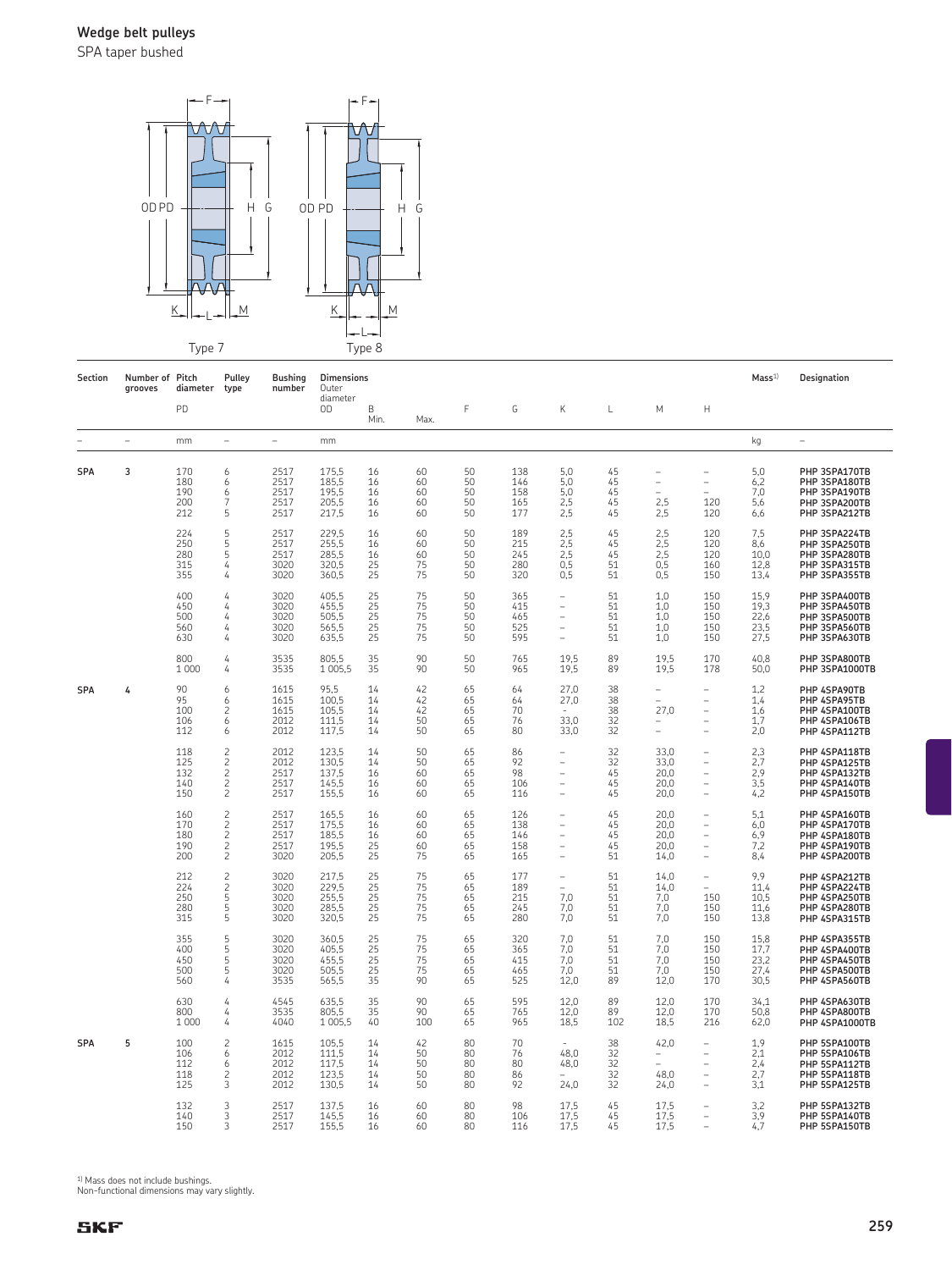SPA taper bushed | SPB taper bushed



| Section    | Number of<br>grooves | Pitch<br>diameter               | Pulley<br>type                                         | <b>Bushing</b><br>number             | <b>Dimensions</b><br>Outer                |                            |                              |                            |                                 |                                      |                              |                                                |                                                                                              | Mass <sup>1</sup>                    | Designation                                                                       |
|------------|----------------------|---------------------------------|--------------------------------------------------------|--------------------------------------|-------------------------------------------|----------------------------|------------------------------|----------------------------|---------------------------------|--------------------------------------|------------------------------|------------------------------------------------|----------------------------------------------------------------------------------------------|--------------------------------------|-----------------------------------------------------------------------------------|
|            |                      | PD                              |                                                        |                                      | diameter<br>0D                            | B<br>Min.                  | Max.                         | F                          | G                               | K                                    | L                            | М                                              | H                                                                                            |                                      |                                                                                   |
|            | ÷                    | mm                              | ÷                                                      | ÷                                    | mm                                        |                            |                              |                            |                                 |                                      |                              |                                                |                                                                                              | kg                                   | ÷                                                                                 |
| <b>SPA</b> | 5                    | 160<br>170<br>180<br>190<br>200 | 3<br>3<br>3<br>$\overline{c}$<br>3                     | 2517<br>2517<br>3020<br>3020<br>3020 | 165,5<br>175,5<br>185,5<br>195,5<br>205,5 | 16<br>16<br>25<br>25<br>25 | 60<br>60<br>75<br>75<br>75   | 80<br>80<br>80<br>80<br>80 | 126<br>146<br>165<br>189<br>215 | 17,5<br>17,5<br>14,5<br>14,5         | 45<br>45<br>51<br>51<br>51   | 17,5<br>17,5<br>14,5<br>29,0<br>14,5           | $\overline{\phantom{0}}$<br>$\overline{\phantom{0}}$<br>L,<br>L,<br>$\overline{\phantom{a}}$ | 5,6<br>6,2<br>6,8<br>7,4<br>9,1      | PHP 5SPA160TB<br>PHP 5SPA170TB<br>PHP 5SPA180TB<br>PHP 5SPA190TB<br>PHP 5SPA200TB |
|            |                      | 212<br>224<br>250<br>280<br>315 | $\frac{2}{2}$<br>$\overline{7}$<br>4<br>4              | 3020<br>3020<br>3020<br>3535<br>3535 | 217,5<br>229,5<br>255,5<br>285,5<br>320.5 | 25<br>25<br>25<br>35<br>35 | 75<br>75<br>75<br>90<br>90   | 80<br>80<br>80<br>80<br>80 | 245<br>280<br>215<br>245<br>280 | ÷<br>14,5<br>4,5<br>4,5              | 51<br>51<br>51<br>89<br>89   | 29,0<br>29,0<br>14,5<br>4,5<br>4,5             | $\overline{\phantom{0}}$<br>÷,<br>150<br>170<br>170                                          | 10,7<br>12,3<br>11,7<br>17.4<br>20.0 | PHP 5SPA212TB<br>PHP 5SPA224TB<br>PHP 5SPA250TB<br>PHP 5SPA280TB<br>PHP 5SPA315TB |
|            |                      | 355<br>400<br>450<br>500<br>560 | 4<br>4<br>4<br>4<br>4                                  | 3535<br>3535<br>3535<br>3535<br>3535 | 360,5<br>405,5<br>455,5<br>505,5<br>565,5 | 35<br>35<br>35<br>35<br>35 | 90<br>90<br>90<br>90<br>90   | 80<br>80<br>80<br>80<br>80 | 320<br>365<br>415<br>465<br>525 | 4,5<br>4,5<br>4,5<br>4,5<br>4,5      | 89<br>89<br>89<br>89<br>89   | 4,5<br>4,5<br>4,5<br>4,5<br>4,5                | 170<br>170<br>170<br>170<br>170                                                              | 22,8<br>24.8<br>28,5<br>31,7<br>35,0 | PHP 5SPA355TB<br>PHP 5SPA400TB<br>PHP 5SPA450TB<br>PHP 5SPA500TB<br>PHP 5SPA560TB |
|            |                      | 630<br>800<br>1 0 0 0           | 4<br>4<br>4                                            | 3535<br>4040<br>4545                 | 635,5<br>805,5<br>1 0 0 5 , 5             | 35<br>40<br>55             | 90<br>100<br>120             | 80<br>80<br>80             | 595<br>765<br>965               | 4,5<br>11,0<br>17,0                  | 89<br>102<br>114             | 4,5<br>11,0<br>17,0                            | 170<br>216<br>225                                                                            | 42,0<br>60,0<br>70,0                 | PHP 5SPA630TB<br>PHP 5SPA800TB<br>PHP 5SPA1000TB                                  |
| <b>SPA</b> | 6                    | 100<br>106<br>112<br>118<br>125 | 3<br>6<br>6<br>6<br>3                                  | 1610<br>2012<br>2012<br>2012<br>2012 | 105.5<br>111.5<br>117,5<br>123,5<br>130,5 | 14<br>14<br>14<br>14<br>14 | 42<br>50<br>50<br>50<br>50   | 95<br>95<br>95<br>95<br>95 | 70<br>76<br>80<br>86<br>92      | 30.0<br>63.0<br>63,0<br>63,0<br>31,5 | 38<br>32<br>32<br>32<br>32   | 40,0<br>$\overline{\phantom{0}}$<br>÷,<br>31,5 | $\overline{\phantom{0}}$<br>L,<br>$\overline{\phantom{0}}$<br>L,<br>L.                       | 2,2<br>2,5<br>2,8<br>3,1<br>3,7      | PHP 6SPA100TB<br>PHP 6SPA106TB<br>PHP 6SPA112TB<br>PHP 6SPA118TB<br>PHP 6SPA125TB |
|            |                      | 132<br>140<br>150<br>160<br>170 | 3<br>3<br>3<br>3<br>3                                  | 2517<br>2517<br>2517<br>2517<br>3020 | 137,5<br>145,5<br>155,5<br>165,5<br>175,5 | 16<br>16<br>16<br>16<br>25 | 60<br>60<br>60<br>60<br>75   | 95<br>95<br>95<br>95<br>95 | 98<br>106<br>116<br>126<br>135  | 25,0<br>25,0<br>25,0<br>25,0<br>22,0 | 45<br>45<br>45<br>45<br>51   | 25,0<br>25,0<br>25,0<br>25,0<br>22,0           | $\overline{\phantom{a}}$<br>$\equiv$<br>$\equiv$<br>$\overline{\phantom{0}}$<br>÷,           | 3,6<br>4,5<br>5,3<br>6,3<br>6,3      | PHP 6SPA132TB<br>PHP 6SPA140TB<br>PHP 6SPA150TB<br>PHP 6SPA160TB<br>PHP 6SPA170TB |
|            |                      | 180<br>190<br>200<br>212<br>224 | 3<br>3<br>3<br>3<br>3                                  | 3020<br>3020<br>3020<br>3020<br>3020 | 185,5<br>195,5<br>205,5<br>217,5<br>229,5 | 25<br>25<br>25<br>25<br>25 | 75<br>75<br>75<br>75<br>75   | 95<br>95<br>95<br>95<br>95 | 146<br>155<br>165<br>177<br>189 | 22,0<br>22,0<br>22,0<br>22.0<br>22,0 | 51<br>51<br>51<br>51<br>51   | 22,0<br>22,0<br>22,0<br>22,0<br>22,0           | ÷,<br>$\overline{\phantom{0}}$<br>$\overline{\phantom{0}}$<br>$\overline{\phantom{0}}$       | 7,5<br>8,6<br>9,9<br>11,6<br>13,2    | PHP 6SPA180TB<br>PHP 6SPA190TB<br>PHP 6SPA200TB<br>PHP 6SPA212TB<br>PHP 6SPA224TB |
|            |                      | 250<br>280<br>315<br>355<br>400 | $\overline{7}$<br>5<br>5<br>5<br>5                     | 3020<br>3535<br>3535<br>3535<br>3535 | 255,5<br>285,5<br>320,5<br>360,5<br>405,5 | 25<br>35<br>35<br>35<br>35 | 75<br>90<br>90<br>90<br>90   | 95<br>95<br>95<br>95<br>95 | 215<br>245<br>280<br>320<br>365 | 22,0<br>3.0<br>3,0<br>3,0<br>3,0     | 51<br>89<br>89<br>89<br>89   | 22,0<br>3,0<br>3,0<br>3,0<br>3,0               | 150<br>170<br>170<br>170<br>170                                                              | 12,5<br>19,0<br>21,1<br>23,5<br>26,0 | PHP 6SPA250TB<br>PHP 6SPA280TB<br>PHP 6SPA315TB<br>PHP 6SPA355TB<br>PHP 6SPA400TB |
|            |                      | 450<br>500<br>560<br>630<br>800 | 5<br>5<br>5<br>4<br>4                                  | 3535<br>3535<br>3535<br>4040<br>4040 | 455,5<br>505,5<br>565,5<br>635,5<br>805,5 | 35<br>35<br>35<br>40<br>40 | 90<br>90<br>90<br>100<br>100 | 95<br>95<br>95<br>95<br>95 | 415<br>465<br>525<br>595<br>765 | 3,0<br>3,0<br>3,0<br>3,5<br>3,5      | 89<br>89<br>89<br>102<br>102 | 3,0<br>3,0<br>3,0<br>3,5<br>3,5                | 170<br>170<br>170<br>216<br>216                                                              | 30.0<br>34.0<br>39.0<br>53,5<br>70,0 | PHP 6SPA450TB<br>PHP 6SPA500TB<br>PHP 6SPA560TB<br>PHP 6SPA630TB<br>PHP 6SPA800TB |
|            |                      | 1 0 0 0                         | 4                                                      | 4545                                 | 1 0 0 5 , 5                               | 55                         | 120                          | 95                         | 965                             | 9,5                                  | 114                          | 9,5                                            | 225                                                                                          | 85,5                                 | PHP 6SPA1000TB                                                                    |
| SPB        | 1                    | 100<br>106<br>112<br>118<br>125 | 1<br>$\mathbf{1}$<br>$\mathbf{1}$<br>$\mathbf{1}$<br>1 | 1610<br>1610<br>1610<br>1610<br>1610 | 107,0<br>113,0<br>119,0<br>125,0<br>132,0 | 14<br>14<br>14<br>14<br>14 | 42<br>42<br>42<br>42<br>42   | 25<br>25<br>25<br>25<br>25 | ۳<br>L,<br>۳<br>L               | ۳<br>۳<br>۳                          | 25<br>25<br>25<br>25<br>25   | ۳<br>L,<br>L,<br>÷                             | $\overline{\phantom{0}}$<br>$\overline{\phantom{0}}$<br>$\overline{\phantom{0}}$<br>L.       | 0,8<br>1,0<br>1,2<br>1,5<br>1,5      | PHP 1SPB100TB<br>PHP 1SPB106TB<br>PHP 1SPB112TB<br>PHP 1SPB118TB<br>PHP 1SPB125TB |
|            |                      | 132<br>140<br>150<br>160        | $\mathbf{1}$<br>$\mathbf{1}$<br>1<br>1                 | 1610<br>1610<br>1610<br>1610         | 139,0<br>147,0<br>157,0<br>167,0          | 14<br>14<br>14<br>14       | 42<br>42<br>42<br>42         | 25<br>25<br>25<br>25       | L,                              |                                      | 25<br>25<br>25<br>25         | $\overline{\phantom{0}}$                       | L.<br>$\overline{\phantom{a}}$                                                               | 1,8<br>2,1<br>2,5<br>2.9             | PHP 1SPB132TB<br>PHP 1SPB140TB<br>PHP 1SPB150TB<br>PHP 1SPB160TB                  |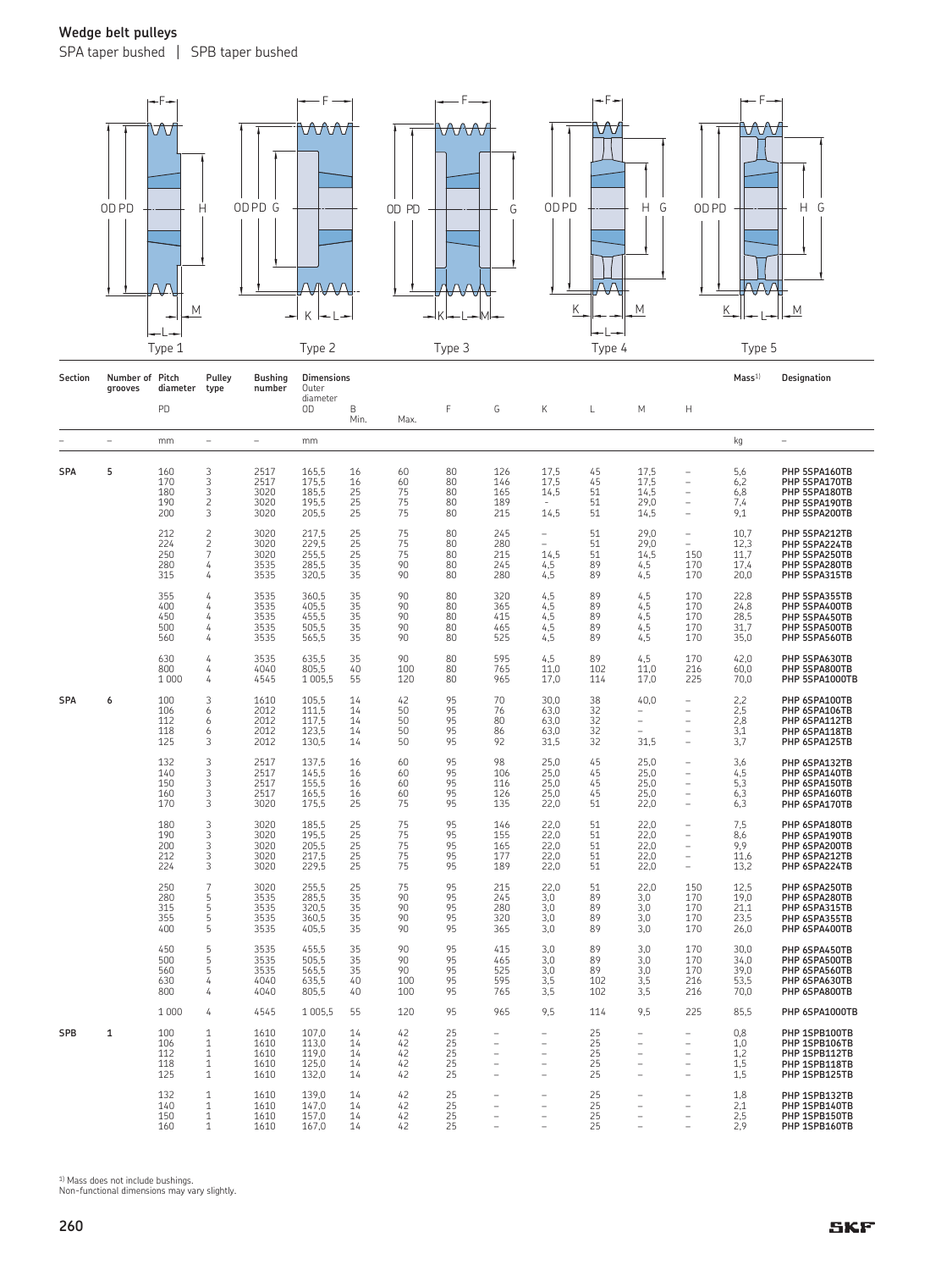SPB taper bushed



| Section    | Number of Pitch<br>grooves | diameter                        | Pulley<br>type                                                                         | <b>Bushing</b><br>number             | Dimensions<br>Outer                       |                            |                            |                                                           |                                 |                                                                  |                                         |                                                                           |                                                                                    | Mass <sup>1</sup>                    | Designation                                                                       |
|------------|----------------------------|---------------------------------|----------------------------------------------------------------------------------------|--------------------------------------|-------------------------------------------|----------------------------|----------------------------|-----------------------------------------------------------|---------------------------------|------------------------------------------------------------------|-----------------------------------------|---------------------------------------------------------------------------|------------------------------------------------------------------------------------|--------------------------------------|-----------------------------------------------------------------------------------|
|            |                            | PD                              |                                                                                        |                                      | diameter<br>OD                            | B<br>Min.                  | Max.                       | F                                                         | G                               | Κ                                                                | L                                       | M                                                                         | Н                                                                                  |                                      |                                                                                   |
|            | $\overline{\phantom{a}}$   | mm                              | $\sim$                                                                                 | ÷                                    | mm                                        |                            |                            |                                                           |                                 |                                                                  |                                         |                                                                           |                                                                                    | kg                                   | $\overline{\phantom{a}}$                                                          |
| SPB        | 1                          | 170<br>180<br>190<br>200<br>212 | $\frac{1}{7}$<br>8<br>4<br>4                                                           | 1610<br>1610<br>2012<br>2012<br>2012 | 177.0<br>187.0<br>197,0<br>207.0<br>219,0 | 14<br>14<br>14<br>14<br>14 | 42<br>42<br>50<br>50<br>50 | $\begin{array}{c} 25 \\ 25 \end{array}$<br>25<br>25<br>25 | 137<br>147<br>157<br>169        | $\overline{\phantom{0}}$<br>÷,<br>3,5<br>3,5<br>3,5              | 25<br>$\overline{25}$<br>32<br>32<br>32 | $\overline{\phantom{0}}$<br>$\overline{\phantom{m}}$<br>3,5<br>3,5<br>3,5 | 80<br>100<br>104<br>104                                                            | 3,0<br>3,8<br>4,4<br>4,0<br>5,2      | PHP 1SPB170TB<br>PHP 1SPB180TB<br>PHP 1SPB190TB<br>PHP 1SPB200TB<br>PHP 1SPB212TB |
|            |                            | 224<br>236<br>250<br>280<br>300 | 4<br>4<br>4<br>4<br>4                                                                  | 2012<br>2012<br>2012<br>2012<br>2012 | 231,0<br>243,0<br>257,0<br>287,0<br>307,0 | 14<br>14<br>14<br>14<br>14 | 50<br>50<br>50<br>50<br>50 | 25<br>25<br>25<br>25<br>25                                | 181<br>193<br>207<br>237<br>258 | 3,5<br>3,5<br>3,5<br>3,5<br>3,5                                  | 32<br>32<br>32<br>32<br>32              | 3,5<br>3,5<br>3,5<br>3,5<br>3,5                                           | 104<br>104<br>104<br>104<br>104                                                    | 5,2<br>5,4<br>6,2<br>6,5<br>7,0      | PHP 1SPB224TB<br>PHP 1SPB236TB<br>PHP 1SPB250TB<br>PHP 1SPB280TB<br>PHP 1SPB300TB |
|            |                            | 315<br>335<br>355<br>400<br>450 | 4<br>4<br>4<br>4<br>4                                                                  | 2012<br>2517<br>3020<br>3020<br>3020 | 322,0<br>342,0<br>362,0<br>407,0<br>457,0 | 14<br>16<br>25<br>25<br>25 | 50<br>60<br>75<br>75<br>75 | 25<br>25<br>25<br>25<br>25                                | 272<br>288<br>312<br>357<br>407 | 3,5<br>10.0<br>13,0<br>13,0<br>13,0                              | 32<br>45<br>51<br>51<br>51              | 3,5<br>10.0<br>13,0<br>13,0<br>13,0                                       | 100<br>125<br>146<br>146<br>150                                                    | 7,5<br>8,5<br>9,5<br>11,0<br>12,3    | PHP 1SPB315TB<br>PHP 1SPB335TB<br>PHP 1SPB355TB<br>PHP 1SPB400TB<br>PHP 1SPB450TB |
|            |                            | 500<br>560<br>630               | 4<br>4<br>4                                                                            | 3020<br>3020<br>3020                 | 507.0<br>567,0<br>637,0                   | 25<br>25<br>25             | 75<br>75<br>75             | 25<br>25<br>25                                            | 457<br>517<br>587               | 13.0<br>13,0<br>13,0                                             | 51<br>51<br>51                          | 13.0<br>13,0<br>13,0                                                      | 150<br>150<br>150                                                                  | 14,6<br>18,5<br>20,5                 | PHP 1SPB500TB<br>PHP 1SPB560TB<br>PHP 1SPB630TB                                   |
| <b>SPB</b> | 2                          | 100<br>106<br>112<br>118<br>125 | 6<br>6<br>6<br>2<br>$\overline{c}$                                                     | 1610<br>1610<br>1610<br>1610<br>2012 | 107,0<br>113,0<br>119,0<br>125,0<br>132,0 | 14<br>14<br>14<br>14<br>14 | 42<br>42<br>42<br>42<br>50 | 44<br>44<br>44<br>44<br>44                                | 62<br>67<br>72<br>78<br>82      | 19,0<br>19,0<br>19,0<br>$\overline{\phantom{0}}$                 | 25<br>25<br>25<br>25<br>32              | $\overline{\phantom{a}}$<br>$\qquad \qquad -$<br>$\equiv$<br>19,0<br>12,0 | ۰<br>÷,<br>÷,<br>$\qquad \qquad -$<br>L.                                           | 1,3<br>1,5<br>1,5<br>1,7<br>2,0      | PHP 2SPB100TB<br>PHP 2SPB106TB<br>PHP 2SPB112TB<br>PHP 2SPB118TB<br>PHP 2SPB125TB |
|            |                            | 132<br>140<br>150<br>160<br>170 | $\overline{c}$<br>$\overline{c}$<br>$\overline{c}$<br>$\overline{c}$<br>$\overline{c}$ | 2012<br>2012<br>2012<br>2012<br>2012 | 139,0<br>147,0<br>157,0<br>167,0<br>177,0 | 14<br>14<br>14<br>14<br>14 | 50<br>50<br>50<br>50<br>50 | 44<br>44<br>44<br>44<br>44                                | 89<br>97<br>107<br>117<br>127   | $\overline{\phantom{0}}$<br>$\overline{\phantom{0}}$<br>Ĭ.<br>L, | 32<br>32<br>32<br>32<br>32              | 12,0<br>12,0<br>12,0<br>12,0<br>12,0                                      | ÷,<br>$\overline{\phantom{0}}$<br>$\overline{\phantom{0}}$<br>$\overline{a}$<br>L, | 2,4<br>2,8<br>3,3<br>4,0<br>4,4      | PHP 2SPB132TB<br>PHP 2SPB140TB<br>PHP 2SPB150TB<br>PHP 2SPB160TB<br>PHP 2SPB170TB |
|            |                            | 180<br>190<br>200<br>212<br>224 | $\mathbf{1}$<br>$\mathbf{1}$<br>$\mathbf{1}$<br>8<br>4                                 | 2517<br>2517<br>2517<br>2517<br>2517 | 187.0<br>197.0<br>207,0<br>219.0<br>231,0 | 16<br>16<br>16<br>16<br>16 | 60<br>60<br>60<br>60<br>60 | 44<br>44<br>44<br>44<br>44                                | L,<br>169<br>181                | $\qquad \qquad -$                                                | 45<br>45<br>45<br>45<br>45              | 1.0<br>1.0<br>1,0<br>1,0<br>1,0                                           | 120<br>120<br>120<br>120<br>120                                                    | 5,5<br>6,5<br>7,5<br>7,0<br>7,7      | PHP 2SPB180TB<br>PHP 2SPB190TB<br>PHP 2SPB200TB<br>PHP 2SPB212TB<br>PHP 2SPB224TB |
|            |                            | 236<br>250<br>280<br>300<br>315 | 4<br>4<br>4<br>4<br>4                                                                  | 2517<br>2517<br>2517<br>2517<br>2517 | 243,0<br>257.0<br>287.0<br>307,0<br>322,0 | 16<br>16<br>16<br>16<br>16 | 60<br>60<br>60<br>60<br>60 | 44<br>44<br>44<br>44<br>44                                | 193<br>207<br>237<br>257<br>272 | ۰<br>۰<br>۰<br>$\equiv$<br>÷                                     | 45<br>45<br>45<br>45<br>45              | 1,0<br>1,0<br>1.0<br>1,0<br>1,0                                           | 120<br>120<br>120<br>120<br>120                                                    | 8,3<br>8,6<br>10.1<br>11,0<br>12,2   | PHP 2SPB236TB<br>PHP 2SPB250TB<br>PHP 2SPB280TB<br>PHP 2SPB300TB<br>PHP 2SPB315TB |
|            |                            | 335<br>355<br>400<br>450<br>500 | 4<br>4<br>4<br>4<br>4                                                                  | 2517<br>3020<br>3020<br>3020<br>3020 | 342,0<br>362,0<br>407,0<br>457,0<br>507,0 | 16<br>25<br>25<br>25<br>25 | 60<br>75<br>75<br>75<br>75 | 44<br>44<br>44<br>44<br>44                                | 292<br>312<br>357<br>407<br>457 | 3,5<br>3,5<br>3,5<br>3,5                                         | 45<br>51<br>51<br>51<br>51              | 1,0<br>3,5<br>3,5<br>3,5<br>3,5                                           | 120<br>120<br>150<br>150<br>150                                                    | 14,0<br>15,9<br>18,3<br>16,3<br>18,6 | PHP 2SPB335TB<br>PHP 2SPB355TB<br>PHP 2SPB400TB<br>PHP 2SPB450TB<br>PHP 2SPB500TB |
|            |                            | 560<br>630                      | 4<br>4                                                                                 | 3030<br>3030                         | 567,0<br>637,0                            | 35<br>35                   | 75<br>75                   | 44<br>44                                                  | 517<br>587                      | 4,0<br>16,0                                                      | 76<br>76                                | 28,0                                                                      | 150<br>150                                                                         | 22,5<br>25,5                         | PHP 2SPB560TB<br>PHP 2SPB630TB                                                    |
| <b>SPB</b> | 3                          | 100<br>106<br>112<br>118<br>125 | 6<br>6<br>6<br>2<br>$\overline{c}$                                                     | 1610<br>1610<br>1610<br>1610<br>2012 | 107.0<br>113.0<br>119.0<br>125,0<br>132,0 | 14<br>14<br>14<br>14<br>14 | 42<br>42<br>42<br>42<br>50 | 63<br>63<br>63<br>63<br>63                                | 62<br>67<br>72<br>78<br>82      | 38.0<br>38.0<br>38.0                                             | 25<br>25<br>$\overline{25}$<br>25<br>32 | $\overline{\phantom{m}}$<br>38,0<br>31,0                                  | $\overline{a}$<br>L,<br>÷,<br>L.                                                   | 0.9<br>2,0<br>2,0<br>2,3<br>2,5      | PHP 3SPB100TB<br>PHP 3SPB106TB<br>PHP 3SPB112TB<br>PHP 3SPB118TB<br>PHP 3SPB125TB |
|            |                            | 132<br>140<br>150               | 2<br>2<br>$\mathcal{P}$                                                                | 2012<br>2012<br>2517                 | 139,0<br>147,0<br>157,0                   | 14<br>14<br>16             | 50<br>50<br>60             | 63<br>63<br>63                                            | 89<br>97<br>107                 |                                                                  | 32<br>32<br>45                          | 31,0<br>31,0<br>18,0                                                      | $\qquad \qquad -$<br>÷,                                                            | 3,1<br>3,5<br>4,0                    | PHP 3SPB132TB<br>PHP 3SPB140TB<br>PHP 3SPB150TB                                   |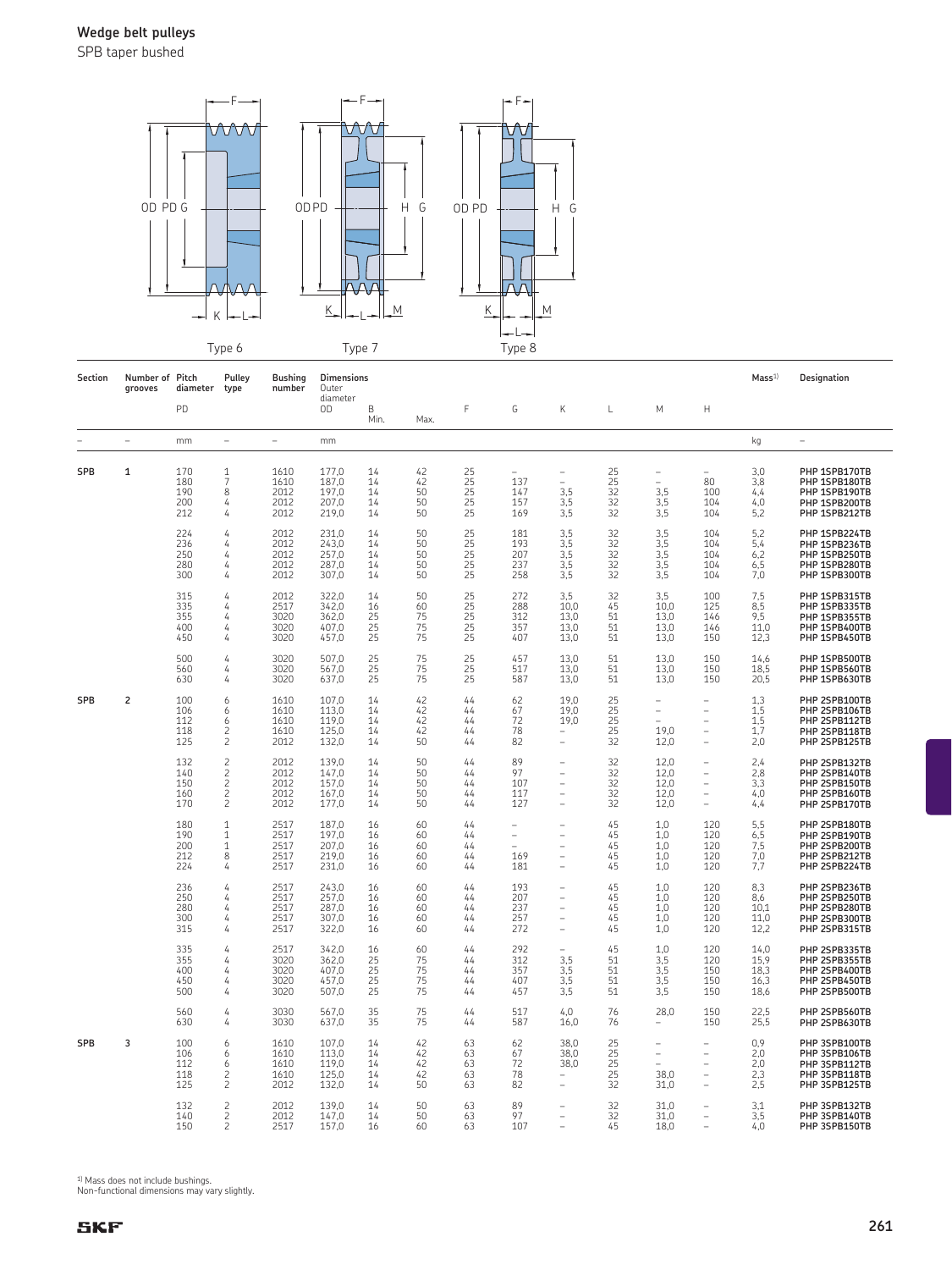SPB taper bushed



| Section    | Number of Pitch<br>grooves | diameter                         | Pulley<br>type                                                                        | <b>Bushing</b><br>number             | <b>Dimensions</b><br>Outer                |                            |                              |                            |                                 |                                      |                              |                                      |                                                                    | Mass <sup>1</sup>                    | Designation                                                                       |
|------------|----------------------------|----------------------------------|---------------------------------------------------------------------------------------|--------------------------------------|-------------------------------------------|----------------------------|------------------------------|----------------------------|---------------------------------|--------------------------------------|------------------------------|--------------------------------------|--------------------------------------------------------------------|--------------------------------------|-----------------------------------------------------------------------------------|
|            |                            | PD                               |                                                                                       |                                      | diameter<br>0D                            | B<br>Min.                  | Max.                         | F                          | G                               | Κ                                    | L                            | M                                    | Н                                                                  |                                      |                                                                                   |
|            | $\overline{\phantom{a}}$   | mm                               | $\equiv$                                                                              | $\overline{\phantom{m}}$             | mm                                        |                            |                              |                            |                                 |                                      |                              |                                      |                                                                    | kg                                   | ÷,                                                                                |
| <b>SPB</b> | 3                          | 160<br>170<br>180<br>190<br>200  | $\frac{2}{2}$<br>$\overline{\mathbf{c}}$<br>$\overline{\mathbf{c}}$<br>$\overline{c}$ | 2517<br>2517<br>2517<br>2517<br>2517 | 167,0<br>177,0<br>187,0<br>197,0<br>207,0 | 16<br>16<br>16<br>16<br>16 | 60<br>60<br>60<br>60<br>60   | 63<br>63<br>63<br>63<br>63 | 117<br>127<br>137<br>147<br>157 | ۳<br>L,<br>۳<br>۳<br>۳               | 45<br>45<br>45<br>45<br>45   | 18,0<br>18,0<br>18,0<br>18,0<br>18,0 | $\overline{\phantom{0}}$<br>$\equiv$<br>$\equiv$<br>$\equiv$<br>L. | 4,9<br>5,7<br>6,7<br>7,6<br>8,9      | PHP 3SPB160TB<br>PHP 3SPB170TB<br>PHP 3SPB180TB<br>PHP 3SPB190TB<br>PHP 3SPB200TB |
|            |                            | 212<br>224<br>236<br>250<br>280  | $\overline{7}$<br>4<br>4<br>4<br>4                                                    | 2517<br>2517<br>2517<br>3020<br>3020 | 219,0<br>231,0<br>243,0<br>257,0<br>287,0 | 16<br>16<br>16<br>25<br>25 | 60<br>60<br>60<br>75<br>75   | 63<br>63<br>63<br>63<br>63 | 169<br>181<br>193<br>207<br>237 | ۳<br>۳<br>L,<br>۰<br>6,0             | 45<br>45<br>45<br>51<br>51   | 18,0<br>18,0<br>18,0<br>12,0<br>6,0  | 120<br>120<br>120<br>150<br>150                                    | 8,2<br>9,1<br>9,8<br>11,2<br>12,0    | PHP 3SPB212TB<br>PHP 3SPB224TB<br>PHP 3SPB236TB<br>PHP 3SPB250TB<br>PHP 3SPB280TB |
|            |                            | 300<br>315<br>335<br>355<br>400  | 4<br>4<br>4<br>4<br>4                                                                 | 3020<br>3020<br>3020<br>3020<br>3535 | 307,0<br>322,0<br>342,0<br>362,0<br>407,0 | 25<br>25<br>25<br>25<br>35 | 75<br>75<br>75<br>75<br>90   | 63<br>63<br>63<br>63<br>63 | 257<br>272<br>292<br>312<br>357 | 6,0<br>6,0<br>6,0<br>6,0<br>13,0     | 51<br>51<br>51<br>51<br>89   | 6,0<br>6,0<br>6,0<br>6,0<br>13,0     | 150<br>150<br>150<br>150<br>170                                    | 13,5<br>14,2<br>16,0<br>17,7<br>25,0 | PHP 3SPB300TB<br>PHP 3SPB315TB<br>PHP 3SPB335TB<br>PHP 3SPB355TB<br>PHP 3SPB400TB |
|            |                            | 450<br>500<br>560<br>630<br>710  | 4<br>4<br>4<br>4<br>4                                                                 | 3535<br>3535<br>3535<br>3535<br>3535 | 457,0<br>507,0<br>567,0<br>637,0<br>717,0 | 35<br>35<br>35<br>35<br>35 | 90<br>90<br>90<br>90<br>90   | 63<br>63<br>63<br>63<br>63 | 407<br>457<br>517<br>587<br>664 | ۳<br>Ĭ.<br>Ĭ.<br>13,0                | 89<br>89<br>89<br>89<br>89   | 26,0<br>26,0<br>26,0<br>26,0<br>13,0 | 170<br>170<br>170<br>170<br>170                                    | 26,3<br>29,9<br>37,2<br>41,0<br>48,0 | PHP 3SPB450TB<br>PHP 3SPB500TB<br>PHP 3SPB560TB<br>PHP 3SPB630TB<br>PHP 3SPB710TB |
|            |                            | 800<br>900<br>1 0 0 0<br>1 2 5 0 | 4<br>4<br>4<br>4                                                                      | 3535<br>3535<br>4040<br>4040         | 807,0<br>907.0<br>1 007,0<br>1 257,0      | 35<br>35<br>40<br>40       | 90<br>90<br>100<br>100       | 63<br>63<br>63<br>63       | 754<br>854<br>954<br>1 2 0 4    | 13,0<br>13,0<br>20,0<br>20,0         | 89<br>89<br>102<br>102       | 13,0<br>13.0<br>20,0<br>20,0         | 170<br>170<br>210<br>210                                           | 55,0<br>64,1<br>72,0<br>140,0        | PHP 3SPB800TB<br>PHP 3SPB900TB<br>PHP 3SPB1000TB<br>PHP 3SPB1250TB                |
| SPB        | 4                          | 100<br>106<br>112<br>118<br>125  | 3<br>3<br>3<br>3<br>3                                                                 | 1210<br>1610<br>1610<br>1610<br>2012 | 107.0<br>113.0<br>119,0<br>125,0<br>132,0 | 11<br>14<br>14<br>14<br>14 | 32<br>42<br>42<br>42<br>50   | 82<br>82<br>82<br>82<br>82 | 58<br>65<br>65<br>71<br>82      | 29.0<br>29.0<br>29,0<br>29,0<br>25,0 | 25<br>25<br>25<br>25<br>32   | 29.0<br>29.0<br>29,0<br>29,0<br>25,0 | ۰<br>L,<br>$\overline{\phantom{0}}$<br>$\overline{\phantom{0}}$    | 2,4<br>2,3<br>2,8<br>3,3<br>3,0      | PHP 4SPB100TB<br>PHP 4SPB106TB<br>PHP 4SPB112TB<br>PHP 4SPB118TB<br>PHP 4SPB125TB |
|            |                            | 132<br>140<br>150<br>160<br>170  | 3<br>3<br>3<br>3<br>3                                                                 | 2012<br>2517<br>2517<br>2517<br>2517 | 139,0<br>147,0<br>157,0<br>167,0<br>177,0 | 14<br>16<br>16<br>16<br>16 | 50<br>60<br>60<br>60<br>60   | 82<br>82<br>82<br>82<br>82 | 89<br>97<br>107<br>117<br>127   | 25,0<br>18,5<br>18,5<br>18,5<br>18,5 | 32<br>45<br>45<br>45<br>45   | 25,0<br>18,5<br>18,5<br>18,5<br>18,5 | L,<br>$\overline{\phantom{0}}$<br>$\overline{\phantom{0}}$         | 3,8<br>4,0<br>4,9<br>5,8<br>6,6      | PHP 4SPB132TB<br>PHP 4SPB140TB<br>PHP 4SPB150TB<br>PHP 4SPB160TB<br>PHP 4SPB170TB |
|            |                            | 180<br>190<br>200<br>212<br>224  | 3<br>3<br>3<br>3<br>3                                                                 | 2517<br>2517<br>3020<br>3020<br>3020 | 187,0<br>197,0<br>207,0<br>219,0<br>231,0 | 16<br>16<br>25<br>25<br>25 | 60<br>60<br>75<br>75<br>75   | 82<br>82<br>82<br>82<br>82 | 137<br>147<br>157<br>169<br>181 | 18,5<br>18,5<br>15,5<br>15,5<br>15,5 | 45<br>45<br>51<br>51<br>51   | 18,5<br>18,5<br>15,5<br>15,5<br>15,5 | L.<br>$\equiv$<br>$\equiv$                                         | 7,7<br>8,6<br>9,3<br>10,9<br>12,4    | PHP 4SPB180TB<br>PHP 4SPB190TB<br>PHP 4SPB200TB<br>PHP 4SPB212TB<br>PHP 4SPB224TB |
|            |                            | 236<br>250<br>280<br>300<br>315  | 3<br>5<br>5<br>4<br>4                                                                 | 3020<br>3020<br>3020<br>3535<br>3535 | 243,0<br>257,0<br>287,0<br>307,0<br>322,0 | 25<br>25<br>25<br>35<br>35 | 75<br>75<br>75<br>90<br>90   | 82<br>82<br>82<br>82<br>82 | 193<br>207<br>237<br>257<br>272 | 15,5<br>15,5<br>15,5<br>3,5          | 51<br>51<br>51<br>89<br>89   | 15,5<br>15,5<br>15,5<br>7,0<br>3,5   | 150<br>150<br>150<br>170                                           | 14,1<br>12,7<br>13,8<br>20,5<br>20,6 | PHP 4SPB236TB<br>PHP 4SPB250TB<br>PHP 4SPB280TB<br>PHP 4SPB300TB<br>PHP 4SPB315TB |
|            |                            | 335<br>355<br>400<br>450<br>500  | 4<br>4<br>4<br>4<br>4                                                                 | 3535<br>3535<br>3535<br>3535<br>3535 | 342,0<br>362,0<br>407,0<br>457,0<br>507,0 | 35<br>35<br>35<br>35<br>35 | 90<br>90<br>90<br>90<br>90   | 82<br>82<br>82<br>82<br>82 | 292<br>312<br>357<br>407<br>457 | 3,5<br>3,5<br>3,5<br>$\overline{a}$  | 89<br>89<br>89<br>89<br>89   | 3,5<br>3,5<br>3,5<br>7,0<br>7,0      | 170<br>170<br>170<br>170<br>170                                    | 22,0<br>23,2<br>26,5<br>29,7<br>34,7 | PHP 4SPB335TB<br>PHP 4SPB355TB<br>PHP 4SPB400TB<br>PHP 4SPB450TB<br>PHP 4SPB500TB |
|            |                            | 560<br>630<br>710<br>800<br>900  | 4<br>4<br>4<br>4<br>4                                                                 | 3535<br>3535<br>3535<br>4040<br>4040 | 567,0<br>637,0<br>717,0<br>807.0<br>907,0 | 35<br>35<br>35<br>40<br>40 | 90<br>90<br>90<br>100<br>100 | 82<br>82<br>82<br>82<br>82 | 517<br>587<br>664<br>754<br>854 | 3,5<br>10,0<br>10,0                  | 89<br>89<br>89<br>102<br>102 | 7,0<br>7,0<br>3,5<br>10,0<br>10,0    | 170<br>170<br>187<br>200<br>216                                    | 39,0<br>44,5<br>50,5<br>60,5<br>70,0 | PHP 4SPB560TB<br>PHP 4SPB630TB<br>PHP 4SPB710TB<br>PHP 4SPB800TB<br>PHP 4SPB900TB |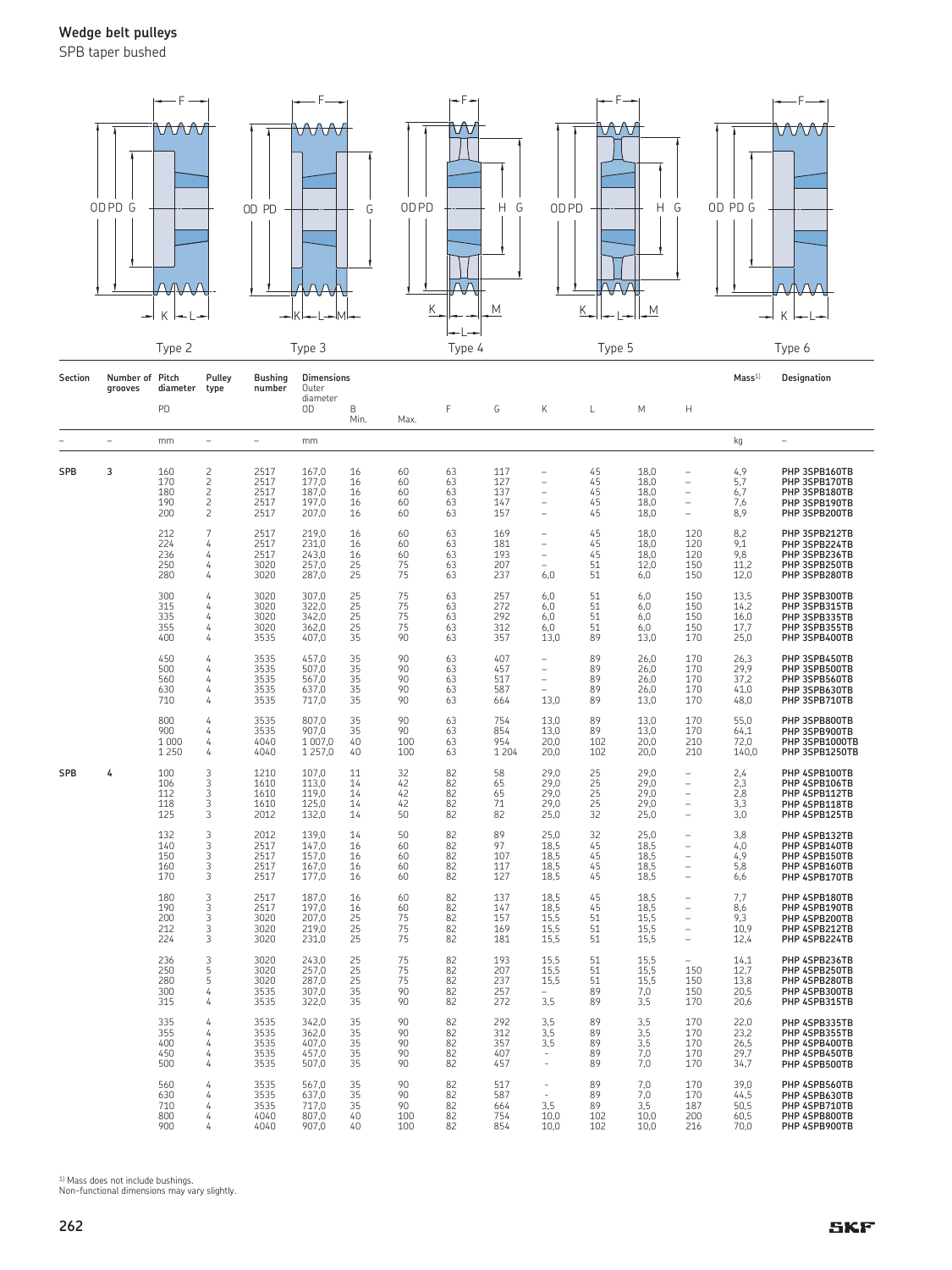SPB taper bushed



Type 7

|            |                            | . <i>.</i> .                     |                                    |                                      |                                           |                            |                               |                                 |                                 |                                                                                                                   |                               |                                                |                                                                                                                            |                                      |                                                                                   |
|------------|----------------------------|----------------------------------|------------------------------------|--------------------------------------|-------------------------------------------|----------------------------|-------------------------------|---------------------------------|---------------------------------|-------------------------------------------------------------------------------------------------------------------|-------------------------------|------------------------------------------------|----------------------------------------------------------------------------------------------------------------------------|--------------------------------------|-----------------------------------------------------------------------------------|
| Section    | Number of Pitch<br>grooves | diameter                         | Pulley<br>type                     | <b>Bushing</b><br>number             | <b>Dimensions</b><br>Outer                |                            |                               |                                 |                                 |                                                                                                                   |                               |                                                |                                                                                                                            | Mass <sup>1</sup>                    | Designation                                                                       |
|            |                            | PD                               |                                    |                                      | diameter<br>OD                            | B<br>Min.                  | Max.                          | F                               | G                               | Κ                                                                                                                 | L                             | M                                              | Н                                                                                                                          |                                      |                                                                                   |
|            | $\equiv$                   | mm                               | $\equiv$                           | $\equiv$                             | mm                                        |                            |                               |                                 |                                 |                                                                                                                   |                               |                                                |                                                                                                                            | kg                                   | $\overline{\phantom{a}}$                                                          |
| <b>SPB</b> | 4                          | 1 0 0 0<br>1 2 5 0               | 4<br>4                             | 4040<br>4545                         | 1 007.0<br>1 2 5 7 , 0                    | 40<br>55                   | 100<br>110                    | 82<br>82                        | 954<br>1 2 0 4                  | 10.0<br>16,0                                                                                                      | 102<br>114                    | 10.0<br>16,0                                   | 216<br>225                                                                                                                 | 76.5<br>162,0                        | PHP 4SPB1000TB<br>PHP 4SPB1250TB                                                  |
| <b>SPB</b> | 5                          | 125<br>132<br>140<br>150<br>160  | 6<br>6<br>3<br>3<br>3              | 2012<br>2517<br>2517<br>2517<br>2517 | 132,0<br>139,0<br>147,0<br>157,0<br>167,0 | 14<br>16<br>16<br>16<br>16 | 50<br>60<br>60<br>60<br>60    | 101<br>101<br>101<br>101<br>101 | 87<br>94<br>97<br>107<br>117    | 69,0<br>56,0<br>28,0<br>28,0<br>28,0                                                                              | 32<br>45<br>45<br>45<br>45    | $\qquad \qquad -$<br>÷<br>28,0<br>28,0<br>28,0 | $\overline{\phantom{0}}$<br>$\overline{\phantom{a}}$<br>$\qquad \qquad -$<br>$\qquad \qquad -$<br>$\overline{\phantom{a}}$ | 3,6<br>3,8<br>4,2<br>5,7<br>6,7      | PHP 5SPB125TB<br>PHP 5SPB132TB<br>PHP 5SPB140TB<br>PHP 5SPB150TB<br>PHP 5SPB160TB |
|            |                            | 170<br>180<br>190<br>200<br>212  | 3<br>3<br>3<br>3<br>3              | 3020<br>3020<br>3020<br>3020<br>3020 | 177,0<br>187,0<br>197,0<br>207.0<br>219,0 | 25<br>25<br>25<br>25<br>25 | 75<br>75<br>75<br>75<br>75    | 101<br>101<br>101<br>101<br>101 | 127<br>137<br>147<br>157<br>169 | 25,0<br>25,0<br>25,0<br>25,0<br>25,0                                                                              | 51<br>51<br>51<br>51<br>51    | 25,0<br>25,0<br>25,0<br>25,0<br>25,0           | ÷,<br>÷,<br>÷,<br>L,<br>$\overline{\phantom{a}}$                                                                           | 6,7<br>7,8<br>9,1<br>10,3<br>12,2    | PHP 5SPB170TB<br>PHP 5SPB180TB<br>PHP 5SPB190TB<br>PHP 5SPB200TB<br>PHP 5SPB212TB |
|            |                            | 224<br>236<br>250<br>280<br>300  | 3<br>3<br>3<br>$\overline{7}$<br>5 | 3020<br>3535<br>3535<br>3535<br>3535 | 231,0<br>243,0<br>257,0<br>287,0<br>307.0 | 25<br>35<br>35<br>35<br>35 | 75<br>90<br>90<br>90<br>90    | 101<br>101<br>101<br>101<br>101 | 181<br>193<br>207<br>237<br>257 | 25,0<br>6,0<br>6,0<br>6,0<br>6,0                                                                                  | 51<br>89<br>89<br>89<br>89    | 25,0<br>6,0<br>6,0<br>6,0<br>6,0               | $\overline{a}$<br>$\overline{\phantom{0}}$<br>170<br>170                                                                   | 13,7<br>15,9<br>18,6<br>21,4<br>22,5 | PHP 5SPB224TB<br>PHP 5SPB236TB<br>PHP 5SPB250TB<br>PHP 5SPB280TB<br>PHP 5SPB300TB |
|            |                            | 315<br>335<br>355<br>400<br>450  | 5<br>5<br>4<br>5<br>5              | 3535<br>3535<br>3535<br>3535<br>3535 | 322,0<br>342,0<br>362,0<br>407,0<br>457,0 | 35<br>35<br>35<br>35<br>35 | 90<br>90<br>90<br>90<br>90    | 101<br>101<br>101<br>101<br>101 | 272<br>292<br>312<br>357<br>407 | 6,0<br>6,0<br>6,0<br>6,0<br>$\equiv$                                                                              | 89<br>89<br>89<br>89<br>89    | 6,0<br>6,0<br>6,0<br>6,0<br>12,0               | 170<br>170<br>170<br>170<br>170                                                                                            | 22,3<br>24,0<br>25,5<br>30,2<br>32,8 | PHP 5SPB315TB<br>PHP 5SPB335TB<br>PHP 5SPB355TB<br>PHP 5SPB400TB<br>PHP 5SPB450TB |
|            |                            | 500<br>530<br>560<br>630<br>710  | 5<br>5<br>4<br>4<br>4              | 3535<br>3525<br>4040<br>4040<br>4040 | 507,0<br>537,0<br>567,0<br>637,0<br>717,0 | 35<br>35<br>40<br>40<br>40 | 90<br>90<br>100<br>100<br>100 | 101<br>101<br>101<br>101<br>101 | 457<br>487<br>517<br>587<br>664 | $\overline{\phantom{a}}$<br>$\overline{\phantom{m}}$<br>$\overline{\phantom{m}}$<br>$\qquad \qquad -$<br>$\equiv$ | 89<br>89<br>102<br>102<br>102 | 12,0<br>12,0<br>1,0<br>1,0<br>1,0              | 170<br>170<br>200<br>200<br>200                                                                                            | 36,7<br>39,2<br>45,6<br>50,0<br>63,5 | PHP 5SPB500TB<br>PHP 5SPB530TB<br>PHP 5SPB560TB<br>PHP 5SPB630TB<br>PHP 5SPB710TB |
|            |                            | 800<br>900<br>1 0 0 0<br>1 2 5 0 | 4<br>4<br>4<br>4                   | 4040<br>4040<br>4545<br>4545         | 807.0<br>907.0<br>1 007,0<br>1 257,0      | 40<br>40<br>55<br>55       | 100<br>100<br>110<br>110      | 101<br>101<br>101<br>101        | 754<br>854<br>954<br>1 2 0 4    | ÷,<br>÷,<br>6,5<br>6,5                                                                                            | 102<br>114<br>114<br>114      | 1,0<br>1,0<br>6,5<br>6,5                       | 200<br>200<br>225<br>225                                                                                                   | 67,0<br>103,0<br>110.0<br>180,0      | PHP 5SPB800TB<br>PHP 5SPB900TB<br>PHP 5SPB1000TB<br>PHP 5SPB1250TB                |
| <b>SPB</b> | 6                          | 125<br>132<br>140<br>150<br>160  | 3<br>3<br>3<br>3<br>3              | 2012<br>2012<br>2517<br>2517<br>3020 | 132,0<br>139,0<br>147,0<br>157.0<br>167,0 | 14<br>14<br>16<br>16<br>25 | 50<br>50<br>60<br>60<br>75    | 120<br>120<br>120<br>120<br>120 | 83<br>90<br>97<br>107<br>117    | 44,0<br>44,0<br>37.5<br>37,5<br>34,5                                                                              | 32<br>32<br>45<br>45<br>51    | 44,0<br>44,0<br>37,5<br>37,5<br>34,5           | $\overline{\phantom{0}}$<br>L,<br>$\overline{\phantom{a}}$<br>$\overline{\phantom{a}}$<br>$\overline{\phantom{a}}$         | $4,2$<br>$4,5$<br>4,7<br>6,5<br>5,9  | PHP 6SPB125TB<br>PHP 6SPB132TB<br>PHP 6SPB140TB<br>PHP 6SPB150TB<br>PHP 6SPB160TB |
|            |                            | 170<br>180<br>190<br>200<br>212  | 3<br>3<br>3<br>3<br>3              | 3020<br>3020<br>3020<br>3020<br>3535 | 177,0<br>187.0<br>197.0<br>207.0<br>219,0 | 25<br>25<br>25<br>25<br>35 | 75<br>75<br>75<br>75<br>90    | 120<br>120<br>120<br>120<br>120 | 127<br>137<br>147<br>157<br>169 | 34,5<br>34.5<br>34,5<br>34.5<br>15,5                                                                              | 51<br>51<br>51<br>51<br>89    | 34,5<br>34.5<br>34,5<br>34.5<br>15,5           | L,<br>L,<br>L,<br>÷,                                                                                                       | 7,6<br>8.9<br>10.2<br>11.7<br>13,2   | PHP 6SPB170TB<br>PHP 6SPB180TB<br>PHP 6SPB190TB<br>PHP 6SPB200TB<br>PHP 6SPB212TB |
|            |                            | 224<br>236<br>250<br>280<br>300  | 3<br>3<br>3<br>7<br>5              | 3535<br>3535<br>3535<br>3535<br>3535 | 231,0<br>243,0<br>257.0<br>287,0<br>307,0 | 35<br>35<br>35<br>35<br>35 | 90<br>90<br>90<br>90<br>90    | 120<br>120<br>120<br>120<br>120 | 181<br>193<br>207<br>237<br>257 | 15.5<br>15,5<br>15.5<br>15,5<br>15,5                                                                              | 89<br>89<br>89<br>89<br>89    | 15.5<br>15,5<br>15.5<br>15,5<br>15,5           | $\overline{\phantom{a}}$<br>$\overline{\phantom{a}}$<br>191<br>191                                                         | 15.2<br>17,6<br>20.2<br>23,5<br>24,0 | PHP 6SPB224TB<br>PHP 6SPB236TB<br>PHP 6SPB250TB<br>PHP 6SPB280TB<br>PHP 6SPB300TB |
|            |                            | 315<br>335<br>355<br>400<br>450  | 5<br>5<br>5<br>5<br>5              | 3535<br>3535<br>3535<br>3535<br>4040 | 322,0<br>342,0<br>362,0<br>407,0<br>457,0 | 35<br>35<br>35<br>35<br>40 | 90<br>90<br>90<br>90<br>100   | 120<br>120<br>120<br>120<br>120 | 272<br>292<br>312<br>357<br>407 | 15,5<br>15,5<br>15,5<br>15,5                                                                                      | 89<br>89<br>89<br>89<br>102   | 15,5<br>15,5<br>15,5<br>15,5<br>18,0           | 191<br>191<br>191<br>191<br>191                                                                                            | 24,1<br>26,0<br>28,3<br>31,8<br>35,3 | PHP 6SPB315TB<br>PHP 6SPB335TB<br>PHP 6SPB355TB<br>PHP 6SPB400TB<br>PHP 6SPB450TB |
|            |                            | 500<br>560                       | 5<br>5                             | 4040<br>4040                         | 507.0<br>567,0                            | 40<br>40                   | 100<br>100                    | 120<br>120                      | 457<br>517                      |                                                                                                                   | 102<br>102                    | 18.0<br>18,0                                   | 191<br>191                                                                                                                 | 40.7<br>49,2                         | PHP 6SPB500TB<br>PHP 6SPB560TB                                                    |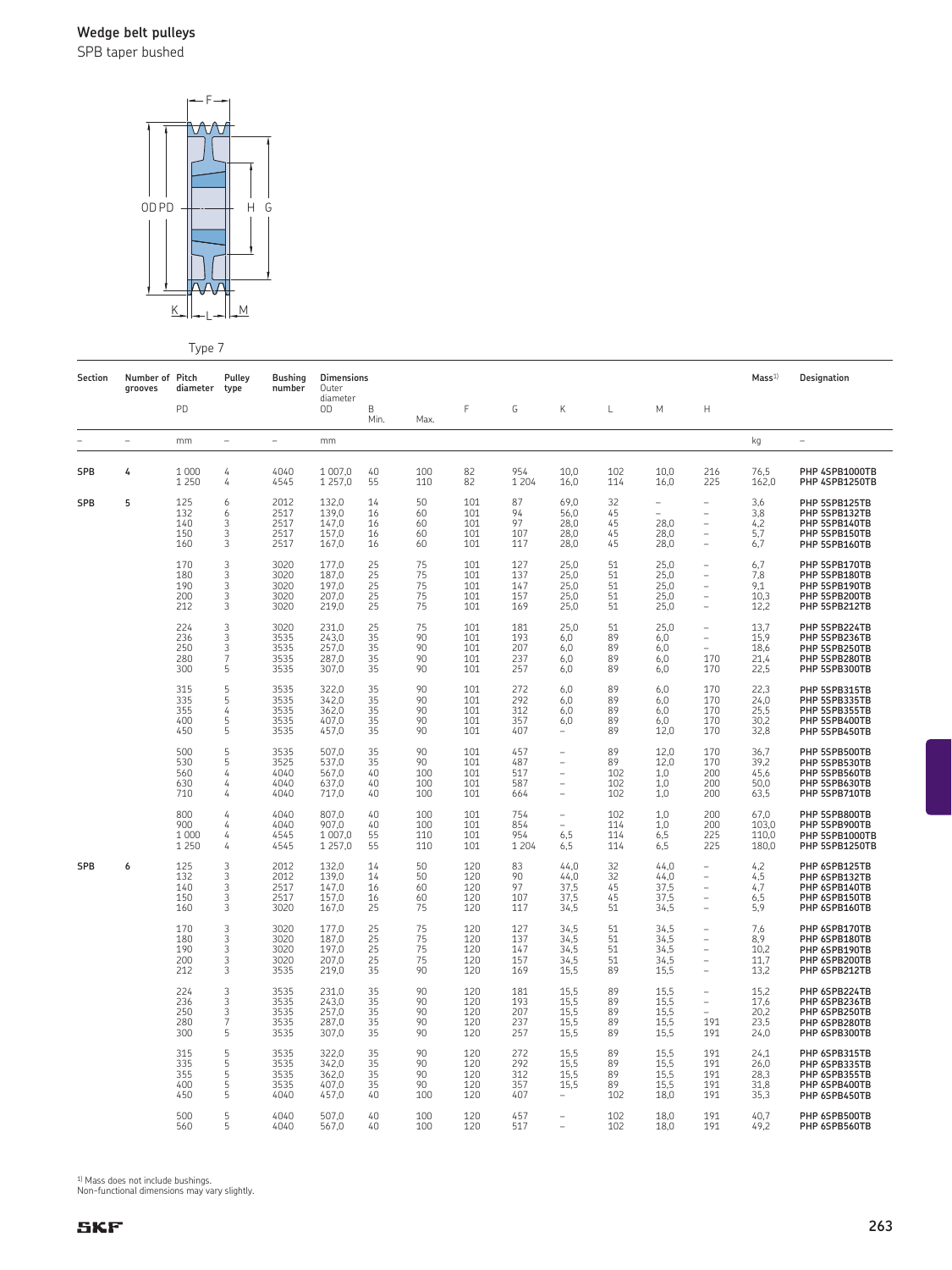SPB taper bushed | SPC taper bushed



| Section    | Number of Pitch<br>grooves | diameter                              | Pulley<br>type                                                            | <b>Bushing</b><br>number             | <b>Dimensions</b><br>Outer                      |                            |                                 |                                 |                                     |                                      |                                 |                                      |                                                        | Mass <sup>1</sup>                       | Designation                                                                            |
|------------|----------------------------|---------------------------------------|---------------------------------------------------------------------------|--------------------------------------|-------------------------------------------------|----------------------------|---------------------------------|---------------------------------|-------------------------------------|--------------------------------------|---------------------------------|--------------------------------------|--------------------------------------------------------|-----------------------------------------|----------------------------------------------------------------------------------------|
|            |                            | PD                                    |                                                                           |                                      | diameter<br>0D                                  | B<br>Min.                  | Max.                            | F                               | G                                   | К                                    | L                               | M                                    | н                                                      |                                         |                                                                                        |
|            | $\sim$                     | mm                                    | $\equiv$                                                                  | $\equiv$                             | mm                                              |                            |                                 |                                 |                                     |                                      |                                 |                                      |                                                        | kg                                      | ÷                                                                                      |
| <b>SPB</b> | 6                          | 630<br>710<br>800<br>900<br>1 0 0 0   | 5<br>5<br>5<br>5<br>5                                                     | 4040<br>4040<br>4545<br>4545<br>4545 | 637,0<br>717,0<br>807,0<br>907,0<br>1 007,0     | 40<br>40<br>55<br>55<br>55 | 100<br>100<br>110<br>110<br>110 | 120<br>120<br>120<br>120<br>120 | 587<br>664<br>754<br>854<br>954     | 9,0<br>3,0<br>3,0<br>3,0             | 102<br>102<br>114<br>114<br>114 | 18,0<br>9,0<br>3,0<br>3,0<br>3,0     | 191<br>240<br>240<br>240<br>240                        | 53,5<br>69,0<br>84,5<br>94,5<br>104,0   | PHP 6SPB630TB<br>PHP 6SPB710TB<br>PHP 6SPB800TB<br>PHP 6SPB900TB<br>PHP 6SPB1000TB     |
|            |                            | 1 2 5 0                               | 5                                                                         | 4545                                 | 1 2 5 7 , 0                                     | 55                         | 110                             | 120                             | 1 2 0 4                             | 3,0                                  | 127                             | 3,0                                  | 240                                                    | 210,0                                   | PHP 6SPB1250TB                                                                         |
| <b>SPB</b> | 8                          | 140<br>160<br>170<br>180<br>190       | 3<br>3<br>3<br>3<br>3                                                     | 2517<br>3020<br>3030<br>3030<br>3030 | 147,0<br>167,0<br>177,0<br>187,0<br>197,0       | 16<br>25<br>35<br>35<br>35 | 60<br>75<br>75<br>75<br>75      | 158<br>158<br>158<br>158<br>158 | 97<br>117<br>127<br>137<br>147      | 56,5<br>53.5<br>41,0<br>41,0<br>41,0 | 45<br>51<br>76<br>76<br>76      | 56,5<br>53,5<br>41,0<br>41,0<br>41,0 | $\overline{\phantom{a}}$<br>$\equiv$<br>÷<br>÷,        | 6,8<br>8,3<br>9,5<br>10,8<br>12,3       | PHP 8SPB140TB<br>PHP 8SPB160TB<br>PHP 8SPB170TB<br>PHP 8SPB180TB<br>PHP 8SPB190TB      |
|            |                            | 200<br>212<br>224<br>236<br>250       | 3<br>3<br>3<br>3<br>$\overline{3}$                                        | 3535<br>3535<br>3535<br>3535<br>3535 | 207.0<br>219.0<br>231.0<br>243.0<br>257.0       | 35<br>35<br>35<br>35<br>35 | 90<br>90<br>90<br>90<br>90      | 158<br>158<br>158<br>158<br>158 | 157<br>169<br>181<br>193<br>207     | 34,5<br>34,5<br>34.5<br>34,5<br>34,5 | 89<br>89<br>89<br>89<br>89      | 34,5<br>34,5<br>34,5<br>34,5<br>34,5 | i.<br>$\equiv$<br>$\equiv$<br>$\overline{\phantom{0}}$ | 13.7<br>15,8<br>17.9<br>20.0<br>23,2    | PHP 8SPB200TB<br>PHP 8SPB212TB<br>PHP 8SPB224TB<br>PHP 8SPB236TB<br>PHP 8SPB250TB      |
|            |                            | 280<br>300<br>315<br>335<br>355       | $\overline{7}$<br>7<br>$\overline{7}$<br>$\overline{7}$<br>$\overline{7}$ | 3535<br>3535<br>3535<br>3535<br>3535 | 287.0<br>307.0<br>322,0<br>342,0<br>362,0       | 35<br>35<br>35<br>35<br>35 | 90<br>90<br>90<br>90<br>90      | 158<br>158<br>158<br>158<br>158 | 237<br>257<br>272<br>292<br>312     | 34,5<br>34,5<br>34,5<br>34,5<br>34,5 | 89<br>89<br>89<br>89<br>89      | 34,5<br>34,5<br>34,5<br>34,5<br>34,5 | 170<br>170<br>170<br>170                               | 26.6<br>27,3<br>28,0<br>30,5<br>31,5    | PHP 8SPB280TB<br>PHP 8SPB300TB<br>PHP 8SPB315TB<br>PHP 8SPB335TB<br>PHP 8SPB355TB      |
|            |                            | 400<br>450<br>500<br>560<br>630       | 5<br>5<br>5<br>5<br>5                                                     | 4040<br>4040<br>4040<br>4545<br>4545 | 407.0<br>457.0<br>507.0<br>567.0<br>637.0       | 40<br>40<br>40<br>55<br>55 | 100<br>100<br>100<br>110<br>110 | 158<br>158<br>158<br>158<br>158 | 357<br>407<br>457<br>517<br>587     | 28.0<br>28.0<br>28.0<br>22.0<br>22.0 | 102<br>102<br>102<br>114<br>114 | 28,0<br>28,0<br>28.0<br>22.0<br>22.0 | 200<br>200<br>200<br>225<br>225                        | 43.0<br>46.0<br>52.0<br>54.5<br>67.0    | PHP 8SPB400TB<br>PHP 8SPB450TB<br>PHP 8SPB500TB<br>PHP 8SPB560TB<br>PHP 8SPB630TB      |
|            |                            | 710<br>800<br>900<br>1 000<br>1 2 5 0 | $\frac{5}{5}$<br>5<br>5<br>5                                              | 4545<br>4545<br>4545<br>5050<br>5050 | 717.0<br>807.0<br>907,0<br>1 007,0<br>1 2 5 7,0 | 55<br>55<br>55<br>70<br>70 | 110<br>110<br>110<br>125<br>125 | 158<br>158<br>158<br>158<br>158 | 664<br>754<br>854<br>954<br>1 2 0 4 | 22.0<br>22.0<br>22,0<br>15,5<br>15,5 | 114<br>114<br>114<br>127<br>127 | 22,0<br>22,0<br>22,0<br>15,5<br>15,5 | 225<br>225<br>225<br>245<br>245                        | 75,5<br>94,5<br>113,5<br>121,5<br>242,0 | PHP 8SPB710TB<br>PHP 8SPB800TB<br>PHP 8SPB900TB<br>PHP 8SPB1000TB<br>PHP 8SPB1250TB    |
| SPB        | 10                         | 224<br>236<br>250<br>280<br>315       | 3<br>3<br>3<br>6<br>7                                                     | 3535<br>3535<br>3535<br>3535<br>3535 | 231,0<br>243,0<br>257,0<br>287,0<br>322,0       | 35<br>35<br>35<br>35<br>35 | 90<br>90<br>90<br>90<br>90      | 196<br>196<br>196<br>196<br>196 | 181<br>193<br>207<br>237<br>272     | 53,5<br>53,5<br>53,5<br>53,5<br>53,5 | 89<br>89<br>89<br>89<br>89      | 53,5<br>53,5<br>53,5<br>53,5<br>53,5 | $\equiv$<br>$\equiv$<br>170                            | 20,5<br>22,6<br>26,6<br>27,8<br>28,8    | PHP 10SPB224TB<br>PHP 10SPB236TB<br>PHP 10SPB250TB<br>PHP 10SPB280TB<br>PHP 10SPB315TB |
|            |                            | 335<br>355<br>400<br>450<br>500       | 5<br>$\overline{5}$<br>5<br>5<br>5                                        | 4040<br>4040<br>4040<br>4545<br>4545 | 342.0<br>362,0<br>407,0<br>457,0<br>507,0       | 40<br>40<br>40<br>55<br>55 | 100<br>100<br>100<br>110<br>110 | 196<br>196<br>196<br>196<br>196 | 292<br>312<br>357<br>407<br>457     | 47.0<br>47.0<br>47,0<br>41,0<br>41,0 | 102<br>102<br>102<br>114<br>114 | 47.0<br>47,0<br>47,0<br>41,0<br>41,0 | 200<br>200<br>200<br>225<br>225                        | 32.0<br>33,5<br>36,0<br>47,0<br>55,0    | PHP 10SPB335TB<br>PHP 10SPB355TB<br>PHP 10SPB400TB<br>PHP 10SPB450TB<br>PHP 10SPB500TB |
|            |                            | 560<br>630<br>710<br>800<br>900       | 5<br>5<br>5<br>5<br>5                                                     | 4545<br>4545<br>4545<br>4545<br>5050 | 567,0<br>637,0<br>717,0<br>807,0<br>907,0       | 55<br>55<br>55<br>55<br>70 | 110<br>110<br>125<br>125<br>125 | 196<br>196<br>196<br>196<br>196 | 517<br>587<br>664<br>754<br>854     | 41,0<br>41,0<br>41,0<br>41,0<br>34,5 | 114<br>114<br>114<br>114<br>127 | 41,0<br>41,0<br>41,0<br>41,0<br>34,5 | 225<br>225<br>225<br>225<br>245                        | 59.0<br>66,0<br>75,0<br>96,0<br>119,0   | PHP 10SPB560TB<br>PHP 10SPB630TB<br>PHP 10SPB710TB<br>PHP 10SPB800TB<br>PHP 10SPB900TB |
|            |                            | 1 0 0 0<br>1 2 5 0                    | 5<br>5                                                                    | 5050<br>5050                         | 1 007.0<br>1 2 5 7 .0                           | 70<br>70                   | 125<br>125                      | 196<br>196                      | 954<br>1 2 0 3                      | 34,5<br>35,0                         | 127<br>127                      | 34,5                                 | 245                                                    | 141.0<br>265,0                          | PHP 10SPB1000TB<br>PHP 10SPB1250TB                                                     |
| <b>SPC</b> | 3                          | 200<br>212<br>224<br>236<br>250       | 3<br>3<br>3<br>3<br>3                                                     | 2517<br>3020<br>3020<br>3020<br>3020 | 209,6<br>221,6<br>233,6<br>245,6<br>259,6       | 16<br>25<br>25<br>25<br>25 | 60<br>75<br>75<br>75<br>75      | 85<br>85<br>85<br>85<br>85      | 150<br>162<br>173<br>185<br>194     | 20,0<br>17,0<br>17,0<br>17,0<br>17,0 | 45<br>51<br>51<br>51<br>51      | 20,0<br>17,0<br>17,0<br>17,0<br>17,0 | L.<br>L.<br>$\overline{\phantom{a}}$<br>$\equiv$       | 10,2<br>11,2<br>12,7<br>14,4<br>16,5    | PHP 3SPC200TB<br>PHP 3SPC212TB<br>PHP 3SPC224TB<br>PHP 3SPC236TB<br>PHP 3SPC250TB      |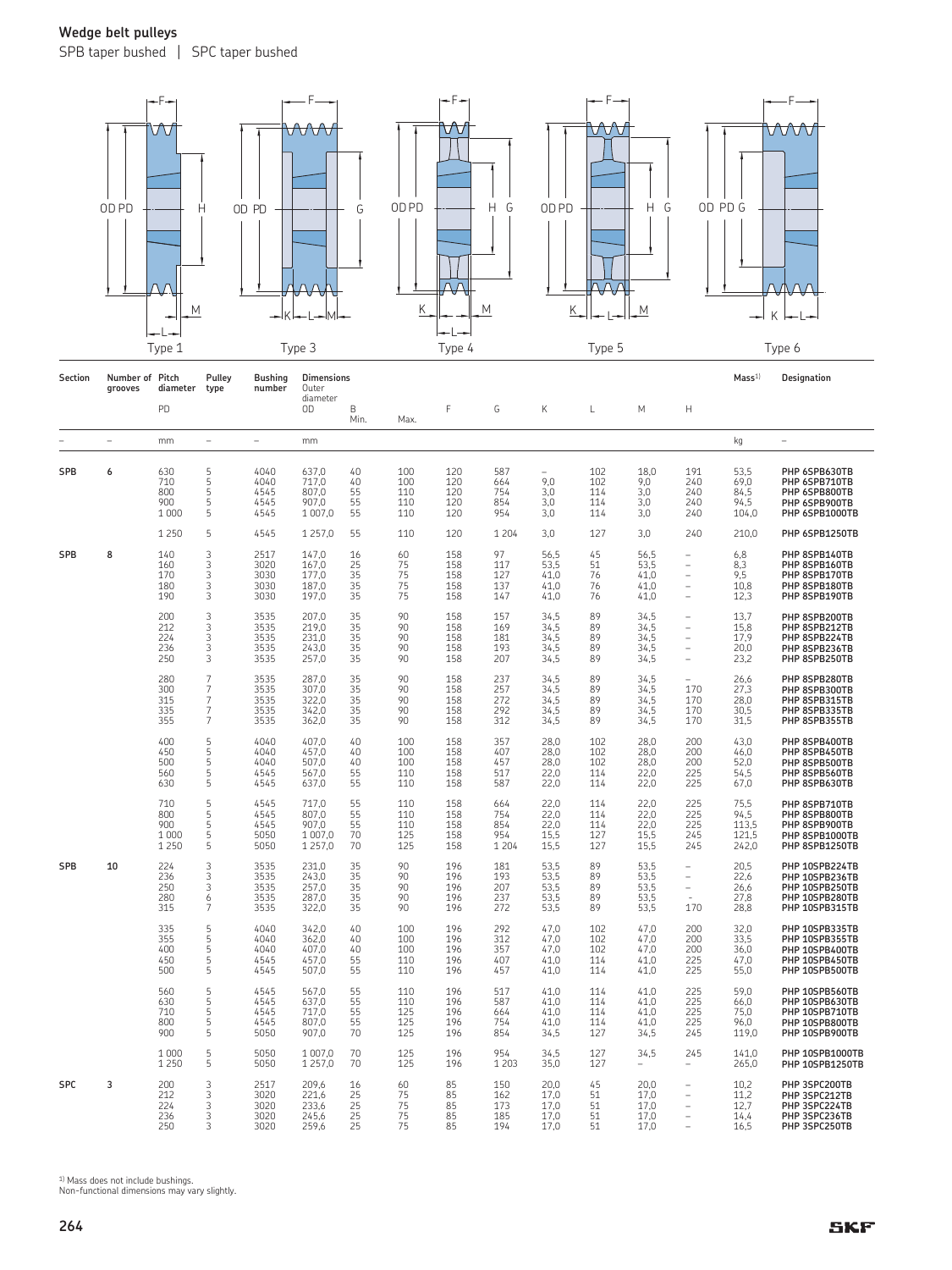SPC taper bushed



Type 7

| Section    | Number of Pitch<br>grooves | diameter                         | <b>Pulley</b><br>type                                  | <b>Bushing</b><br>number             | <b>Dimensions</b><br>Outer                |                                |                               |                                 |                                                    |                                      |                               |                                      |                                                  | Mass <sup>1</sup>                    | Designation                                                                       |
|------------|----------------------------|----------------------------------|--------------------------------------------------------|--------------------------------------|-------------------------------------------|--------------------------------|-------------------------------|---------------------------------|----------------------------------------------------|--------------------------------------|-------------------------------|--------------------------------------|--------------------------------------------------|--------------------------------------|-----------------------------------------------------------------------------------|
|            |                            | PD                               |                                                        |                                      | diameter<br>OD                            | B<br>Min.                      | Max.                          | F                               | G                                                  | К                                    | L                             | M                                    | $\mathsf{H}$                                     |                                      |                                                                                   |
|            | $\overline{\phantom{a}}$   | mm                               | $\overline{\phantom{0}}$                               | $\overline{\phantom{m}}$             | mm                                        |                                |                               |                                 |                                                    |                                      |                               |                                      |                                                  | kg                                   | ÷,                                                                                |
| <b>SPC</b> | 3                          | 265<br>280<br>300<br>315<br>335  | $\mathbf 1$<br>$\mathbf 1$<br>4<br>$\overline{7}$<br>4 | 3535<br>3535<br>3535<br>3535<br>3535 | 274,6<br>289,6<br>309,6<br>324,6<br>344,6 | 35<br>35<br>35<br>35<br>35     | 90<br>90<br>90<br>90<br>90    | 85<br>85<br>85<br>85<br>85      | $\overline{\phantom{0}}$<br>÷<br>249<br>264<br>284 | L<br>÷<br>2,0<br>2,0<br>2,0          | 89<br>89<br>89<br>89<br>89    | 4,0<br>4,0<br>2,0<br>2,0<br>2,0      | 170<br>170<br>170<br>170<br>170                  | 19,7<br>22,7<br>22,7<br>22,0<br>24,1 | PHP 3SPC265TB<br>PHP 3SPC280TB<br>PHP 3SPC300TB<br>PHP 3SPC315TB<br>PHP 3SPC335TB |
|            |                            | 355<br>375<br>400<br>425<br>450  | 4<br>4<br>4<br>4<br>4                                  | 3535<br>3535<br>3535<br>3535<br>3535 | 364,6<br>384,6<br>409,6<br>434,6<br>459,6 | 35<br>35<br>35<br>35<br>35     | 90<br>90<br>90<br>90<br>90    | 85<br>85<br>85<br>85<br>85      | 304<br>324<br>344<br>369<br>394                    | 2,0<br>2,0<br>2,0<br>2,0<br>2,0      | 89<br>89<br>89<br>89<br>89    | 2,0<br>2,0<br>2,0<br>2,0<br>2,0      | 170<br>170<br>170<br>170<br>170                  | 26.2<br>28,0<br>29,3<br>32,8<br>34,7 | PHP 3SPC355TB<br>PHP 3SPC375TB<br>PHP 3SPC400TB<br>PHP 3SPC425TB<br>PHP 3SPC450TB |
|            |                            | 475<br>500<br>530<br>560<br>630  | 4<br>4<br>4<br>4<br>4                                  | 3535<br>3535<br>3535<br>3535<br>4040 | 484,6<br>509,6<br>539,6<br>569,6<br>639,6 | 35<br>35<br>35<br>35<br>40     | 90<br>90<br>90<br>90<br>100   | 85<br>85<br>85<br>85<br>85      | 419<br>444<br>474<br>504<br>574                    | 2,0<br>2,0<br>2,0<br>2,0<br>8,5      | 89<br>89<br>89<br>89<br>102   | 2,0<br>2,0<br>2,0<br>2,0<br>8,5      | 170<br>170<br>170<br>170<br>200                  | 36,5<br>40,0<br>42,5<br>45,9<br>76,3 | PHP 3SPC475TB<br>PHP 3SPC500TB<br>PHP 3SPC530TB<br>PHP 3SPC560TB<br>PHP 3SPC630TB |
|            |                            | 710<br>800<br>1 0 0 0<br>1 2 5 0 | 4<br>4<br>4<br>4                                       | 4040<br>4545<br>5050<br>5050         | 719,6<br>809,6<br>1 009,6<br>1 259,6      | 70<br>55<br>70<br>70           | 100<br>110<br>125<br>125      | 85<br>85<br>85<br>85            | 654<br>737<br>937<br>1 1 8 7                       | 8,5<br>14,5<br>21,0<br>21,0          | 102<br>114<br>127<br>127      | 8,5<br>14,5<br>21,0<br>21,0          | 200<br>225<br>245<br>245                         | 81,6<br>87,0<br>120,0<br>175,0       | PHP 3SPC710TB<br>PHP 3SPC800TB<br>PHP 3SPC1000TB<br>PHP 3SPC1250TB                |
| <b>SPC</b> | 4                          | 200<br>212<br>224<br>236<br>250  | 3<br>3<br>3<br>3<br>3                                  | 3020<br>3020<br>3535<br>3535<br>3535 | 209,6<br>221,6<br>233,6<br>245,6<br>259,6 | 25<br>25<br>35<br>35<br>35     | 75<br>75<br>90<br>90<br>90    | 111<br>111<br>111<br>111<br>111 | 144<br>156<br>168<br>180<br>194                    | 30,0<br>30,0<br>11,0<br>11,0<br>11,0 | 51<br>51<br>89<br>89<br>89    | 30,0<br>30,0<br>11.0<br>11,0<br>11,0 | ÷<br>Ĭ.<br>Ĭ.<br>Ĭ.<br>Ĭ.                        | 11,3<br>13,0<br>14,5<br>16,7<br>19,3 | PHP 4SPC200TB<br>PHP 4SPC212TB<br>PHP 4SPC224TB<br>PHP 4SPC236TB<br>PHP 4SPC250TB |
|            |                            | 265<br>280<br>300<br>315<br>335  | $\frac{3}{7}$<br>5<br>5<br>5                           | 3535<br>3535<br>3535<br>3535<br>3535 | 274,6<br>289,6<br>309,6<br>324.6<br>344,6 | $35$<br>$35$<br>35<br>35<br>35 | 90<br>90<br>90<br>90<br>90    | 111<br>111<br>111<br>111<br>111 | 209<br>224<br>244<br>259<br>279                    | 11,0<br>11.0<br>11.0<br>11.0<br>11,0 | 89<br>89<br>89<br>89<br>89    | 11,0<br>11,0<br>11,0<br>11.0<br>11,0 | $\qquad \qquad -$<br>170<br>170<br>170           | 22,4<br>25,4<br>25,4<br>25,3<br>27,4 | PHP 4SPC265TB<br>PHP 4SPC280TB<br>PHP 4SPC300TB<br>PHP 4SPC315TB<br>PHP 4SPC335TB |
|            |                            | 355<br>375<br>400<br>425<br>450  | 5<br>5<br>5<br>5<br>5                                  | 3535<br>3535<br>3535<br>3535<br>3535 | 364,6<br>384,6<br>409,6<br>434,6<br>459,6 | 35<br>35<br>35<br>35<br>35     | 90<br>90<br>90<br>90<br>90    | 111<br>111<br>111<br>111<br>111 | 299<br>319<br>344<br>369<br>394                    | 11,0<br>11,0<br>11,0<br>11,0<br>11,0 | 89<br>89<br>89<br>89<br>89    | 11,0<br>11,0<br>11,0<br>11,0<br>11,0 | 170<br>170<br>170<br>170<br>170                  | 29,6<br>31,3<br>33,8<br>38,0<br>41,3 | PHP 4SPC355TB<br>PHP 4SPC375TB<br>PHP 4SPC400TB<br>PHP 4SPC425TB<br>PHP 4SPC450TB |
|            |                            | 475<br>500<br>530<br>560<br>630  | 5<br>5<br>5<br>5<br>4                                  | 3535<br>3535<br>4040<br>4040<br>4545 | 484,6<br>509,6<br>539,6<br>569,6<br>639,6 | 35<br>35<br>40<br>40<br>55     | 90<br>90<br>100<br>100<br>110 | 111<br>111<br>111<br>111<br>111 | 419<br>444<br>474<br>504<br>574                    | 11,0<br>11,0<br>4,5<br>4,5<br>1,5    | 89<br>89<br>102<br>102<br>114 | 11,0<br>11,0<br>4,5<br>4,5<br>1,5    | 170<br>170<br>170<br>200<br>225                  | 43,7<br>46,0<br>52,0<br>58,0<br>63,8 | PHP 4SPC475TB<br>PHP 4SPC500TB<br>PHP 4SPC530TB<br>PHP 4SPC560TB<br>PHP 4SPC630TB |
|            |                            | 710<br>800<br>1 0 0 0<br>1 2 5 0 | 4<br>4<br>4<br>4                                       | 5050<br>5050<br>5050<br>5050         | 719,6<br>809,6<br>1 009.6<br>1 2 5 9 . 6  | 70<br>70<br>70<br>70           | 125<br>125<br>125<br>125      | 111<br>111<br>111<br>111        | 654<br>737<br>937<br>1 1 8 7                       | 8,0<br>8,0<br>8,0<br>8.0             | 127<br>127<br>127<br>127      | 8,0<br>8,0<br>8.0<br>8.0             | 267<br>267<br>267<br>267                         | 83,2<br>102,5<br>130.0<br>186,0      | PHP 4SPC710TB<br>PHP 4SPC800TB<br>PHP 4SPC1000TB<br>PHP 4SPC1250TB                |
| <b>SPC</b> | 5                          | 200<br>212<br>224<br>236<br>250  | 3<br>3<br>3<br>3<br>3                                  | 3535<br>3535<br>3535<br>3535<br>3535 | 209,6<br>221,6<br>233,6<br>245,6<br>259,6 | 35<br>35<br>35<br>35<br>35     | 90<br>90<br>90<br>90<br>90    | 136<br>136<br>136<br>136<br>136 | 150<br>160<br>173<br>185<br>198                    | 23,5<br>23,5<br>23,5<br>23,5<br>23,5 | 89<br>89<br>89<br>89<br>89    | 23,5<br>23,5<br>23,5<br>23,5<br>23,5 | $\overline{\phantom{0}}$<br>L,<br>L,<br>L,<br>L, | 12,2<br>14,5<br>16,6<br>18,9<br>21,5 | PHP 5SPC200TB<br>PHP 5SPC212TB<br>PHP 5SPC224TB<br>PHP 5SPC236TB<br>PHP 5SPC250TB |
|            |                            | 265<br>280<br>300<br>315<br>335  | 3<br>3<br>7<br>5<br>5                                  | 3535<br>3535<br>3535<br>3535<br>3535 | 274,6<br>289,6<br>309,6<br>324,6<br>344,6 | 35<br>35<br>35<br>35<br>35     | 90<br>90<br>90<br>90<br>90    | 136<br>136<br>136<br>136<br>136 | 213<br>228<br>247<br>264<br>280                    | 23,5<br>23,5<br>23,5<br>23,5<br>23,5 | 89<br>89<br>89<br>89<br>89    | 23,5<br>23,5<br>23,5<br>23,5<br>23,5 | $\overline{\phantom{0}}$<br>170<br>170<br>170    | 25,0<br>28,4<br>28,2<br>28,1<br>31,1 | PHP 5SPC265TB<br>PHP 5SPC280TB<br>PHP 5SPC300TB<br>PHP 5SPC315TB<br>PHP 5SPC335TB |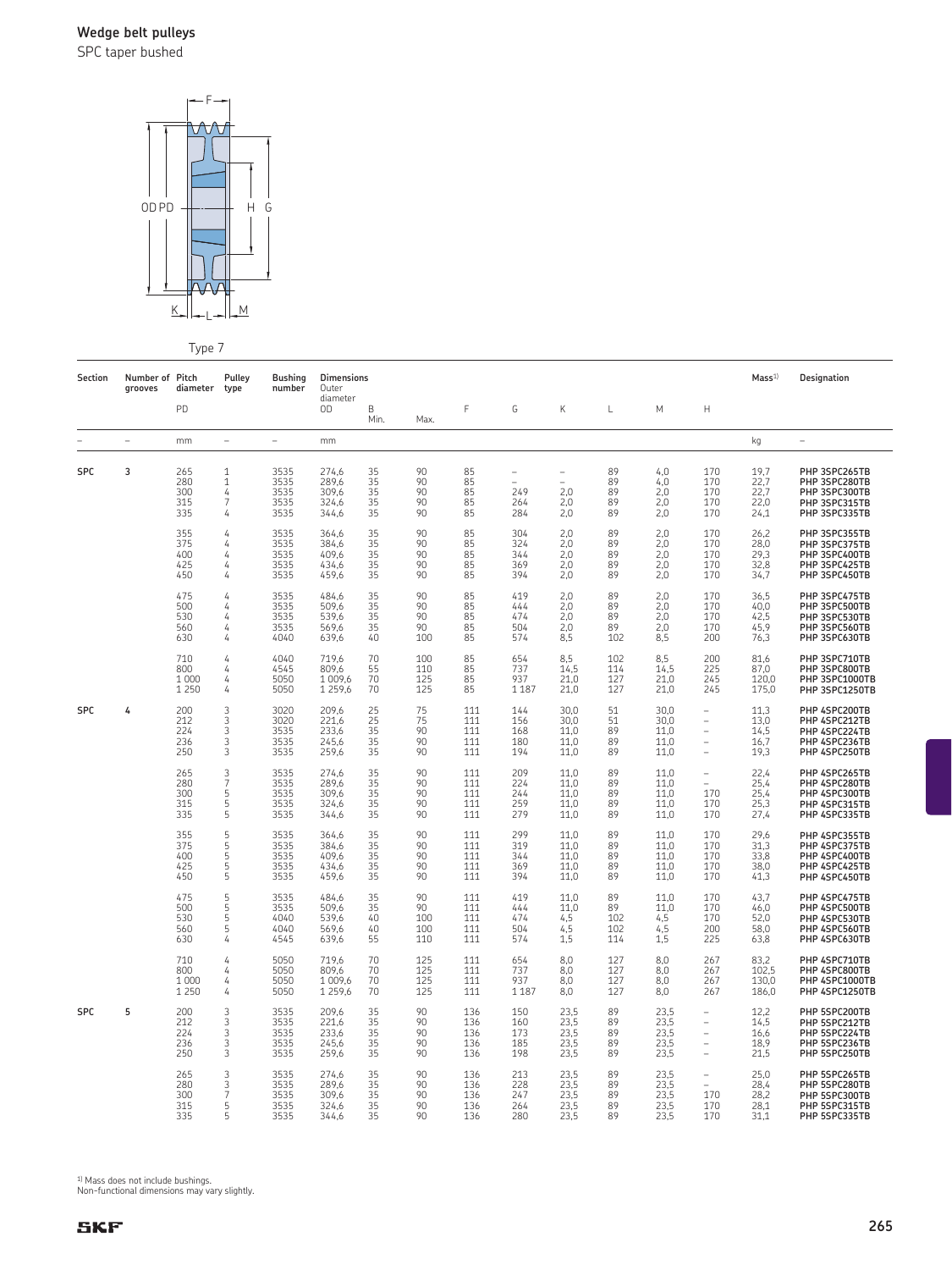SPC taper bushed



|            |                            | エッレー                             | $\tilde{\phantom{a}}$                           |                                      |                                           | i y pu u                   |                                 |                                 | i y pullo                       |                                                 |                                 | リソドー                                 |                                                                                                    |                                      |                                                                                   |
|------------|----------------------------|----------------------------------|-------------------------------------------------|--------------------------------------|-------------------------------------------|----------------------------|---------------------------------|---------------------------------|---------------------------------|-------------------------------------------------|---------------------------------|--------------------------------------|----------------------------------------------------------------------------------------------------|--------------------------------------|-----------------------------------------------------------------------------------|
| Section    | Number of Pitch<br>grooves | diameter                         | Pulley<br>type                                  | <b>Bushing</b><br>number             | <b>Dimensions</b><br>Outer<br>diameter    |                            |                                 |                                 |                                 |                                                 |                                 |                                      |                                                                                                    | Mass <sup>1</sup>                    | Designation                                                                       |
|            |                            | PD                               |                                                 |                                      | 0D                                        | B<br>Min.                  | Max.                            | F                               | G                               | Κ                                               | L                               | М                                    | $\mathsf{H}$                                                                                       |                                      |                                                                                   |
|            | $\overline{\phantom{0}}$   | mm                               | $\equiv$                                        | $\overline{a}$                       | mm                                        |                            |                                 |                                 |                                 |                                                 |                                 |                                      |                                                                                                    | kg                                   |                                                                                   |
| <b>SPC</b> | 5                          | 355<br>375<br>400<br>425<br>450  | 55555                                           | 3535<br>3535<br>3535<br>3535<br>4040 | 364,6<br>384,6<br>409,6<br>434,6<br>459,6 | 35<br>35<br>35<br>35<br>40 | 90<br>90<br>90<br>90<br>100     | 136<br>136<br>136<br>136<br>136 | 304<br>324<br>344<br>369<br>394 | $23,5$<br>$23,5$<br>$\frac{23,5}{23,5}$<br>17,0 | 89<br>89<br>89<br>89<br>102     | 23,5<br>23,5<br>23,5<br>23,5<br>17,0 | 170<br>170<br>170<br>170<br>200                                                                    | 33,1<br>35,6<br>38,5<br>42,5<br>44,3 | PHP 5SPC355TB<br>PHP 5SPC375TB<br>PHP 5SPC400TB<br>PHP 5SPC425TB<br>PHP 5SPC450TB |
|            |                            | 475<br>500<br>530<br>560<br>630  | 5<br>5<br>5<br>5<br>5                           | 4040<br>4040<br>4545<br>4545<br>5050 | 484,6<br>509,6<br>539,6<br>569,6<br>639,6 | 40<br>40<br>55<br>55<br>70 | 100<br>100<br>110<br>110<br>125 | 136<br>136<br>136<br>136<br>136 | 419<br>444<br>474<br>504<br>574 | 17,0<br>17,0<br>11,0<br>11,0<br>4,5             | 102<br>102<br>102<br>114<br>127 | 17,0<br>17,0<br>11,0<br>11,0<br>4,5  | 200<br>200<br>200<br>200<br>245                                                                    | 48,5<br>51,0<br>66,0<br>66,7<br>73,0 | PHP 5SPC475TB<br>PHP 5SPC500TB<br>PHP 5SPC530TB<br>PHP 5SPC560TB<br>PHP 5SPC630TB |
|            |                            | 710<br>800<br>1 0 0 0<br>1 2 5 0 | 5<br>5<br>$\frac{5}{5}$                         | 5050<br>5050<br>5050<br>5050         | 719,6<br>809,6<br>1 009,6<br>1 2 5 9, 6   | 70<br>70<br>70<br>70       | 125<br>125<br>125<br>125        | 136<br>136<br>136<br>136        | 654<br>737<br>937<br>1 1 8 7    | $4,5$<br>$4,5$<br>4,5<br>4,5                    | 127<br>127<br>127<br>127        | 4,5<br>4,5<br>4,5<br>4,5             | 245<br>245<br>245<br>245                                                                           | 93,0<br>119,0<br>147,0<br>210,0      | PHP 5SPC710TB<br>PHP 5SPC800TB<br>PHP 5SPC1000TB<br>PHP 5SPC1250TB                |
| <b>SPC</b> | 6                          | 200<br>212<br>224<br>236<br>250  | 3<br>3<br>3<br>$\overline{3}$<br>$\overline{3}$ | 3535<br>3535<br>3535<br>3535<br>3535 | 209,6<br>221,6<br>233,6<br>245,6<br>259,6 | 35<br>35<br>35<br>35<br>35 | 90<br>90<br>90<br>90<br>90      | 162<br>162<br>162<br>162<br>162 | 148<br>160<br>173<br>185<br>198 | 36,5<br>36,5<br>36,5<br>36,5<br>36,5            | 89<br>89<br>89<br>89<br>89      | 36,5<br>36,5<br>36,5<br>36,5<br>36,5 | $\overline{\phantom{a}}$<br>$\overline{a}$<br>$\overline{\phantom{a}}$<br>$\overline{\phantom{a}}$ | 14,1<br>16,5<br>18,0<br>21.3<br>29,0 | PHP 6SPC200TB<br>PHP 6SPC212TB<br>PHP 6SPC224TB<br>PHP 6SPC236TB<br>PHP 6SPC250TB |
|            |                            | 265<br>280<br>300<br>315<br>335  | $\frac{3}{7}$<br>$\overline{7}$<br>5<br>5       | 3535<br>3535<br>3535<br>3535<br>3535 | 274,6<br>289,6<br>309,6<br>324,6<br>344,6 | 35<br>35<br>35<br>35<br>35 | 90<br>90<br>90<br>90<br>90      | 162<br>162<br>162<br>162<br>162 | 213<br>228<br>247<br>264<br>280 | 36,5<br>36,5<br>36,5<br>36,5<br>36,5            | 89<br>89<br>89<br>89<br>89      | 36,5<br>36,5<br>36,5<br>36,5<br>36,5 | $\overline{\phantom{m}}$<br>$\equiv$<br>170<br>170<br>170                                          | 30,3<br>31,5<br>31,5<br>33,2<br>37,5 | PHP 6SPC265TB<br>PHP 6SPC280TB<br>PHP 6SPC300TB<br>PHP 6SPC315TB<br>PHP 6SPC335TB |
|            |                            | 355<br>375<br>400<br>425<br>450  | $\frac{5}{5}$<br>5<br>5<br>$\overline{7}$       | 3535<br>4040<br>4040<br>4040<br>4545 | 364,6<br>384,6<br>409,6<br>434,6<br>459,6 | 35<br>40<br>40<br>40<br>55 | 90<br>100<br>100<br>100<br>110  | 162<br>162<br>162<br>162<br>162 | 304<br>324<br>348<br>369<br>394 | 36,5<br>30,0<br>30,0<br>30,0<br>24,0            | 89<br>102<br>102<br>102<br>114  | 36,5<br>30,0<br>30,0<br>30,0<br>24,0 | 170<br>200<br>200<br>225<br>225                                                                    | 40,5<br>44,5<br>48,0<br>51,0<br>57,5 | PHP 6SPC355TB<br>PHP 6SPC375TB<br>PHP 6SPC400TB<br>PHP 6SPC425TB<br>PHP 6SPC450TB |
|            |                            | 475<br>500<br>530<br>560<br>630  | 5<br>5<br>5<br>5<br>5                           | 4545<br>4545<br>5050<br>5050<br>5050 | 484,6<br>509,6<br>539,6<br>569,6<br>639,6 | 55<br>55<br>70<br>70<br>70 | 110<br>110<br>125<br>125<br>125 | 162<br>162<br>162<br>162<br>162 | 419<br>444<br>474<br>504<br>574 | 24,0<br>24,0<br>17,5<br>17,5<br>17,5            | 114<br>114<br>114<br>127<br>127 | 24,0<br>24,0<br>17,5<br>17,5<br>17,5 | 225<br>225<br>245<br>245<br>245                                                                    | 62,0<br>67,0<br>74,5<br>77,5<br>88,5 | PHP 6SPC475TB<br>PHP 6SPC500TB<br>PHP 6SPC530TB<br>PHP 6SPC560TB<br>PHP 6SPC630TB |
|            |                            | 710<br>800<br>1 0 0 0<br>1 2 5 0 | $\frac{5}{5}$<br>$\frac{5}{5}$                  | 5050<br>5050<br>5050<br>5050         | 719,6<br>809,6<br>1 009,6<br>1 2 5 9 6    | 70<br>70<br>70<br>70       | 125<br>125<br>125<br>125        | 162<br>162<br>162<br>162        | 654<br>737<br>937<br>1 1 8 7    | 17,5<br>17,5<br>17,5<br>17,5                    | 127<br>127<br>127<br>127        | 17,5<br>17,5<br>17,5<br>17,5         | 245<br>245<br>245<br>245                                                                           | 107,3<br>126,0<br>185,0<br>258,0     | PHP 6SPC710TB<br>PHP 6SPC800TB<br>PHP 6SPC1000TB<br>PHP 6SPC1250TB                |
| <b>SPC</b> | 8                          | 200<br>212<br>224<br>236<br>250  | 3<br>3<br>$\overline{3}$<br>.<br>З              | 3535<br>3535<br>3535<br>3535<br>3535 | 209,6<br>221,6<br>233,6<br>245,6<br>259,6 | 35<br>35<br>35<br>35<br>35 | 90<br>90<br>90<br>90<br>90      | 213<br>213<br>213<br>213<br>213 | 148<br>160<br>170<br>184<br>198 | 62,0<br>62.0<br>62,0<br>62,0<br>62,0            | 89<br>89<br>89<br>89<br>89      | 62,0<br>62,0<br>62,0<br>62,0<br>62,0 | $\overline{\phantom{m}}$<br>$\qquad \qquad -$<br>$\qquad \qquad -$<br>$\equiv$                     | 20,0<br>21.3<br>22,9<br>25,9<br>29,0 | PHP 8SPC200TB<br>PHP 8SPC212TB<br>PHP 8SPC224TB<br>PHP 8SPC236TB<br>PHP 8SPC250TB |
|            |                            | 265<br>280<br>300<br>315<br>335  | 3<br>3<br>3<br>$\frac{3}{7}$                    | 3535<br>3535<br>4040<br>4040<br>4040 | 274,6<br>289,6<br>309,6<br>324,6<br>344,6 | 35<br>35<br>40<br>40<br>40 | 90<br>90<br>100<br>100<br>100   | 213<br>213<br>213<br>213<br>213 | 213<br>228<br>207<br>258<br>280 | 62,0<br>62,0<br>55,5<br>55,5<br>55,5            | 89<br>89<br>102<br>102<br>102   | 62,0<br>62,0<br>55,5<br>55,5<br>55,5 | $\overline{\phantom{a}}$<br>$\qquad \qquad -$<br>$\overline{\phantom{m}}$<br>210                   | 32,5<br>36,1<br>37,1<br>40,0<br>44,0 | PHP 8SPC265TB<br>PHP 8SPC280TB<br>PHP 8SPC300TB<br>PHP 8SPC315TB<br>PHP 8SPC335TB |
|            |                            | 355<br>375<br>400<br>425<br>450  | 5<br>$\frac{5}{5}$<br>5<br>5                    | 4040<br>4545<br>4545<br>4545<br>5050 | 364,6<br>384,6<br>409,6<br>434,6<br>459,6 | 40<br>55<br>55<br>55<br>70 | 100<br>110<br>110<br>110<br>125 | 213<br>213<br>213<br>213<br>213 | 304<br>324<br>348<br>369<br>394 | 55,5<br>49,5<br>49,5<br>49,5<br>43,0            | 102<br>114<br>114<br>114<br>127 | 55,5<br>49,5<br>49,5<br>49,5<br>43,0 | 210<br>242<br>242<br>242<br>267                                                                    | 49,0<br>54,5<br>58,0<br>63,5<br>70,0 | PHP 8SPC355TB<br>PHP 8SPC375TB<br>PHP 8SPC400TB<br>PHP 8SPC425TB<br>PHP 8SPC450TB |